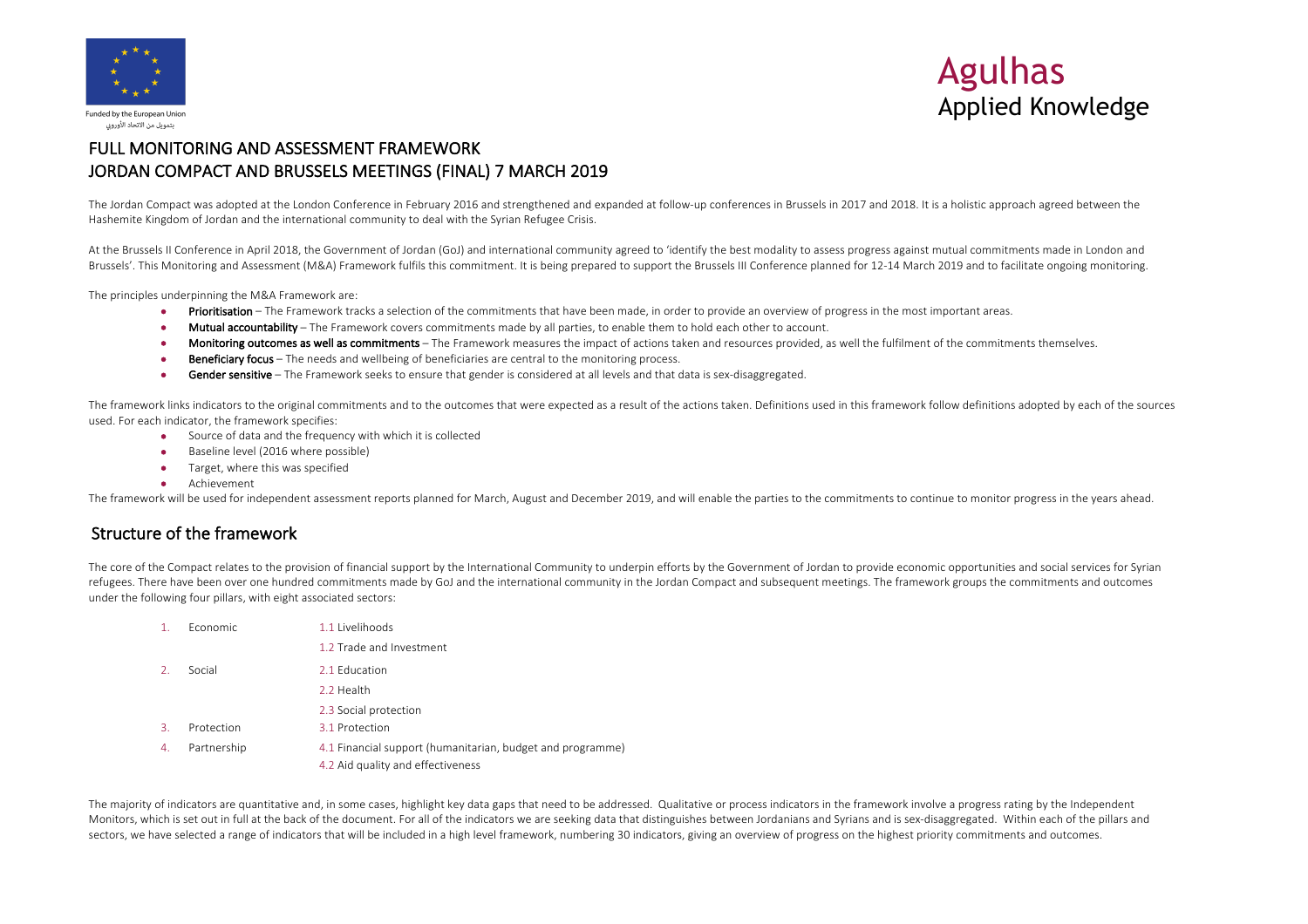# MONITORING & ASSESSMENT FRAMEWORK FOR THE JORDAN COMPACT AND BRUSSELS CONFERENCES

#### 1. FULL FRAMEWORK (FINAL) 7 March 2019

### 1. ECONOMY

| 1.1 Livelihoods                                                                                                                                                                                           |                    |                                                                                                               |          |                          |                                                                                                       |                                                                                                                                                                 |                                                                                                                                                                                                                                                                      |
|-----------------------------------------------------------------------------------------------------------------------------------------------------------------------------------------------------------|--------------------|---------------------------------------------------------------------------------------------------------------|----------|--------------------------|-------------------------------------------------------------------------------------------------------|-----------------------------------------------------------------------------------------------------------------------------------------------------------------|----------------------------------------------------------------------------------------------------------------------------------------------------------------------------------------------------------------------------------------------------------------------|
| <b>Aim</b>                                                                                                                                                                                                | Indicator          |                                                                                                               | Sources  | 2016                     | 2017                                                                                                  | 2018                                                                                                                                                            | Rating/<br>Performance                                                                                                                                                                                                                                               |
| Commitment: Provide about 200,000 job                                                                                                                                                                     | 1.1.1              | Number Annual Work Permits issued (% of which are to                                                          | 27       | Actual: 36,790<br>(W:4%) | Actual: 46,717<br>(W:5%)                                                                              | Actual: 45,649<br>(W:4.5%)                                                                                                                                      | Increased issuance<br>of +24%, but have                                                                                                                                                                                                                              |
| opportunities                                                                                                                                                                                             |                    | women)                                                                                                        | 48       |                          |                                                                                                       | Target <sup>1</sup> : 90,000<br>(50.7% met)                                                                                                                     | not met targets                                                                                                                                                                                                                                                      |
| <b>Commitment:</b> GoJ to continue to reform<br>the labour market to remove barriers to<br>accessing work and provide job<br>opportunities for Syrian refugees, without<br>competing with Jordanian jobs. | 1.1.2              | Process Indicator: Progress of Labour Market reform <sup>2</sup>                                              | $PI - 1$ | No change                | GoJ reduced fees<br>for WPs, removed<br>application<br>conditions &<br>created flexible<br><b>WPs</b> | GoJ extended fee<br>exemptions, better<br>defined rules,<br>Syrians exempted<br>from the National<br>Employment and<br>Empowerment<br>Programme<br>restrictions | Green / Amber<br>Continued efforts<br>by GoJ to remove<br>barriers. These have<br>increased Syrian<br>employment, but<br>low pay and poor<br>working conditions<br>remain the norm.<br>meaning that this<br>has had limited<br>impact on<br>improving<br>livelihoods |
| <b>Commitment: IC to increase livelihood</b><br>support and skill matching programmes                                                                                                                     | 1.1.3a             | Value of donor-funded skill-matching programming<br>channelled through JRP - Refugee-focused (USD,<br>annual) | 21       |                          |                                                                                                       |                                                                                                                                                                 | Incomplete: waiting<br>for JRP to provide<br>JORISS figures on                                                                                                                                                                                                       |
| for Syrian refugees and host communities                                                                                                                                                                  | 1.1.3 <sub>b</sub> | Value of donor-funded skill-matching programming<br>channelled JRP - Resilience-focused (USD, annual)         | 21       |                          |                                                                                                       |                                                                                                                                                                 | the value of this<br>programming                                                                                                                                                                                                                                     |
| <b>Commitment: IC/GoJ increase efforts to</b><br>improve women's empowerment,<br>economic inclusion and participation in<br>the labour market                                                             | 1.1.4              | Process Indicator: Progress in amending Labour Law to<br>improve access for Women                             | $PI - 2$ | No Change                | Committee<br>recommends two<br>amendments to<br>Labour Law.                                           | A new directive is<br>proposed for flexible<br>working hours. All<br>changes still<br>awaiting approval of<br>the Upper House                                   | Amber<br>Amendments<br>proposed in 2017<br>are still under<br>consideration in<br>parliament                                                                                                                                                                         |

 $^1$  Note that this is a target that GoJ has agreed with the World Bank, and is in its Program for Results

<sup>&</sup>lt;sup>2</sup> For more details on all the process indicators see the supplementary pages below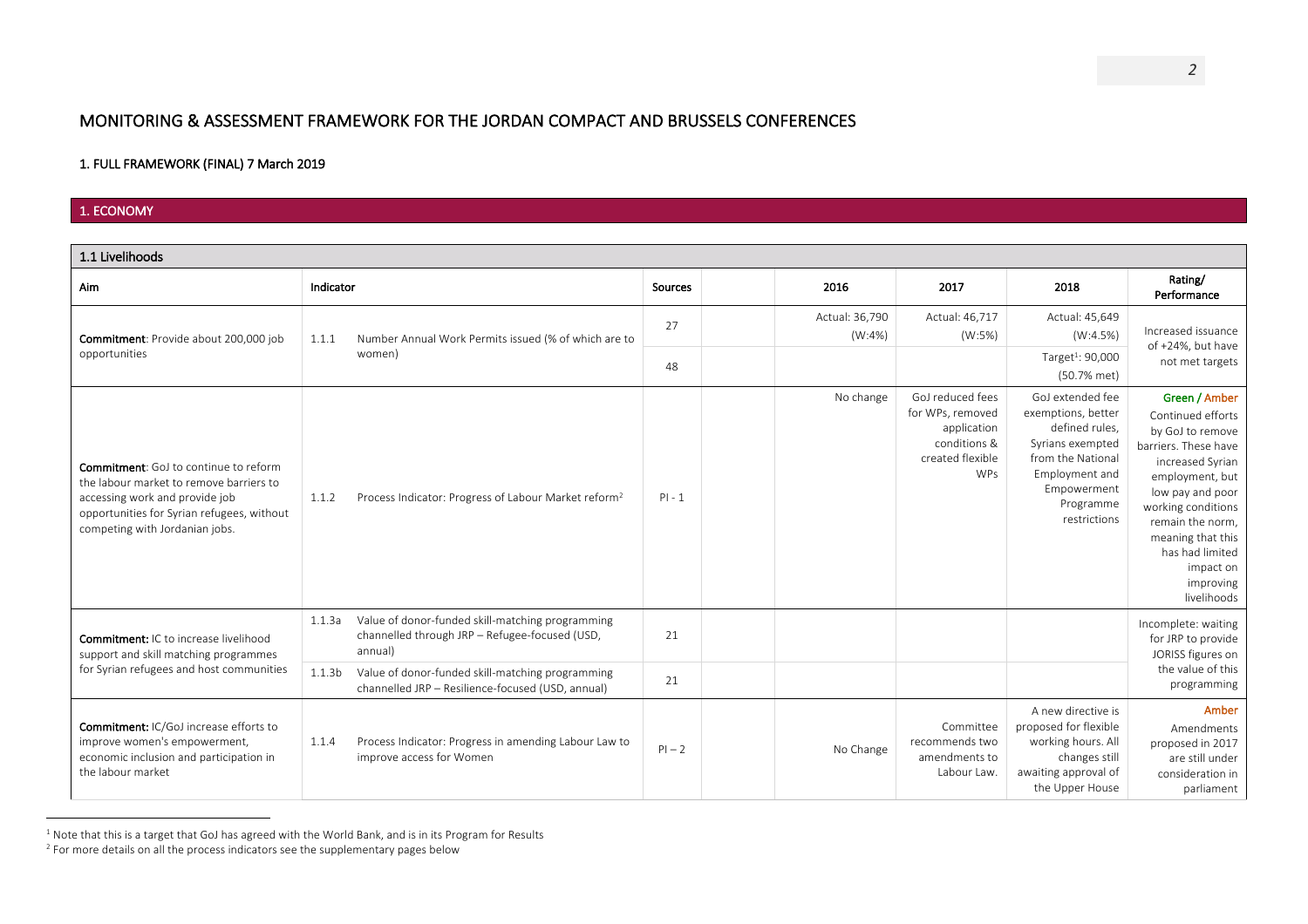|                                                                                                      | Global Gender Gap, Jordan Overall Ranking<br>1.1.5a<br>a. Economic Participation and Opportunity*<br>b. Educational Attainment*<br>c. Health and Survival*<br>d. Political Empowerment*<br>* Score of 1 = complete gender parity and 0 = complete imparity | 50<br>10, 11,<br>12 |                        | 2016<br>134/144<br>0.381<br>0.993<br>0.996<br>0.073                                                                    | 2017<br>135/144<br>0.377<br>0.996<br>0.969<br>0.075                                                                                                                       | 2018<br>138/149<br>0.375<br>0.998<br>0.971<br>0.075                                                                                 | Jordan remains in<br>the lowest 7% of<br>countries in the<br>GGG ranking.<br>Inequalities persist<br>in economic<br>participation and<br>opportunity and in<br>political<br>empowerment                     |
|------------------------------------------------------------------------------------------------------|------------------------------------------------------------------------------------------------------------------------------------------------------------------------------------------------------------------------------------------------------------|---------------------|------------------------|------------------------------------------------------------------------------------------------------------------------|---------------------------------------------------------------------------------------------------------------------------------------------------------------------------|-------------------------------------------------------------------------------------------------------------------------------------|-------------------------------------------------------------------------------------------------------------------------------------------------------------------------------------------------------------|
|                                                                                                      | 1.1.5b % Women Economically Active - All (Syrians)                                                                                                                                                                                                         |                     | 2014<br>12.6% (6%)     | 2016<br>13.4% (N/A)                                                                                                    | 2017<br>16.3% (N/A)                                                                                                                                                       | 2018<br>15.8% (7%)                                                                                                                  |                                                                                                                                                                                                             |
| <b>Commitment:</b> GoJ will remove barriers on<br>Syrians establishing and formalising<br>businesses | Process Indicator: Progress of reforms to business<br>1.1.6<br>environment.                                                                                                                                                                                | $PI - 3$            |                        | Increased number of<br>industries open to<br>non-Jordanian<br>investors, reduction<br>of minimum<br>investment capital | Simplification of<br>procedures for<br>registering and<br>licensing<br>investment<br>projects.<br>Companies Law<br>amended. Pre-<br>registration<br>approval<br>abolished | SMEs no longer<br>require 50%<br>Jordanian<br>ownership.<br>Monitoring and<br>inspections Law<br>enacted. Insolvency<br>Law enacted | Green / Amber<br>Good progress has<br>been made, but<br>other barriers<br>remain (financial<br>inclusion, licensing,<br>consistency of<br>application at local<br>and governorate<br>level)                 |
| <b>Commitment:</b> GoJ efforts to promote                                                            | 1.1.7<br>Process indicator: Improved Syrian access to decent<br>work                                                                                                                                                                                       | $Pl - 4$            |                        | 2016<br>Relaxation of the<br>Kefala system and<br>introduction of<br>flexible WPs                                      | 2017                                                                                                                                                                      | 2018<br>A committee is<br>established to look<br>at disincentives on<br>companies to<br>formalise work                              | Amber<br>Labour market<br>dynamics leading to<br>deteriorating<br>working conditions.<br>Jordan currently<br>lacks a Labour Law<br>and inspections<br>regime that<br>adequately protects<br>workers' rights |
| "decent work"                                                                                        | 1.1.8<br>Annual public disclosure by Better Work Jordan of<br>factory-level compliance with a list of at least 29 social<br>and environmental-related items                                                                                                | 48                  |                        | No                                                                                                                     | Yes                                                                                                                                                                       | Yes                                                                                                                                 | Positive<br>developments have<br>been made in the<br>garment industry                                                                                                                                       |
|                                                                                                      | Increasing social security coverage for Jordanian and<br>1.1.9<br>Syrian workers<br>Jordanians (thousands)<br>Non-Jordanians (thousands)                                                                                                                   | $\overline{7}$      | 2015<br>1,031<br>135.9 | 2016<br>1,078<br>147.4                                                                                                 | 2017<br>1,123<br>162.3                                                                                                                                                    | 2018                                                                                                                                |                                                                                                                                                                                                             |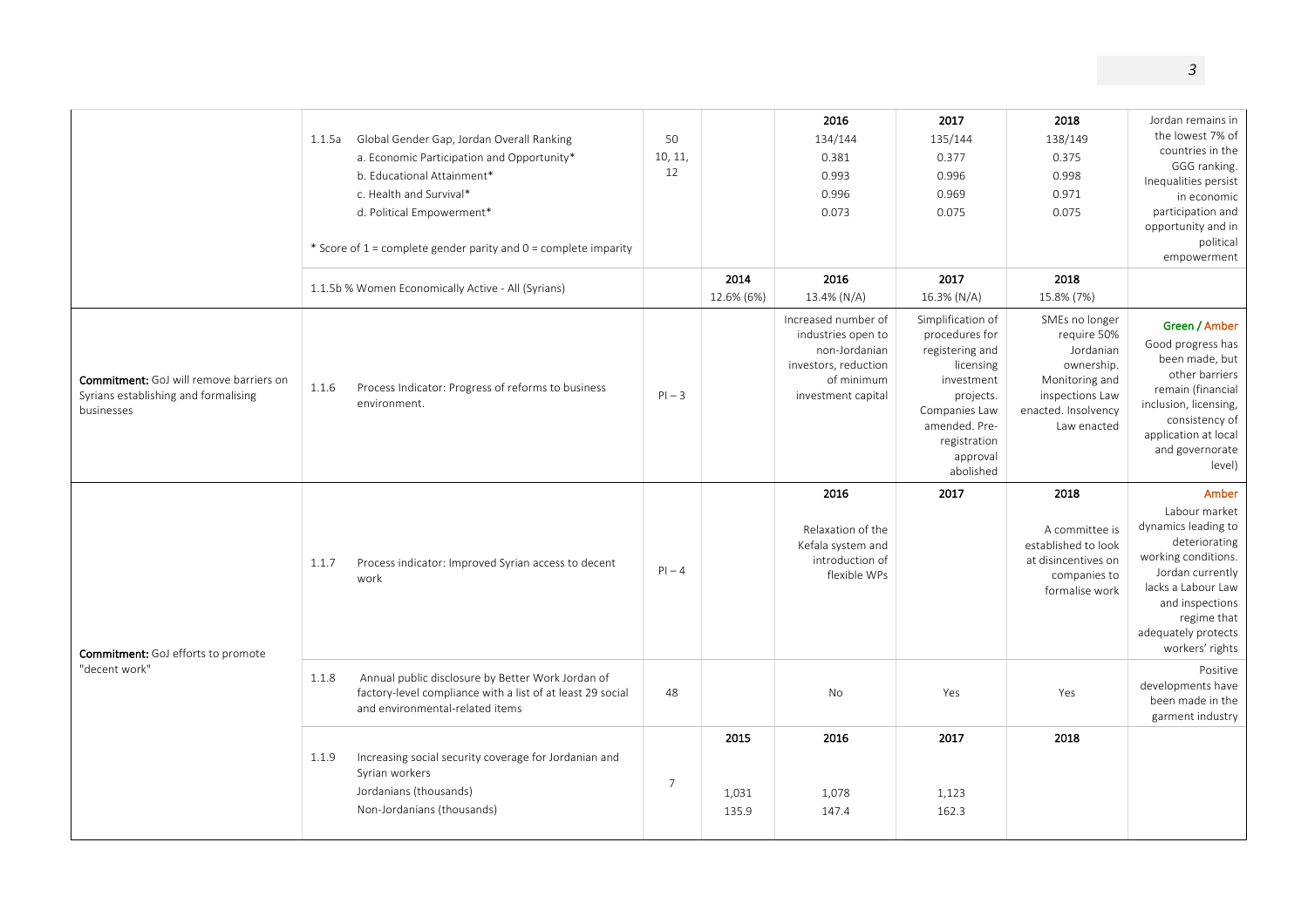|                                                            | 1.1.10 Job Creation                                           |         | 2015      | 2016              | 2017              | 2018                |                      |
|------------------------------------------------------------|---------------------------------------------------------------|---------|-----------|-------------------|-------------------|---------------------|----------------------|
|                                                            |                                                               |         |           |                   |                   |                     | Government           |
|                                                            | Net Formal Sector Jobs Created: All Jordan                    |         | 48,310    | 50,853            | 53,969            | Not yet available   | surveys indicate     |
|                                                            | Males                                                         |         | M: 35,512 | M: 37,694         | M: 37,501         |                     | increasing numbers   |
|                                                            |                                                               |         |           |                   |                   |                     | of jobs.             |
|                                                            | Females                                                       |         | F: 12,798 | F: 13,158         | F: 16,469         |                     |                      |
|                                                            | Net Formal Sector Jobs Created: Jordanians                    | 8,9     | 43,575    | 45,300            | 49,097            |                     |                      |
|                                                            | Males                                                         |         | M: 33,277 | M: 34,761         | M: 34,272         |                     |                      |
|                                                            |                                                               |         |           |                   |                   |                     |                      |
| <b>Outcome:</b> Job creation for Syrians and<br>Jordanians | Females                                                       |         | F: 10,298 | F: 10,539         | F: 14,824         |                     |                      |
|                                                            | Net Formal Sector Jobs Created: Syrians                       |         | 561       | 1,010             | 1,795             |                     |                      |
|                                                            | Males                                                         |         | M:394     | M:1,121           | M:1,485           |                     |                      |
|                                                            | Females                                                       |         | F: 167    | $F: -111$         | F: 310            |                     |                      |
|                                                            | 1.1.11 Cumulative number of people employed through Skill-    |         |           |                   |                   | 2018                | IC Supported skill-  |
|                                                            | Matching programmes                                           |         |           |                   |                   |                     | matching             |
|                                                            |                                                               |         |           |                   |                   |                     | programmes have      |
|                                                            | All Employed                                                  |         |           |                   |                   | 3,264               | resulted in          |
|                                                            | Male (%Male)                                                  |         |           |                   |                   |                     | employment of over   |
|                                                            | Female (%Female)                                              | 29      |           | No data available | No data available | M: 1,636 (50.2%)    | 3,000 Jordanians     |
|                                                            |                                                               |         |           |                   |                   | $F: 1,628 (49.8\%)$ | and Syrians.         |
|                                                            | Syrians Employed                                              |         |           |                   |                   |                     |                      |
|                                                            | Male (%Male)<br>Female (%Female)                              |         |           |                   |                   | 1,571               |                      |
|                                                            |                                                               |         |           |                   |                   | M: 1,064 (68%)      |                      |
|                                                            |                                                               |         |           |                   |                   | F: 507 (32%)        |                      |
|                                                            |                                                               |         | 2014      | 2016              | 2017              | 2018                | Relatively constant  |
|                                                            | 1.1.12a % Economically Active, All Jordan age 15+ (male,      | 10, 11, | 36.8%     | 35.6%             | 38.2%             | 36.8%               | rate of economically |
| <b>Outcome:</b> Increasing economic                        | female)                                                       | 12      | M: 60.3%  | M: 57.7%          | M: 60.1%          | M: 56.9%            | active Jordanians    |
| participation                                              |                                                               |         | F: 12.6%  | F: 13.4%          | F: 16.3%          | F: 15.8%            |                      |
|                                                            |                                                               |         | 28%       |                   |                   | 32%                 | Increase in % of     |
|                                                            | 1.1.12b % Economically Active, Syrians age 15+ (male, female) | 16, 17  | M: 52%    | Not available     | Not available     | M: 59%              | Syrians that are     |
|                                                            |                                                               |         | F: 6%     |                   |                   | F: 7%               | economically active  |
|                                                            |                                                               |         | 2014      | 2016              | 2017              | 2018                | Slight decrease in % |
|                                                            | 1.1.13a % Economically active who are employed - All Jordan   | 10, 11, | 87.7%     | 74.2%             | 81.5%             | 81.4%               | of economically      |
|                                                            | age 15+ (male, female)                                        | 12      | M: 89.1%  | M: 86.2%          | M: 83.9%          | M: 83.7%            | active Jordanians    |
|                                                            |                                                               |         | F: 80.9%  | F: 75.2%          | F: 74.4%          | F: 72.9%            | that are employed    |
| <b>Outcome:</b> Increasing employment                      |                                                               |         | 61%       |                   |                   | 75%                 | Increase in % of     |
|                                                            |                                                               |         | M:57%     |                   |                   | M: 78%              | economically active  |
|                                                            | 1.1.13b % Economically active Syrians in Jordan who are       | 16, 17  | F: 88%    | Not available     | Not available     | F: 57%              | Syrians that are     |
|                                                            | employed, age 15+ (male, female)                              |         |           |                   |                   |                     | employed             |
|                                                            |                                                               |         |           |                   |                   |                     |                      |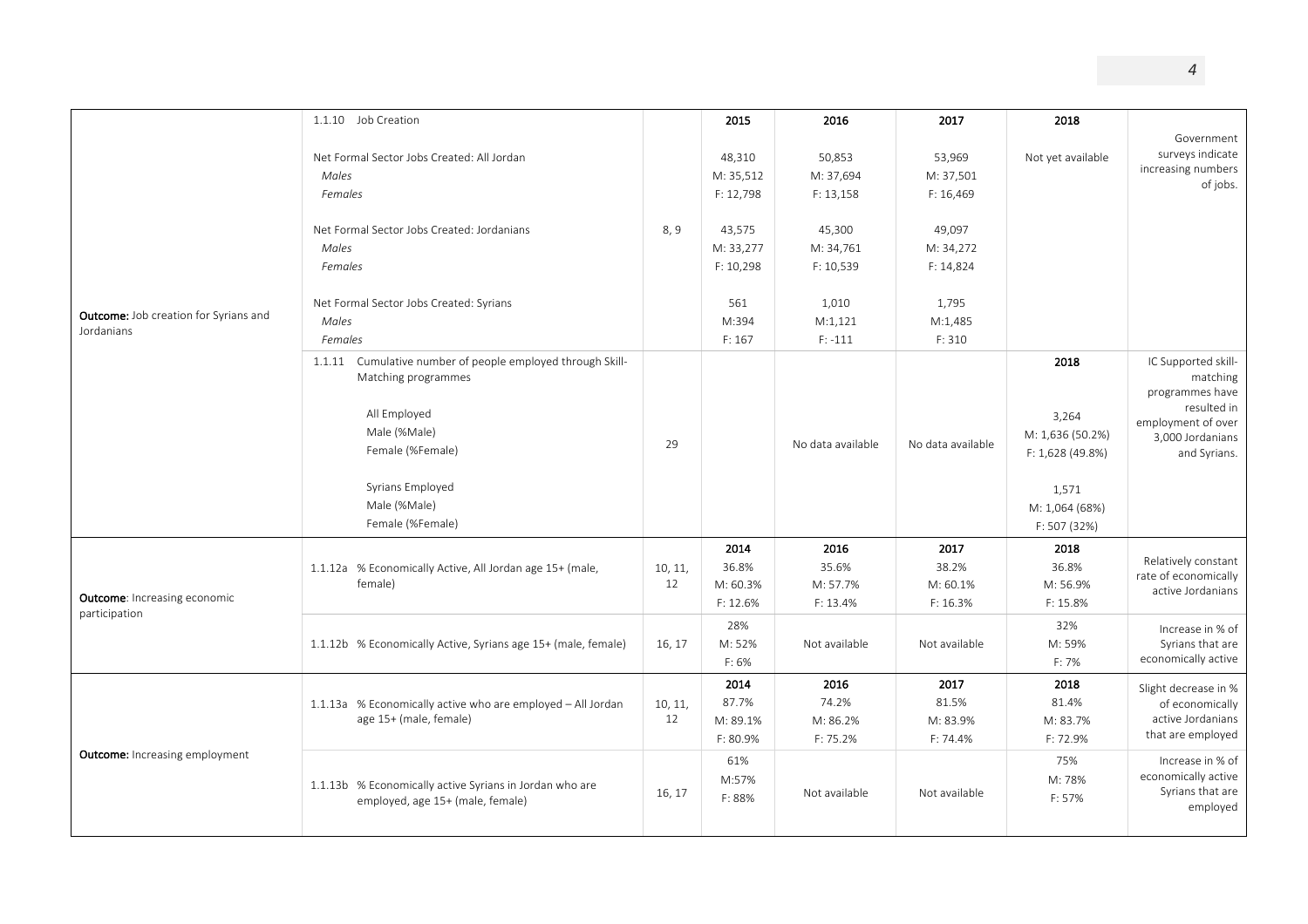|                                                                 | 1.1.14 Youth (age 15 to 29)- % Economically Active                                                                                            |                |             |                                                                                              |                                                                                              |                                                                                                                                                |                                                                                                                       |
|-----------------------------------------------------------------|-----------------------------------------------------------------------------------------------------------------------------------------------|----------------|-------------|----------------------------------------------------------------------------------------------|----------------------------------------------------------------------------------------------|------------------------------------------------------------------------------------------------------------------------------------------------|-----------------------------------------------------------------------------------------------------------------------|
|                                                                 | All Youth (by age group)                                                                                                                      |                |             |                                                                                              |                                                                                              |                                                                                                                                                |                                                                                                                       |
|                                                                 | 15 to 19                                                                                                                                      | 10, 12         |             | 10% (M:18%,F:0.7%)                                                                           |                                                                                              | 11% (M:19%, F:1%)                                                                                                                              |                                                                                                                       |
|                                                                 | 20 to 24                                                                                                                                      |                |             | 43% (M:62%, F20%)                                                                            |                                                                                              | 44% (M:64%, F20%)                                                                                                                              |                                                                                                                       |
|                                                                 | 25 to 29                                                                                                                                      |                |             | 74% M:92%, F:33%)                                                                            |                                                                                              | 60% (M:86%, F:32%)                                                                                                                             |                                                                                                                       |
|                                                                 |                                                                                                                                               |                |             |                                                                                              |                                                                                              |                                                                                                                                                |                                                                                                                       |
|                                                                 | Syrian youth (by age group)                                                                                                                   | 16             | Data not    |                                                                                              |                                                                                              |                                                                                                                                                |                                                                                                                       |
|                                                                 | 15 to 19                                                                                                                                      |                | comp-       |                                                                                              |                                                                                              | 19% (M:36%, F:2%)                                                                                                                              |                                                                                                                       |
| Outcome: Increased opportunity and                              | 20 to 29                                                                                                                                      |                | arable      |                                                                                              |                                                                                              | 39% (M:73%, F:7%)                                                                                                                              |                                                                                                                       |
| employment for youth                                            | 1.1.15 Youth (age 15 to 29) - % Economically Active that are<br>Employed                                                                      |                |             |                                                                                              |                                                                                              |                                                                                                                                                |                                                                                                                       |
|                                                                 | All Youth (by age group)                                                                                                                      | 10, 12         |             |                                                                                              |                                                                                              |                                                                                                                                                |                                                                                                                       |
|                                                                 | 15 to 19                                                                                                                                      |                |             | 64% (M:63%, F:86%)                                                                           |                                                                                              | 53% (M:53%, F:70%)                                                                                                                             |                                                                                                                       |
|                                                                 | 20 to 24                                                                                                                                      |                |             | 64% (M:70%, F41%)                                                                            |                                                                                              | 63% (M:68%, F48%)                                                                                                                              |                                                                                                                       |
|                                                                 | 25 to 29                                                                                                                                      |                |             | 79% M:83%, F:68%)                                                                            |                                                                                              | 78% M:83%, F:65%)                                                                                                                              |                                                                                                                       |
|                                                                 | Syrian youth (by age group)                                                                                                                   | 16             | Data not    |                                                                                              |                                                                                              |                                                                                                                                                |                                                                                                                       |
|                                                                 | 15 to 19                                                                                                                                      |                | comp-       |                                                                                              |                                                                                              | 68% (M:72%, F:0%)                                                                                                                              |                                                                                                                       |
|                                                                 | 20 to 29                                                                                                                                      |                | arable      |                                                                                              |                                                                                              | 74% (M:70%, 43%)                                                                                                                               |                                                                                                                       |
|                                                                 | Average Annual Household Income<br>1.1.17                                                                                                     |                | 2013        |                                                                                              |                                                                                              | 2017/18                                                                                                                                        | Very little change in                                                                                                 |
| <b>Outcome:</b> Increased incomes for Syrians &                 | All Households (JD, thousands) <sup>3</sup>                                                                                                   | $\overline{4}$ | $7 - 9$     |                                                                                              |                                                                                              | 10-12 JD                                                                                                                                       | Syrian household<br>incomes relative to                                                                               |
| Jordanians                                                      | Syrian Households (JD, thousands)                                                                                                             | 16             | $2.7 - 3.0$ |                                                                                              |                                                                                              | 3.1 JD                                                                                                                                         | Jordanians                                                                                                            |
|                                                                 | Number of registered SMEs<br>1.1.18                                                                                                           |                |             |                                                                                              |                                                                                              |                                                                                                                                                |                                                                                                                       |
|                                                                 | Jordanian owned                                                                                                                               | 28             |             |                                                                                              |                                                                                              |                                                                                                                                                | Incomplete                                                                                                            |
|                                                                 | Syrian-owned                                                                                                                                  |                |             |                                                                                              |                                                                                              |                                                                                                                                                |                                                                                                                       |
|                                                                 |                                                                                                                                               |                |             | 2016                                                                                         | 2017                                                                                         | 2018                                                                                                                                           | Green /Amber                                                                                                          |
| <b>Outcome:</b> More registered Small and<br>Medium Enterprises | Process Indicator: progress in creating opportunities<br>1.1.19<br>for female economic participation through Home-<br>based businesses (HBBs) | $PI - 5$       |             | WB identifies HBBs<br>as opportunity. GoJ<br>reduces capital<br>requirement for<br>start ups | Companies Law<br>changed to ease<br>Joint Venture<br>formation.<br>Instructions<br>published | Cabinet changes<br>regulations twice,<br>first allowing HBBs<br>only in camps, then<br>allowing out of<br>camps (for restricted<br>activities) | GoJ has continued<br>efforts to improve<br>regulations for<br>HBBs. Time needed<br>to see results for<br>Syrian HBBs. |
|                                                                 | Number of Registered Home-based Businesses<br>1.1.20                                                                                          |                |             |                                                                                              |                                                                                              | <b>June 2018</b>                                                                                                                               |                                                                                                                       |
|                                                                 | All                                                                                                                                           | 29             |             |                                                                                              |                                                                                              | 471                                                                                                                                            |                                                                                                                       |
|                                                                 | Female-owned                                                                                                                                  |                |             |                                                                                              |                                                                                              | 362                                                                                                                                            |                                                                                                                       |
|                                                                 | Syrian owned                                                                                                                                  |                |             |                                                                                              |                                                                                              | $\mathbf{0}$                                                                                                                                   |                                                                                                                       |

<sup>&</sup>lt;sup>3</sup> Ranges calculated from Department of Statistics income distributions from its Household Expenditures and Income Survey: found here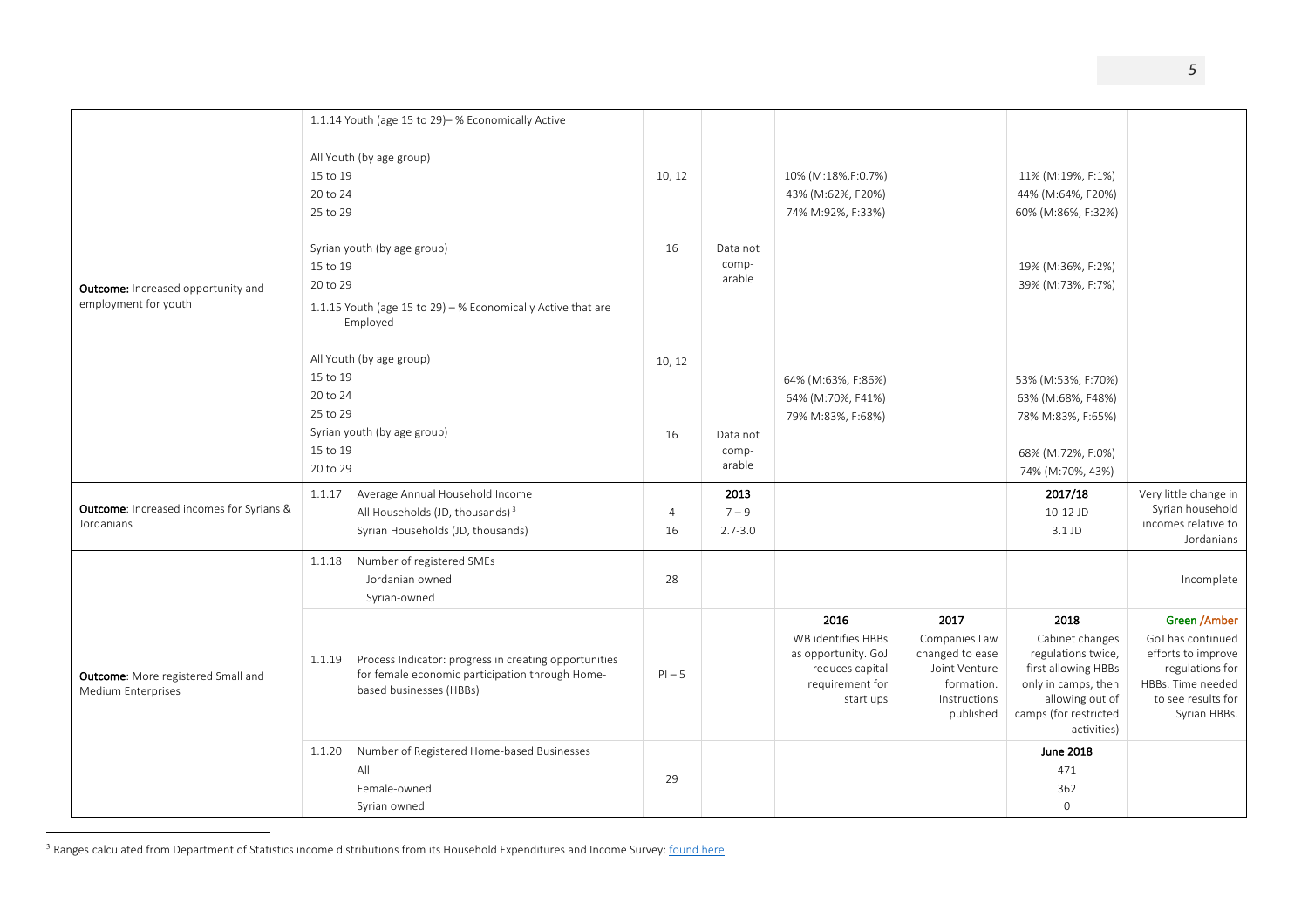| 1.2 Trade & Investment                                                                                                |                                                                                                                                                                                                                                                                                                                                                      |               |                                          |                                                                                                                                                |                                            |                                                                                                                                                                            |                                                                                                                                                                                                                                                                                                                                   |
|-----------------------------------------------------------------------------------------------------------------------|------------------------------------------------------------------------------------------------------------------------------------------------------------------------------------------------------------------------------------------------------------------------------------------------------------------------------------------------------|---------------|------------------------------------------|------------------------------------------------------------------------------------------------------------------------------------------------|--------------------------------------------|----------------------------------------------------------------------------------------------------------------------------------------------------------------------------|-----------------------------------------------------------------------------------------------------------------------------------------------------------------------------------------------------------------------------------------------------------------------------------------------------------------------------------|
| Aim                                                                                                                   | Indicator                                                                                                                                                                                                                                                                                                                                            | Source        |                                          | 2016                                                                                                                                           | 2017                                       | 2018                                                                                                                                                                       | Rating/Performance                                                                                                                                                                                                                                                                                                                |
| Commitment: EU to revise preferential<br>rules of origin (RoO) and provide support<br>to Jordan to benefit from these | Process Indicator: progress of opening access to EU markets<br>1.2.1                                                                                                                                                                                                                                                                                 | $PI - 6$      |                                          | Rules allow<br>access for 52<br>products from<br>18 SEZs,<br>provided<br>companies<br>employ 15%<br>Syrians<br>(increasing to<br>25% by year 3 |                                            | Rules relaxed for<br>10 years,<br>production can<br>occur anywhere,<br>and more lenient<br>quotas on Syrian<br>employment (no<br>increase to 25%)                          | Green<br>Continued relaxation<br>of rules to lower<br>entry barriers for<br>Jordanian companies<br>exporting to Europe                                                                                                                                                                                                            |
| <b>Commitment:</b> GoJ to encourage<br>investment by following a predictable path<br>of business reforms              | Share of business regulations mandatory to the private sector<br>1.2.2<br>issued following the adopted predictability process (%)                                                                                                                                                                                                                    | 48            |                                          | Not yet<br>applicable                                                                                                                          | Not yet<br>applicable                      | Not yet<br>applicable                                                                                                                                                      | Too early to judge.<br>Framework<br>announced April<br>2018 and will be<br>piloted Q2 2019                                                                                                                                                                                                                                        |
| Commitment: IC to provide firm-level<br>assistance to increase export capability                                      | 1.2.3<br>Export promotion and Firm-level Assistance (FLA)<br>Number of initiatives (by donor)<br>1.2.3a<br><b>USAID</b><br>Netherlands<br>GIZ<br><b>UNIDO</b><br>EBRD<br>Jordanian initiatives<br>Value of initiatives (USD, thousands)<br>1.2.3 <sub>b</sub><br><b>USAID</b><br>Netherlands<br>GIZ<br><b>UNIDO</b><br>EBRD<br>Jordanian initiatives | 29            |                                          |                                                                                                                                                |                                            | 13<br>$\mathbf{1}$<br>$\overline{4}$<br>1<br>$\overline{4}$<br>$\overline{1}$<br>$\overline{2}$<br>$\sim$<br>$\sim$<br>$\hspace{0.05cm} -\hspace{0.05cm} -\hspace{0.05cm}$ | MOPIC reports list<br>several well-funded,<br>multi-year projects<br>providing FLA.<br>Amount of support<br>per project however<br>is not always<br>reported, and where<br>it is, disbursements<br>by year are not<br>provided. Going<br>forward, we<br>recommend tracking<br>the level of support<br>going towards this<br>area. |
| <b>Outcome:</b> Improving business<br>environment                                                                     | World Bank Ease of Doing Business Ranking<br>1.2.4<br>a. Starting a business*<br>b. Getting credit*<br>c. Enforcing contracts*<br>*Scores show the distance to the frontier of the best performing                                                                                                                                                   | 45, 46,<br>47 | 2015<br>176/189<br>85.70<br>0.00<br>51.5 | 2016<br>118/190<br>84.62<br>0.00<br>52.42                                                                                                      | 2017<br>103/190<br>84.40<br>25.00<br>53.71 | 2018<br>104/190<br>84.43<br>35.00<br>55.56                                                                                                                                 | Jordan moved up 14<br>places in country<br>rankings since 2016.<br>Significant<br>improvements made<br>in increasing<br>availability of credit,                                                                                                                                                                                   |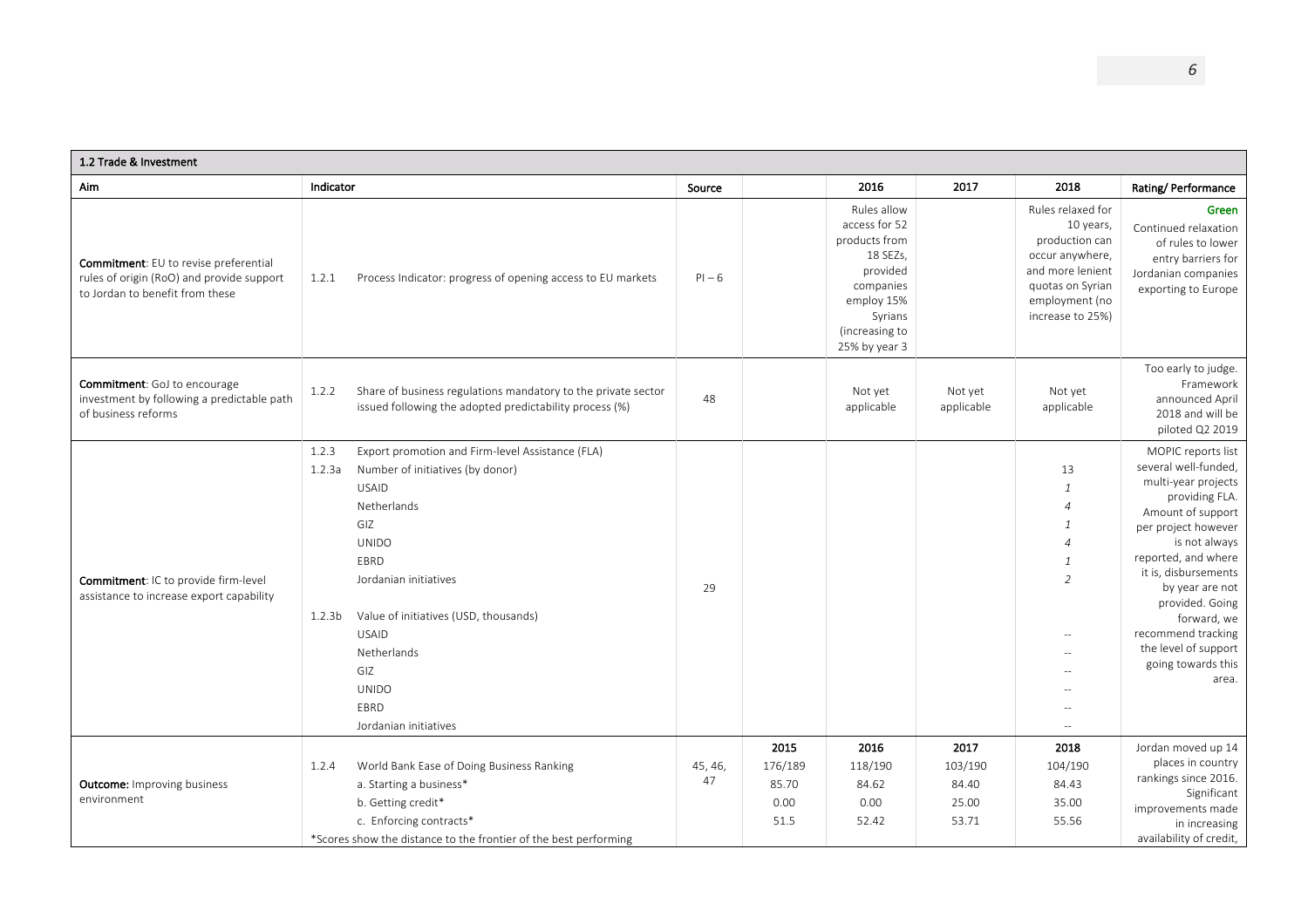| 1.2 Trade & Investment                                       |                                                                                                                                                                                                                                   |        |                                           |                                             |                                             |                                                       |                                                                                                                                     |  |  |  |
|--------------------------------------------------------------|-----------------------------------------------------------------------------------------------------------------------------------------------------------------------------------------------------------------------------------|--------|-------------------------------------------|---------------------------------------------|---------------------------------------------|-------------------------------------------------------|-------------------------------------------------------------------------------------------------------------------------------------|--|--|--|
| <b>Aim</b>                                                   | Indicator                                                                                                                                                                                                                         | Source |                                           | 2016                                        | 2017                                        | 2018                                                  | Rating/Performance                                                                                                                  |  |  |  |
|                                                              | country on each indicator. This distance to the frontier score is<br>indicated on a scale from 0 to 100, where 0 represents the worst<br>performance and 100 the frontier.                                                        |        |                                           |                                             |                                             |                                                       | with incremental<br>improvements in<br>enforcing contracts.                                                                         |  |  |  |
| <b>Outcome:</b> Jobs created in the export<br>sector         | Number of people employed in the companies participating<br>1.2.5a<br>under the scheme (of which are Syrian)<br>Value exports from companies participating under the<br>1.2.5 <sub>b</sub><br>scheme - Euro millions (cumulative) | 29     |                                           |                                             | 2017<br>697<br>(170 Syrian)<br>€1.64m       | 2018<br>1,019<br>(Syrian 281)<br>€19.2 m <sup>4</sup> | The scheme is<br>gradually<br>contributing to<br>employment. There<br>has been an<br>encouraging uptick in<br>the value of exports. |  |  |  |
|                                                              | Value Foreign Investment - Inward Flow (USD, millions)<br>1.2.6                                                                                                                                                                   | 31     | 2015<br>1,600                             | 2016<br>1,522                               | 2017<br>1,655                               | To Sept -2018 <sup>5</sup><br>539.2                   | Reforms and IC<br>efforts have not yet                                                                                              |  |  |  |
| <b>Outcome:</b> Increasing foreign investment<br>and exports | 1.2.7<br>Value of Exports, by region<br>World - USD, millions (% share)<br>Middle East & North Africa - USD, millions (% Share)<br>Europe and Central Asia - USD, millions (% Share)                                              | 49     | 7,833 (100%)<br>3,629 (46%)<br>361 (4.6%) | 7,509 (100%)<br>3,256 (43.4%)<br>549 (7.3%) | 7,469 (100%)<br>3,036 (40.7%)<br>378 (5.1%) | (not yet<br>available)                                | helped change the<br>trend of relatively flat<br>FDI and exports.                                                                   |  |  |  |

### 2. SOCIAL

| 2.1 Education                                                                            |                                                                                                      |        |       |                             |                                            |                                          |                                      |  |  |  |
|------------------------------------------------------------------------------------------|------------------------------------------------------------------------------------------------------|--------|-------|-----------------------------|--------------------------------------------|------------------------------------------|--------------------------------------|--|--|--|
| Aim                                                                                      | Indicator                                                                                            | Source | Other | 2016                        | 2017                                       | 2018                                     | Change/Performance                   |  |  |  |
| <b>Commitment:</b> GoJ to increase Syrian<br>enrolment in formal education at all levels | Number of Syrian children enrolled in Type I, II and III<br>2.1.1<br>schools (excludes Kindergarten) | 14     |       | 2016/17<br>126,127          | 2017/18<br>(Sept 2018)<br>Actual: 130, 668 | 2018/19<br>(Jan 2019)<br>Actual: 134,121 | GoJ has met its<br>enrolment targets |  |  |  |
|                                                                                          |                                                                                                      | 10     |       | Target:130,000<br>(97% met) | Target: 130,000<br>(100% met)              | Target: 130,000<br>(103% met)            |                                      |  |  |  |

<sup>4</sup> Figure from February 2019

<sup>5</sup> From Central Bank of Jordan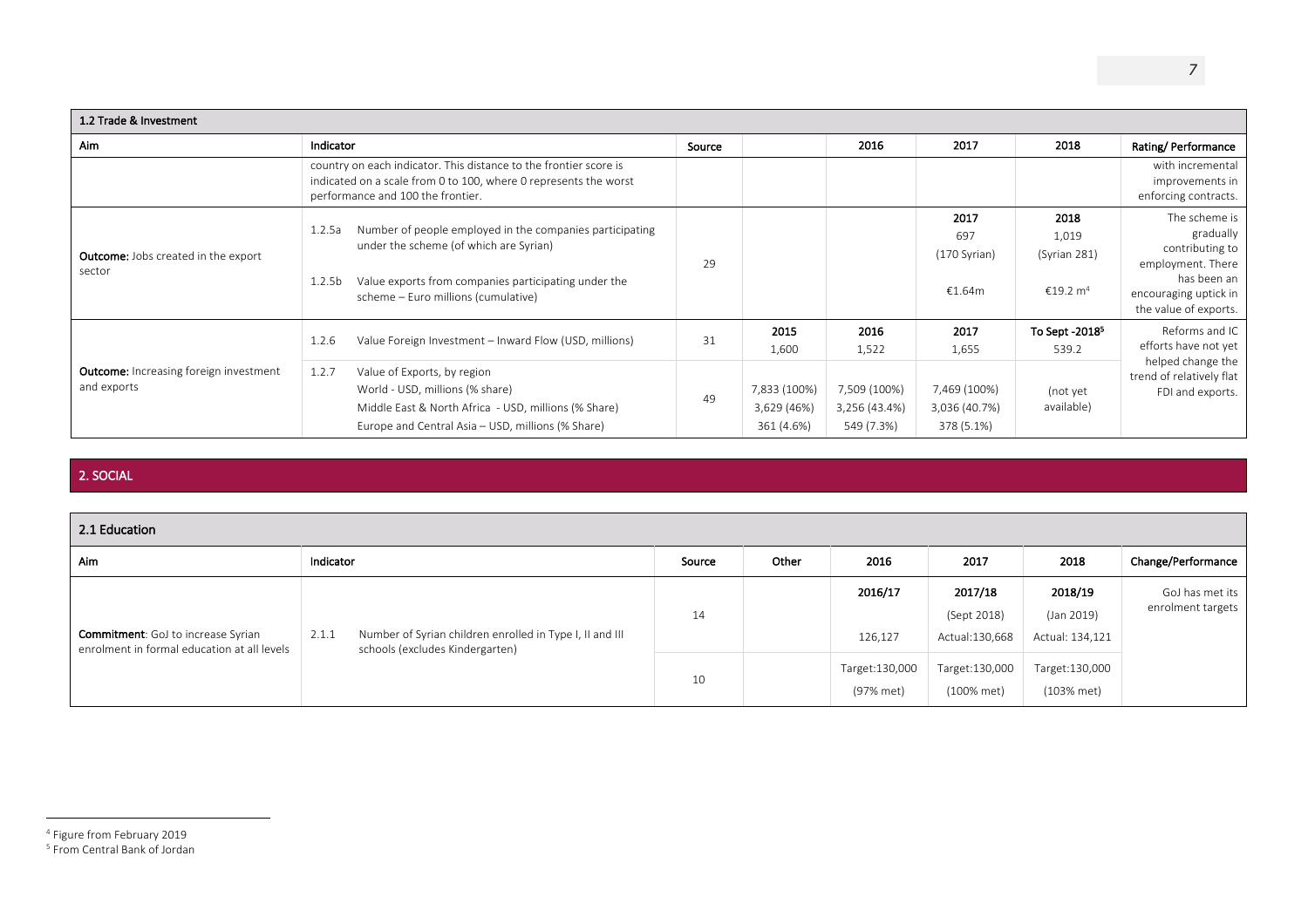| 2.1 Education                                                                                                                                 |                                                                                                                                                                                                                     |                |                                                                          |                                                                                                                                             |                                                                                                                                                                                                |                                                                     |                                                                                                                                                                                                                              |
|-----------------------------------------------------------------------------------------------------------------------------------------------|---------------------------------------------------------------------------------------------------------------------------------------------------------------------------------------------------------------------|----------------|--------------------------------------------------------------------------|---------------------------------------------------------------------------------------------------------------------------------------------|------------------------------------------------------------------------------------------------------------------------------------------------------------------------------------------------|---------------------------------------------------------------------|------------------------------------------------------------------------------------------------------------------------------------------------------------------------------------------------------------------------------|
| Aim                                                                                                                                           | Indicator                                                                                                                                                                                                           | Source         | Other                                                                    | 2016                                                                                                                                        | 2017                                                                                                                                                                                           | 2018                                                                | Change/Performance                                                                                                                                                                                                           |
| <b>Commitment:</b> GoJ to provide free certified<br>education for all children to achieve the<br>ambition of all Syrian children in education | 2.1.2<br>Age specific enrolment rates:<br>Up to $11$<br>12 years old<br>13 years old<br>14 years old<br>15 years old<br>16 years old<br>17 years old<br>18 years old<br>19 years old                                | 16             | 2014<br>$\sim$<br>$\sim$<br>49%<br>22%<br>12%<br>17%<br>$\sim$<br>$\sim$ |                                                                                                                                             |                                                                                                                                                                                                | 2017<br>99%<br>92%<br>86%<br>68%<br>48%<br>15%<br>21%<br>13%<br>12% | Very low rates of<br>enrolment for 16<br>year olds. Positive<br>increases in<br>retention rates for 14<br>and 15-year olds, the<br>age when children<br>transition to<br>secondary school.                                   |
| <b>Commitment:</b> IC to provide predictable,<br>multi-year financial and technical support<br>to the needs of the Ministry of Education      | MoE needs through JRP covered by donor contributions<br>2.1.3<br>Budget requirements (USD, millions)<br>Realised - TOTAL (USD, millions)<br>Budget Support (USD, millions)<br>Refugee Support<br>Resilience Support | 22, 23, 24, 25 |                                                                          |                                                                                                                                             | 336.8m<br>296.2m (88%)<br>47 <sub>m</sub><br>77.6m<br>171.6m                                                                                                                                   | 328.8m<br>158.1m (48%)<br>87.2m<br>43.7m<br>87.2m                   | 46% reduction in<br>overall donor<br>contributions.<br>However this has<br>been accompanied<br>by an 85% increase in<br>budget support                                                                                       |
| <b>Commitment:</b> GoJ to increase access to<br>quality education opportunities in a safe<br>environment for all children                     | Process Indicator: Progress in increasing quality of<br>2.1.4<br>education                                                                                                                                          | $PI - 7$       |                                                                          | 2016<br>EMIS and HR<br>Strategy<br>launched. PISA<br>results indicate<br>that<br>educational<br>quality in<br>Jordan a cause<br>for concern | 2017<br>Joint High Level<br>committee<br>established.<br>MOI cards no<br>longer needed<br>for enrolment.<br>Schools are<br>safer and<br>improvements<br>in early grade<br>learning<br>outcomes | 2018<br>Further easing<br>of enrolment<br>for Syrian<br>children    | Green /Amber<br>MoE has continued<br>efforts to strengthen<br>its own delivery<br>capacity and to<br>improve the quality<br>of education.<br>Available evidence<br>suggests that these<br>efforts are delivering<br>results. |
| <b>Outcome:</b> Universal education - increasing<br>inclusion for children with disabilities                                                  | TBD<br>2.1.5                                                                                                                                                                                                        |                |                                                                          |                                                                                                                                             |                                                                                                                                                                                                |                                                                     | No data available.<br>Area suggested for<br>future monitoring                                                                                                                                                                |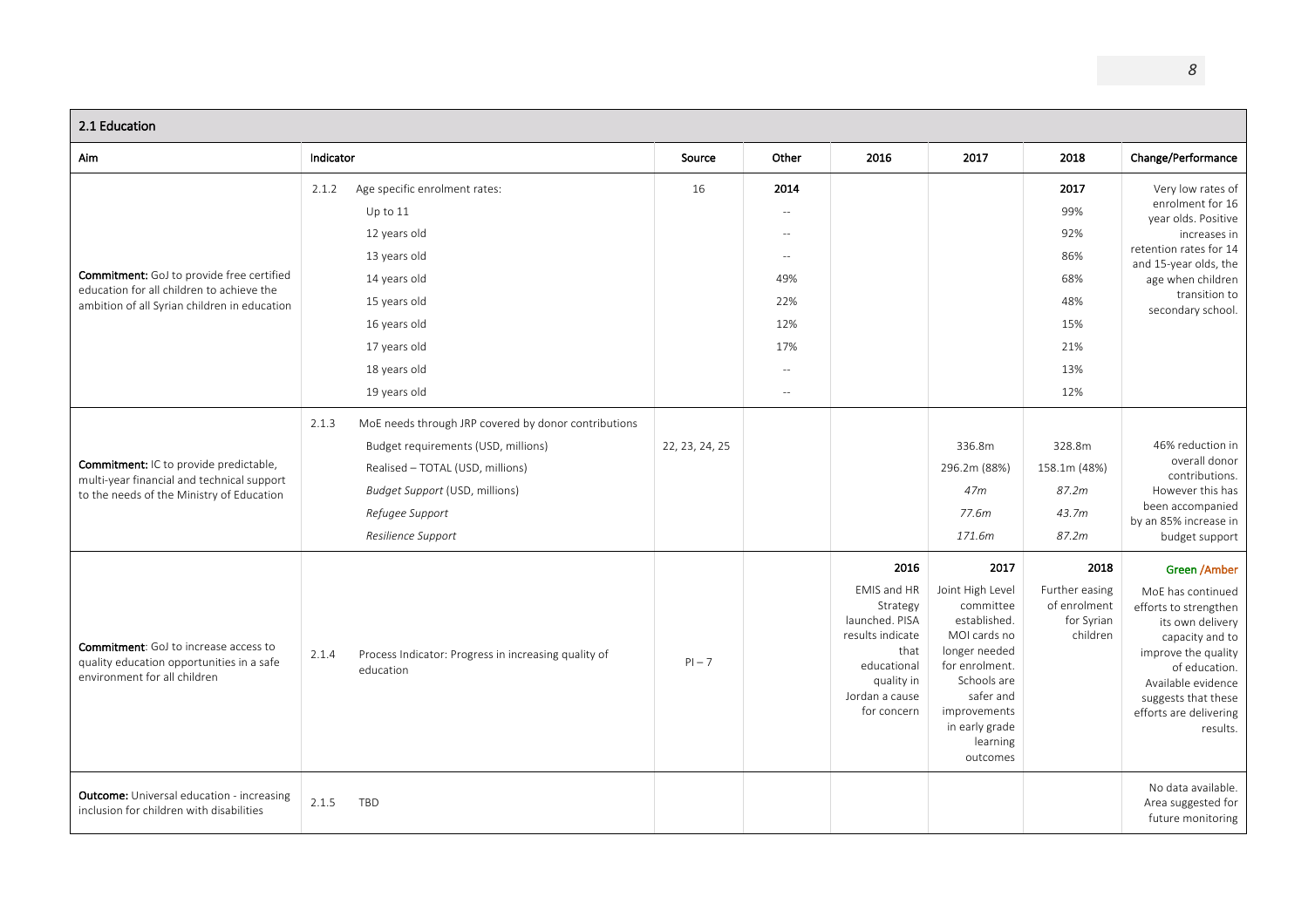| 2.1 Education                                                |                                                                                                                                                                                                                                                                                                                                                                                                                                                                                                                                                                                                                                               |                  |                                                           |                                                          |                                                          |                                                        |                                                                                                                |  |
|--------------------------------------------------------------|-----------------------------------------------------------------------------------------------------------------------------------------------------------------------------------------------------------------------------------------------------------------------------------------------------------------------------------------------------------------------------------------------------------------------------------------------------------------------------------------------------------------------------------------------------------------------------------------------------------------------------------------------|------------------|-----------------------------------------------------------|----------------------------------------------------------|----------------------------------------------------------|--------------------------------------------------------|----------------------------------------------------------------------------------------------------------------|--|
| Aim                                                          | Indicator                                                                                                                                                                                                                                                                                                                                                                                                                                                                                                                                                                                                                                     | Source           | Other                                                     | 2016                                                     | 2017                                                     | 2018                                                   | Change/Performance                                                                                             |  |
|                                                              | % 15 to 24 year olds NEET - All Jordan (Not in Education,<br>2.1.6<br><b>Employment or Training)</b><br>Male<br>Female                                                                                                                                                                                                                                                                                                                                                                                                                                                                                                                        | 19               | 2015<br>29%<br>14.5%<br>44.2%                             |                                                          |                                                          | 2018<br>Not available<br>Not available                 | Jordanian NEET rates<br>were assessed in<br>2015, and were<br>considered high by<br>global standards.          |  |
| Outcome: increased youth engagement                          | % 15 to 24 year olds NEET - Syrians (not in Education,<br>2.1.7<br><b>Employment or Training)</b><br>Male<br>Female                                                                                                                                                                                                                                                                                                                                                                                                                                                                                                                           | 16               |                                                           |                                                          |                                                          | 61%<br>49%<br>79%                                      | Syrian youth NEET<br>rates assessed in<br>2018 are much<br>higher.                                             |  |
| <b>Outcome: increased literacy</b>                           | 2.1.8<br>Literacy<br>Youth Literacy rate (age 10 to 30) - % All Jordan (%<br>Syrian)                                                                                                                                                                                                                                                                                                                                                                                                                                                                                                                                                          | Source<br>16, 42 | 2012<br>All: 99.1%                                        |                                                          |                                                          | 2018<br>Syrians: 78%                                   | Incomplete. Awaiting<br>data from Labour<br>Force Survey                                                       |  |
| <b>Outcome:</b> Increasing safety of learning<br>environment | Incidence of Violence against Children in schools (teacher<br>2.1.9<br>on student violence) <sup>6</sup><br>Results from the 2017 Ma'an Evaluation:<br>2.1.9a<br>% Incidence of physical violence in schools (average of all<br>school types, excluding UNRWA schools)<br>% Incidence of verbal violence (average of all school<br>types, excluding UNRWA schools)<br>Results from Ministry of Education Online Survey:<br>2.1.9b<br>% Incidence of physical violence in camp schools<br>% Incidence of physical violence in host schools<br>% Incidence of verbal violence in camp schools<br>% Incidence of verbal violence in host schools | 43<br>UNICEF7    | 2014/15<br>23%<br>34%<br>12.2%<br>13.5%<br>22.2%<br>21.5% | 2015/16<br>17%<br>27%<br>9.6%<br>11.7%<br>18.6%<br>19.5% | 2016/17<br>17%<br>24%<br>7.8%<br>10.9%<br>14.4%<br>17.9% | 2017/18<br>(No data)<br>7.2%<br>9.3%<br>14.7%<br>15.6% | Both sources show a<br>decrease in<br>children's exposure<br>to physical and<br>verbal violence in<br>schools. |  |

<sup>&</sup>lt;sup>6</sup> The two sources sample differently and this may account for apparent differences in measured levels of violence in each given year. The 2009-2016 Ma'an Programme targeted 3,241 MOE schools, 151 Double Shift Schools for Syrian Children, 40 Military schools and 168 UNRWA schools, all of which submitted data to the project's monthly Ma'an Online Survey System (MOSS). The MOE online survey however is implemented by the Ministry of Education, covers 70% of all MOE schools and sampling from each school involves selecting three grades randomly and selecting a sample of students from each of these grades to complete the survey. Although the two sources differ in t level of violence measured, they show a similar overall trend of reducing violence.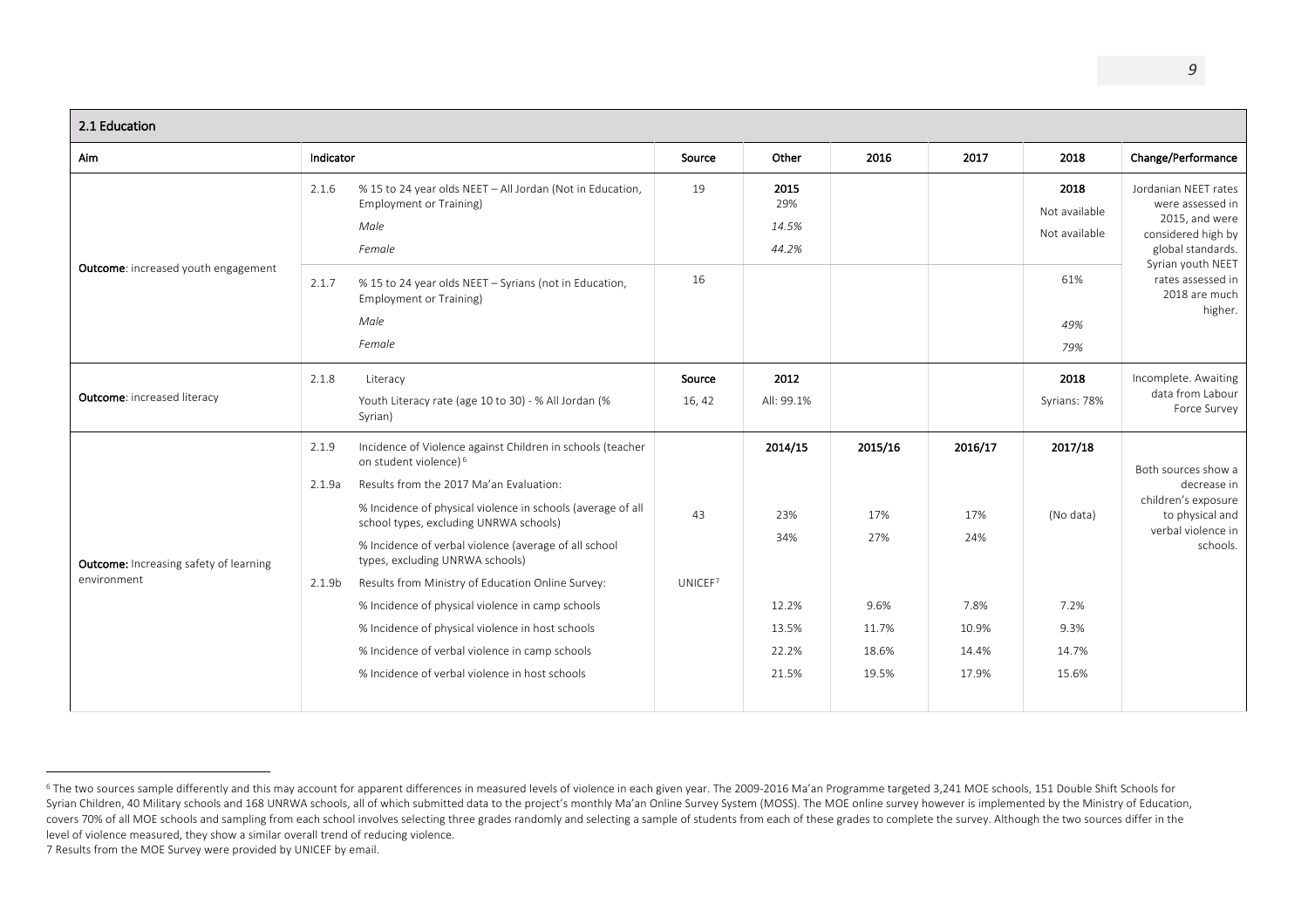| 2.2 Health                                                                                       |                                                                                                                                            |            |                                                                                                                                       |      |                                                                                                   |                                                                                                                             |                                                                                                                                                          |
|--------------------------------------------------------------------------------------------------|--------------------------------------------------------------------------------------------------------------------------------------------|------------|---------------------------------------------------------------------------------------------------------------------------------------|------|---------------------------------------------------------------------------------------------------|-----------------------------------------------------------------------------------------------------------------------------|----------------------------------------------------------------------------------------------------------------------------------------------------------|
| Aim                                                                                              | Indicator                                                                                                                                  | Source     | Other                                                                                                                                 | 2016 | 2017                                                                                              | 2018                                                                                                                        | Change/Performance                                                                                                                                       |
| <b>Outcome:</b> Health policy that provides<br>universal and affordable access to health<br>care | 2.2.1<br>Process Indicator: progress in creating health policy that<br>expands access to affordable health care                            | $PI - 8$   | 2012-14,<br>services<br>virtually free<br>for Syrian<br>refugees. From<br>Nov 2014,<br>Syrians pay<br>20% rate for<br>select services |      | May 2017, WB<br>disburses \$50m<br>to cover health<br>costs for poor<br>Syrians and<br>Jordanians | Feb 2018.<br>Syrians required<br>to pay 80%<br>foreigners' rate.<br>Donor Health<br>account<br>established in<br>late 2018. | <b>Red /Amber</b><br>GoJ provided<br>generous support<br>until 2018, when<br>changes to pricing<br>reduced Syrian<br>access to needed<br>health services |
| <b>Outcome:</b> expanding access and use of<br>health systems                                    | % Syrian refugees who needed health services in the<br>2.2.2a<br>previous month                                                            | 35, 36, 37 |                                                                                                                                       | 37%  | 39%                                                                                               | 49%                                                                                                                         | 2018 change in policy<br>reduced the<br>proportion of Syrians                                                                                            |
|                                                                                                  | % of whom sought health services during that month<br>2.2.2 <sub>b</sub><br>35, 36, 37                                                     |            |                                                                                                                                       | 78%  | 77%                                                                                               | 45%                                                                                                                         | seeking health<br>services they needed                                                                                                                   |
| <b>Outcome:</b> Increasing quality of care                                                       | % Syrians 'very' or 'rather' satisfied with health care<br>2.2.3<br>services after consultation for acute illness                          | 16         |                                                                                                                                       |      |                                                                                                   | 87%                                                                                                                         | High rates of<br>satisfaction for care<br>received                                                                                                       |
|                                                                                                  | % of Syrians going to a government hospital on their first<br>2.2.4a<br>visit                                                              | 35, 36, 37 |                                                                                                                                       | 28%  | 27%                                                                                               | 14%                                                                                                                         | 2018 change in policy<br>resulted in a                                                                                                                   |
|                                                                                                  | % of Syrians going to government hospital on their<br>2.2.4 <sub>b</sub><br>second visit                                                   | 35, 36, 37 |                                                                                                                                       | 57%  | 29%                                                                                               | 9%                                                                                                                          | reduction of Syrians<br>seeking health<br>services from public<br>sector providers                                                                       |
| <b>Outcome:</b> access to public primary and<br>secondary public healthcare                      | % women receiving antenatal health care from a skilled<br>2.2.5a<br>provider - Jordan (Syrian)                                             | 2, 3       | 2012<br>99.1%<br>Syrians: Not<br>available                                                                                            |      |                                                                                                   | 97.8%<br>Syrians: 96.6%                                                                                                     | Quality of health care<br>is generally good.<br>Only small<br>differences indicators<br>of general population                                            |
|                                                                                                  | 2.2.5 <sub>b</sub><br>% Children and Women with moderate to severe<br>Anaemia<br>Children (5 to 59 months) - All (% Jordanians, % Syrians) | 2, 3       | 2012<br>12.6%<br>7.3%                                                                                                                 |      |                                                                                                   | 2018<br>10.5%<br>$(J:10\%; S: 13\%)$<br>6.7%                                                                                | health between<br>Syrian and<br>Jordanians.                                                                                                              |
|                                                                                                  | Women (15 to 49 years) - All (% Jordanians, % Syrians)                                                                                     |            |                                                                                                                                       |      |                                                                                                   | $(J: 7\%; S:11\%)$                                                                                                          |                                                                                                                                                          |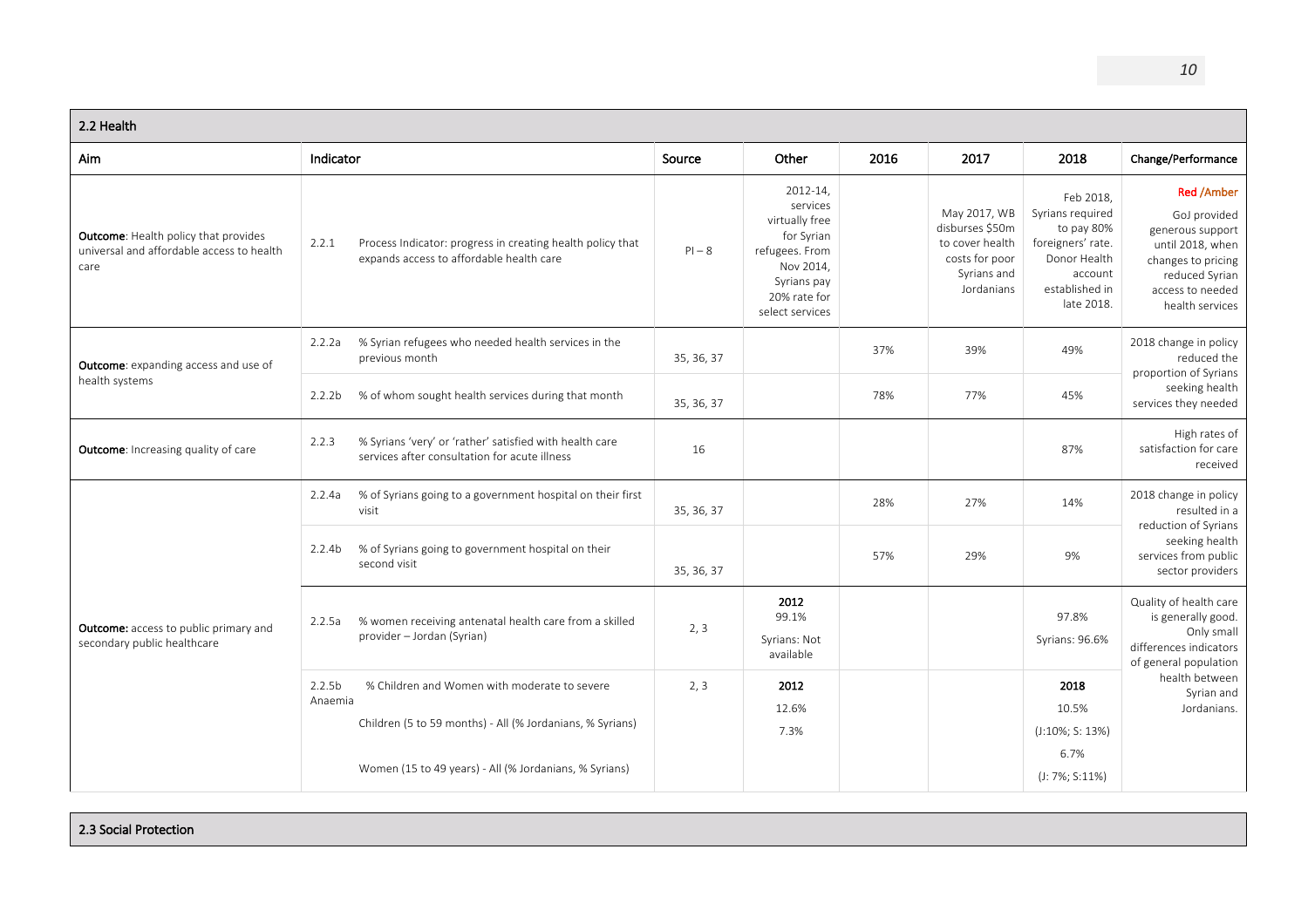| Aim                                                                                                        | Indicator        |                                                                                                                                                                                                                                                                                                                                                      | Source         |               | 2016                                                              | 2017                                                   | 2018                                                                         | Change/Performance                                                                                                                                                                                                                                                                                                                                                  |
|------------------------------------------------------------------------------------------------------------|------------------|------------------------------------------------------------------------------------------------------------------------------------------------------------------------------------------------------------------------------------------------------------------------------------------------------------------------------------------------------|----------------|---------------|-------------------------------------------------------------------|--------------------------------------------------------|------------------------------------------------------------------------------|---------------------------------------------------------------------------------------------------------------------------------------------------------------------------------------------------------------------------------------------------------------------------------------------------------------------------------------------------------------------|
|                                                                                                            | 2.3.1            | % Syrian Households receiving cash or in-kind support from<br>any social safety net programmes                                                                                                                                                                                                                                                       | 16             |               |                                                                   |                                                        | 90%                                                                          |                                                                                                                                                                                                                                                                                                                                                                     |
|                                                                                                            | 2.3.2            | % Syrian Households receiving cash or in-kind support from<br>UN social safety net programmes                                                                                                                                                                                                                                                        | 16             |               |                                                                   |                                                        | 65%                                                                          |                                                                                                                                                                                                                                                                                                                                                                     |
|                                                                                                            | 2.3.3            | % Jordanian Households receiving cash assistance from the<br>National Aid Fund (NAF)                                                                                                                                                                                                                                                                 | $\overline{4}$ |               |                                                                   | 2.1%                                                   |                                                                              |                                                                                                                                                                                                                                                                                                                                                                     |
| <b>Commitment: IC and GoJ to maximise use</b><br>of cash support as an efficient and<br>effective modality | 2.3.4a<br>2.3.4b | Size and reach of UNHCR cash assistance<br>Amount disbursed by year - to Syrian refugees (millions, USD)<br># Beneficiaries supported<br>Size and reach of the Common Cash Facility (CCF)<br>Amount disbursed through the CCF - (millions, USD)<br>Number of organisations that are partners to CCF<br>UN Agencies<br><b>INGOs</b><br>Municipalities | <b>UNHCR</b>   | 2015<br>53.2m | 2016<br>84.8m<br>$\sim$<br>118m<br>3                              | 2017<br>63.5m<br>153,469<br>125m<br>12                 | 2018<br>59.5m<br>137,171<br>Awaiting data<br>25<br>5<br>13<br>$\overline{7}$ | 2018 figures are 12%<br>higher than they<br>were in 2015, but<br>represent a 31%<br>decline since their<br>peak in 2016<br><b>UNHCR's Common</b><br>Cash Facility is<br>emerging as a<br>platform that other<br>organisations use for<br>channelling cash to<br>beneficiaries, and<br>could provide a<br>model for how funds<br>could be delivered in<br>the future |
|                                                                                                            | 2.3.5            | Size and reach of WFP cash assistance- Cash and E-Vouchers<br>Combined value of WFP Cash and E-vouchers (USD Millions)<br>E-Vouchers: Amount disbursed by year - all (millions, USD)<br>E-Vouchers: number beneficiaries supported<br>Cash: Amount disbursed- to all Syrians (millions, USD)<br>Cash: number beneficiaries supported                 | WFP            |               | 2016<br>138.2m<br>138.2m<br>558,390<br>$\mathbf 0$<br>$\mathbf 0$ | 2017<br>140.3m<br>125.1m<br>497,021<br>15.2m<br>59,367 | 2018<br>152.2m<br>59.7m<br>193,650<br>94.3m<br>317,295<br>2018               | 10% increase in<br>support disbursed by<br>WFP to Syrian<br>refugees since 2016.<br>E-vouchers are<br>gradually being<br>replaced by cash<br>assistance<br>Very high rates of                                                                                                                                                                                       |
| Outcome: Women's empowerment                                                                               | 2.3.6a           | % Syrian girls who have ever been married (by age group)<br>- 14 year olds<br>- 15 year olds<br>- 16 year olds<br>- 17 year olds                                                                                                                                                                                                                     | 16             |               |                                                                   |                                                        | 14%<br>19%<br>27%<br>37%                                                     | early marriage<br>among Syrian girls.<br>Nearly one in five are<br>married by the time<br>they are 15, and<br>nearly half are<br>married by the time                                                                                                                                                                                                                |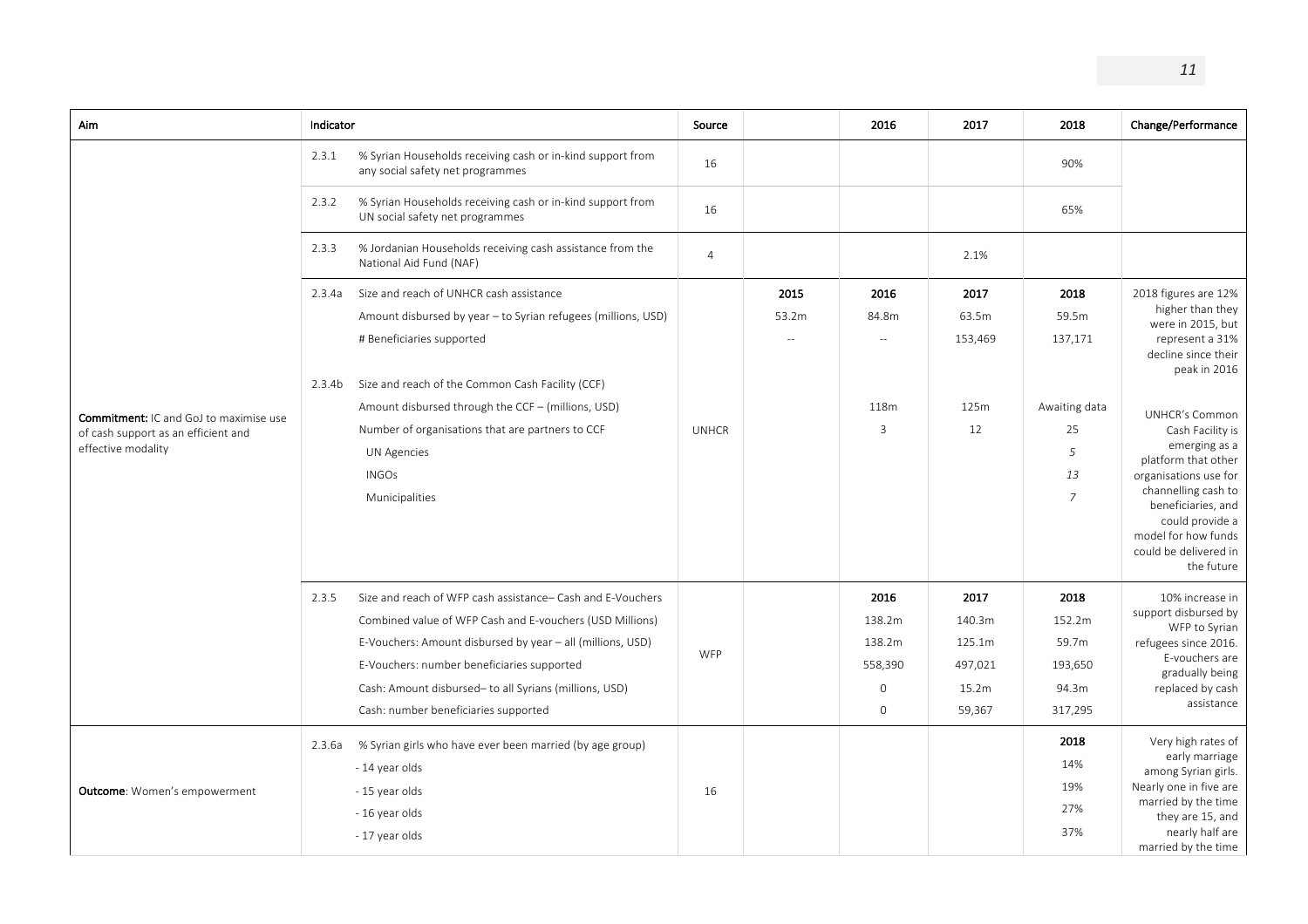| 2.3 Social Protection                                                |                                                                                                                                                                                                |        |                          |                                                                                                     |                                     |                                                              |                                                                                                                        |
|----------------------------------------------------------------------|------------------------------------------------------------------------------------------------------------------------------------------------------------------------------------------------|--------|--------------------------|-----------------------------------------------------------------------------------------------------|-------------------------------------|--------------------------------------------------------------|------------------------------------------------------------------------------------------------------------------------|
| Aim                                                                  | Indicator                                                                                                                                                                                      | Source |                          | 2016                                                                                                | 2017                                | 2018                                                         | Change/Performance                                                                                                     |
|                                                                      | - 18 year olds                                                                                                                                                                                 |        |                          |                                                                                                     |                                     | 47%                                                          | they are 18                                                                                                            |
|                                                                      | 2.3.7b % 15 to 19 year old girls that have given birth or are pregnant<br>with their first child - All (Jordanian, Syrian)                                                                     | 2, 3   | 2012<br>4.5%             |                                                                                                     |                                     | 2018<br>5.2%<br>$(J:3\% S: 28\%)$                            | +16% overall<br>increase in early<br>pregnancy, with 28%<br>of Syrian girls<br>becoming mothers<br>by the age of 19    |
| <b>Outcome: Reducing Gender-Based</b><br>violence                    | Process indicator: progress made to reduce Gender-based<br>2.3.8<br>Violence, including domestic violence (DV)                                                                                 |        |                          | 2016<br>Protection<br>against DV bill<br>passed; a<br>bylaw on<br>women's<br>shelters<br>introduced | 2017<br>No apparent<br>developments | 2018<br>No apparent<br>developments                          | In development<br>Currently lacking<br>information to assess<br>this dimension.<br>Recommend for<br>future monitoring. |
|                                                                      | % ever-married women that have experienced physical<br>2.3.9a<br>violence since age 15<br>% experienced within last month (Demographic and Health<br>2.3.9 <sub>b</sub><br>Survey (DHS), 2012) | 2, 3   | 2012<br>34.3%<br>12.6%   |                                                                                                     |                                     | 2018<br>$\sim$ $\sim$<br>$\overline{\phantom{a}}$            | Incomplete -<br>Awaiting publication<br>of 2019 DHS report                                                             |
|                                                                      | 2.3.10a % ever-married women that have ever experienced sexual<br>violence from their current or former husband (DHS, 2012)<br>2.3.11b % experienced within the last month (DHS, 2012)         | 2, 3   | 2012<br>9.2%<br>6%       |                                                                                                     |                                     | 2018<br>$\overline{\phantom{a}}$<br>$\overline{\phantom{a}}$ | Incomplete -<br>Awaiting publication<br>of 2019 DHS report                                                             |
| Outcome: Reducing vulnerability and<br>insecurity of Syrian refugees | UNHCR Vulnerability Assessments: % Syrian households<br>2.3.12<br>exhibiting "Emergency" or "Severe" levels of vulnerability on                                                                | 40, 41 | 2014                     |                                                                                                     |                                     | 2018                                                         | Syrians exhibiting<br>increased levels of<br>financial stress since                                                    |
|                                                                      | <b>Basic Needs</b><br>Debt per capita<br>Predicted expenditure to Minimum Expenditure Basket<br>Negative coping strategies                                                                     |        | 92%<br>62%<br>78%<br>84% |                                                                                                     |                                     | 96%<br>69%<br>100%<br>74%                                    | 2014, but also show<br>a reduction in food<br>insecurity and<br>negative coping<br>strategies                          |
|                                                                      | Food insecurity                                                                                                                                                                                |        | 79%                      |                                                                                                     |                                     | 41%                                                          |                                                                                                                        |

| 3. PROTECTION  |  |
|----------------|--|
| 3.1 Protection |  |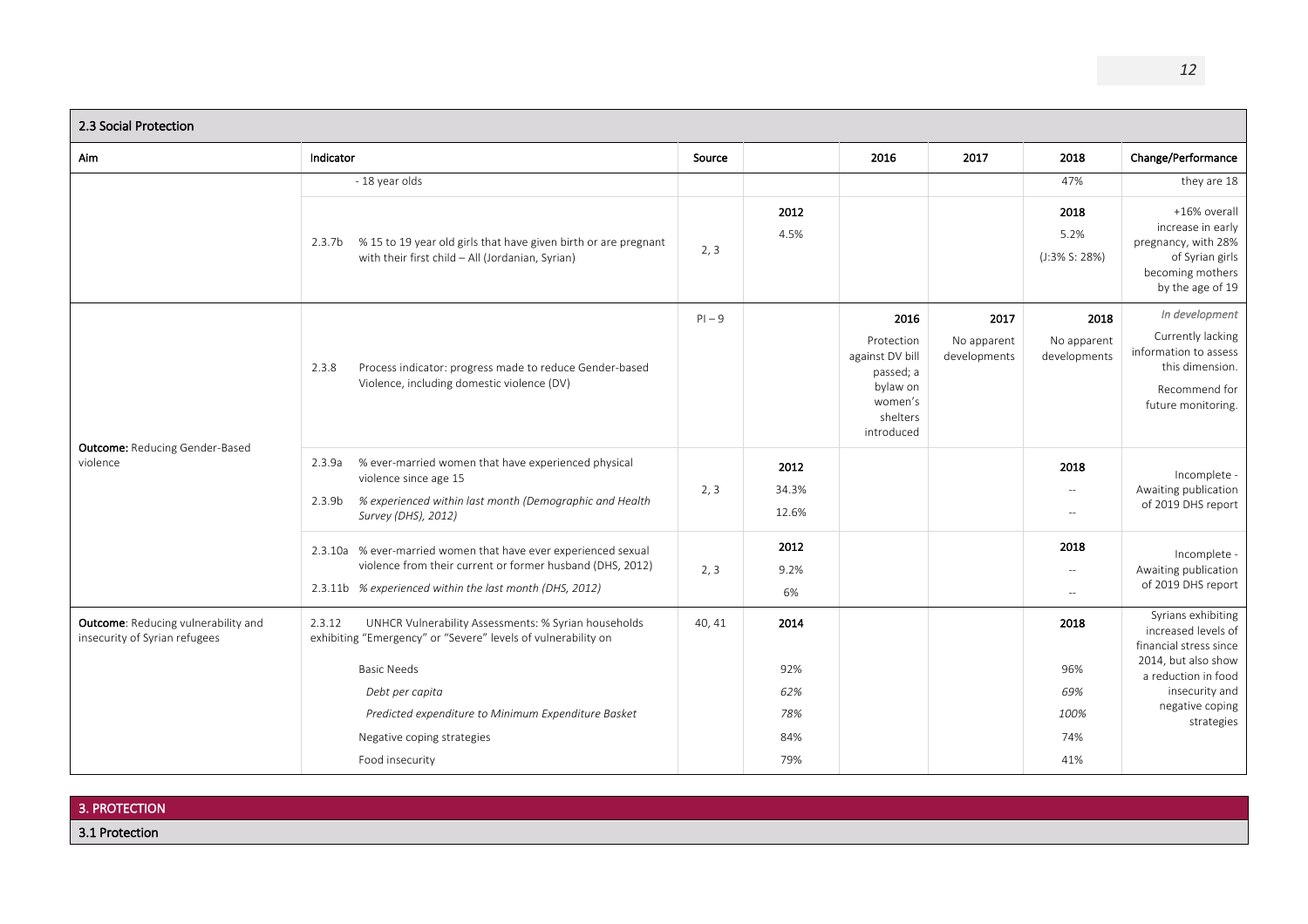| Aim                                                                                                      | Indicator                                                                                                                                                                                                                                                                                                   | Source                   | 2015                                                                                   | 2016                                            | 2017                                                                     | 2018                                                             | Change/<br>Performance                                                                                                                      |
|----------------------------------------------------------------------------------------------------------|-------------------------------------------------------------------------------------------------------------------------------------------------------------------------------------------------------------------------------------------------------------------------------------------------------------|--------------------------|----------------------------------------------------------------------------------------|-------------------------------------------------|--------------------------------------------------------------------------|------------------------------------------------------------------|---------------------------------------------------------------------------------------------------------------------------------------------|
|                                                                                                          | Number Syrian refugees registered with UNHCR<br>3.1.1                                                                                                                                                                                                                                                       |                          |                                                                                        | 648,836                                         | 655,629                                                                  | 671,551                                                          | $+3.5%$                                                                                                                                     |
|                                                                                                          | Number Syrians issued a MOI card (Cumulative)<br>3.1.2a                                                                                                                                                                                                                                                     | 26                       |                                                                                        | 472,259                                         |                                                                          | 707,9418                                                         | +49.9%                                                                                                                                      |
|                                                                                                          | 3.1.2 <sub>b</sub><br>Number Syrians issued a MOI card (Annual)                                                                                                                                                                                                                                             | <b>UNHCR<sup>9</sup></b> | 277,592                                                                                | 146,733                                         | 28,714                                                                   | 40.924                                                           |                                                                                                                                             |
| <b>Commitment:</b> GoJ to expand registration                                                            | 3.1.2c<br>3.1.2a Of whom were not registered with UNHCR                                                                                                                                                                                                                                                     | 26                       |                                                                                        | 19,546                                          |                                                                          | 33,865                                                           |                                                                                                                                             |
| and regularisation of Syrian refugees to<br>achieve comprehensive registration                           | Number Syrians returned during year<br>3.1.3a                                                                                                                                                                                                                                                               | <b>UNHCR</b>             | 2015<br>20,634                                                                         | 2016<br>7,348                                   | 2017<br>8,104                                                            | 2018<br>8,099<br>1 Jan to 15 Oct: 1827<br>15 Oct to 31 Dec: 6272 | Numbers of returns<br>have increased since<br>re-opening of the<br>border on 15 Oct<br>2018                                                 |
|                                                                                                          | Number deported<br>3.1.3 <sub>b</sub>                                                                                                                                                                                                                                                                       | 26                       |                                                                                        |                                                 |                                                                          | 28                                                               |                                                                                                                                             |
| <b>Commitment: IC will increase resettlement</b><br>opportunities for refugees                           | Number of Syrians resettled from Jordan to third countries<br>3.1.4a<br>through UNHCR                                                                                                                                                                                                                       | 38                       |                                                                                        | 20,101                                          | 4,473                                                                    | 4,404                                                            | 80% decrease in<br>resettlement when<br>USA cancelled their<br>participation.                                                               |
|                                                                                                          | Number Syrians resettled from Jordan to third countries<br>3.1.4 <sub>b</sub><br>through Complementary pathways - All<br>Family reunification<br>1.<br>Work opportunities<br>$\mathcal{P}$<br>Educational scholarships<br>3.<br>Community sponsorship (Numbers not available to<br>$\overline{4}$<br>UNHCR) | UNHCR <sup>10</sup>      | 2015<br>23<br>$\sim$ $-$<br>$\overline{\phantom{a}}$<br>23<br>$\hspace{0.05cm} \ldots$ | 2016<br>$\Omega$<br>$-$<br>$\sim$ $-$<br>$\sim$ | 2017<br>34<br>$\sim$ $-$<br>$\sim$ $-$<br>34<br>$\overline{\phantom{m}}$ | 2018<br>76<br>30<br>15<br>31<br>$\sim$ $-$                       | Donor countries are<br>expanding<br>complementary<br>pathways, but these<br>still represent a very<br>small contribution to<br>resettlement |
| <b>Commitment:</b> GoJ to issue documentation<br>to Syrian refugees                                      | Birth certificates issued<br>3.1.5                                                                                                                                                                                                                                                                          | <b>UNHCR</b>             | 2015<br>24,078                                                                         | 2016<br>7,126                                   | 2017<br>2,050                                                            | 2018<br>23,623                                                   |                                                                                                                                             |
| <b>Commitment: IC and GoJ to build on</b><br>existing close working relationship on<br>protection issues | 3.1.6<br>Process indicator: progress in advancing discussion on<br>protection issues                                                                                                                                                                                                                        | $PI - 10$                |                                                                                        |                                                 |                                                                          |                                                                  | Unrated<br>Current baseline of<br>regular UNHCR/MOI<br>dialogue                                                                             |

### 4. PARTNERSHIP

| 4.1 Finance                                     |                                               |        |      |         |         |         |                     |
|-------------------------------------------------|-----------------------------------------------|--------|------|---------|---------|---------|---------------------|
| Aim                                             | Indicator                                     | Source | 2015 | 2016    | 2017    | 2018    | Change/ Performance |
| <b>Commitment</b> : Donors to at least maintain | Grant support to JRP (USD, millions)<br>4.1.1 |        |      | 1,632.3 | 1,718.9 | 1,586.7 | $-2.8%$             |

<sup>&</sup>lt;sup>8</sup> MOI reports that this figure contains a small amount of double counting.

<sup>&</sup>lt;sup>9</sup> Provided through direct email correspondence

 $10$  Provided through direct email correspondence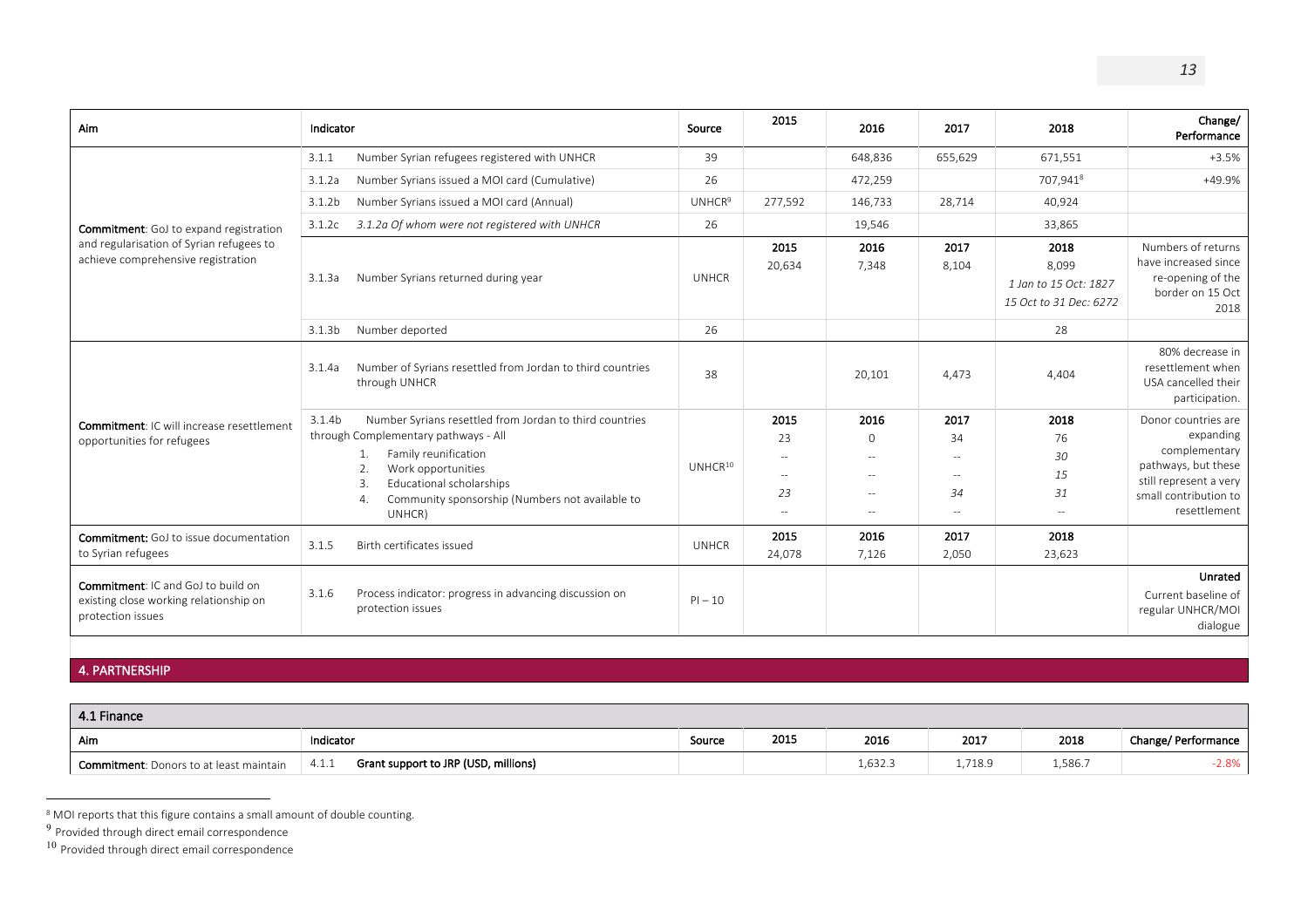|             |     | 137.9%  | 199.2%  | 175.4%                 |          |
|-------------|-----|---------|---------|------------------------|----------|
| 13          |     | 1,354   | 960     | 721                    | -46.8%   |
| 13          |     | 982     | 482     | 411                    | $-58.1%$ |
| OECD<br>DAC |     | 1,832   | 1,878   | (Not yet<br>Available) |          |
|             | 36% | 61.0%   | 64.9%   | 63.9%                  |          |
| 22, 24      |     | 2,675.9 | 2,650.0 | 2,483.0                |          |
| 22, 24      |     | 646.7   | 758.4   | 362.81                 | -43.9%   |
| 22, 24      |     | 600.6   | 653.7   | 716.8                  | 19.3%    |
| 22, 24      |     | 385.0   | 306.8   | 507.1                  | 31.7%    |
|             |     |         |         |                        |          |

| 4.2 Aid Quality                                                                                                                            |                                                                                                                                                                                                                     |              |      |                |                  |                                                                                                                                                                |
|--------------------------------------------------------------------------------------------------------------------------------------------|---------------------------------------------------------------------------------------------------------------------------------------------------------------------------------------------------------------------|--------------|------|----------------|------------------|----------------------------------------------------------------------------------------------------------------------------------------------------------------|
| Aim                                                                                                                                        | Indicator                                                                                                                                                                                                           | Source       | 2016 | 2017           | 2018             | Change/ Performance                                                                                                                                            |
| Alignment of Aid to GoJ priorities                                                                                                         | % Donor funding through JRP (JRP support as a % of Total ODA<br>4.2.1<br>received)                                                                                                                                  |              |      | 89.1%<br>91.5% | Not<br>Available | Incomplete: Currently<br>a crude estimation.<br>MOPIC to find the<br>amount of donor<br>funding going outside<br>of JRP                                        |
| Coordination of donor efforts                                                                                                              | Process indicator: regularity and quality of donor coordination,<br>4.2.2<br>by sector                                                                                                                              | $PI - 11$    |      |                |                  | Green/Amber<br>Donor coordination<br>has been strong,<br>particularly in<br>Education and WASH.<br>Economic Growth<br>and Livelihoods could<br>be strengthened |
| Working environment for donors                                                                                                             | Average time to approve a project through JRP (projects<br>4.2.3<br>approved during year)<br>4.2.3a. All projects<br>4.2.3b. Projects with incomplete documentation<br>4.2.3c. Projects with complete documentation | <b>MOPIC</b> |      |                |                  | Awaiting average<br>processing times<br>from MOPIC                                                                                                             |
| Commitment: GoJ and IC will identify the<br>best modality to assess progress against<br>mutual commitments made in London and<br>Brussels. | Process indicator: M&A framework developed, adopted and in<br>4.2.4<br>use                                                                                                                                          | $PI - 12$    |      |                |                  | Green<br>Work currently<br>underway and<br>progressing well.                                                                                                   |
| Financing arrangements                                                                                                                     | Number of Multi-donor accounts in operation<br>4.2.5                                                                                                                                                                |              |      | $\mathbf{1}$   | 2                |                                                                                                                                                                |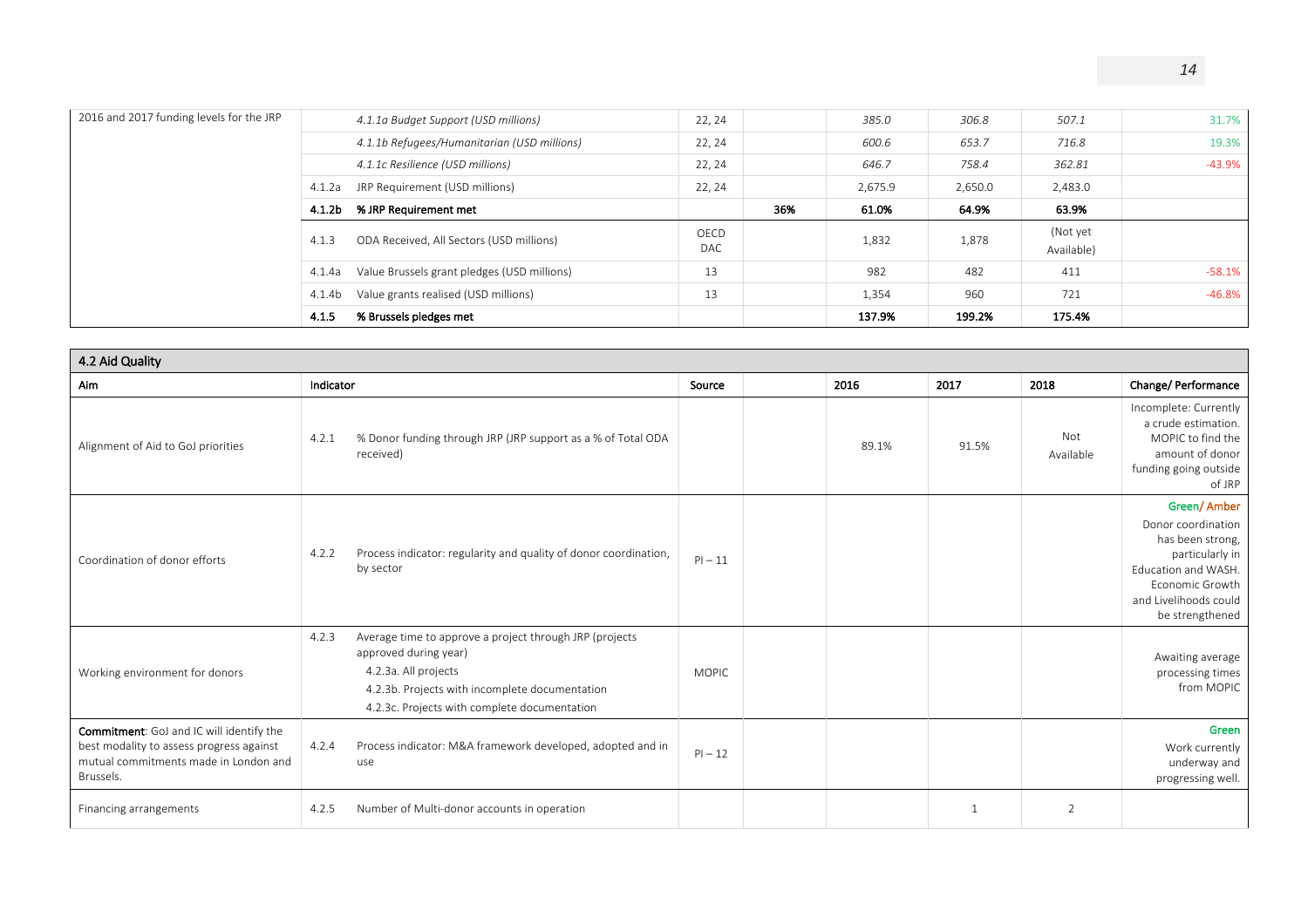| 4.2 Aid Quality |                                                                                                                                                                           |           |      |                                                 |                                                                                                    |                                                                                                                    |
|-----------------|---------------------------------------------------------------------------------------------------------------------------------------------------------------------------|-----------|------|-------------------------------------------------|----------------------------------------------------------------------------------------------------|--------------------------------------------------------------------------------------------------------------------|
| Aim             | Indicator                                                                                                                                                                 | Source    | 2016 | 2017                                            | 2018                                                                                               | Change/ Performance                                                                                                |
|                 | 4.2.7<br>Process indicator: Improving quality of financial tracking (JRP)                                                                                                 | $PI - 14$ |      |                                                 | An attempt was<br>made to<br>introduce a new<br>integrated<br>system but<br>development<br>stopped | Red / Amber<br>Donors continue to<br>be dissatisfied with<br>JRP financial<br>reporting.                           |
|                 | % Financial contributions directed towards interventions that<br>4.2.8<br>promote gender equality<br>All Funds<br>Livelihoods<br>Social Protection<br>Health<br>Education | 33        |      | 2017<br>2.17%<br>1.4%<br>4.7%<br>18.7%<br>0.04% | 2018<br>Analysis of 2018<br>data to be<br>conducted later<br>in 2019                               |                                                                                                                    |
|                 | Process Indicator: Progress in improving tracking of gender-<br>4.2.9<br>focused initiatives                                                                              | $PI - 15$ |      | Gender marker<br>tool<br>introduced             | Improvements<br>to gender<br>market tool<br>made                                                   | Green/Amber<br>UN Women has<br>assisted JRP to<br>improve financial<br>tracking. Results to be<br>assessed in 2019 |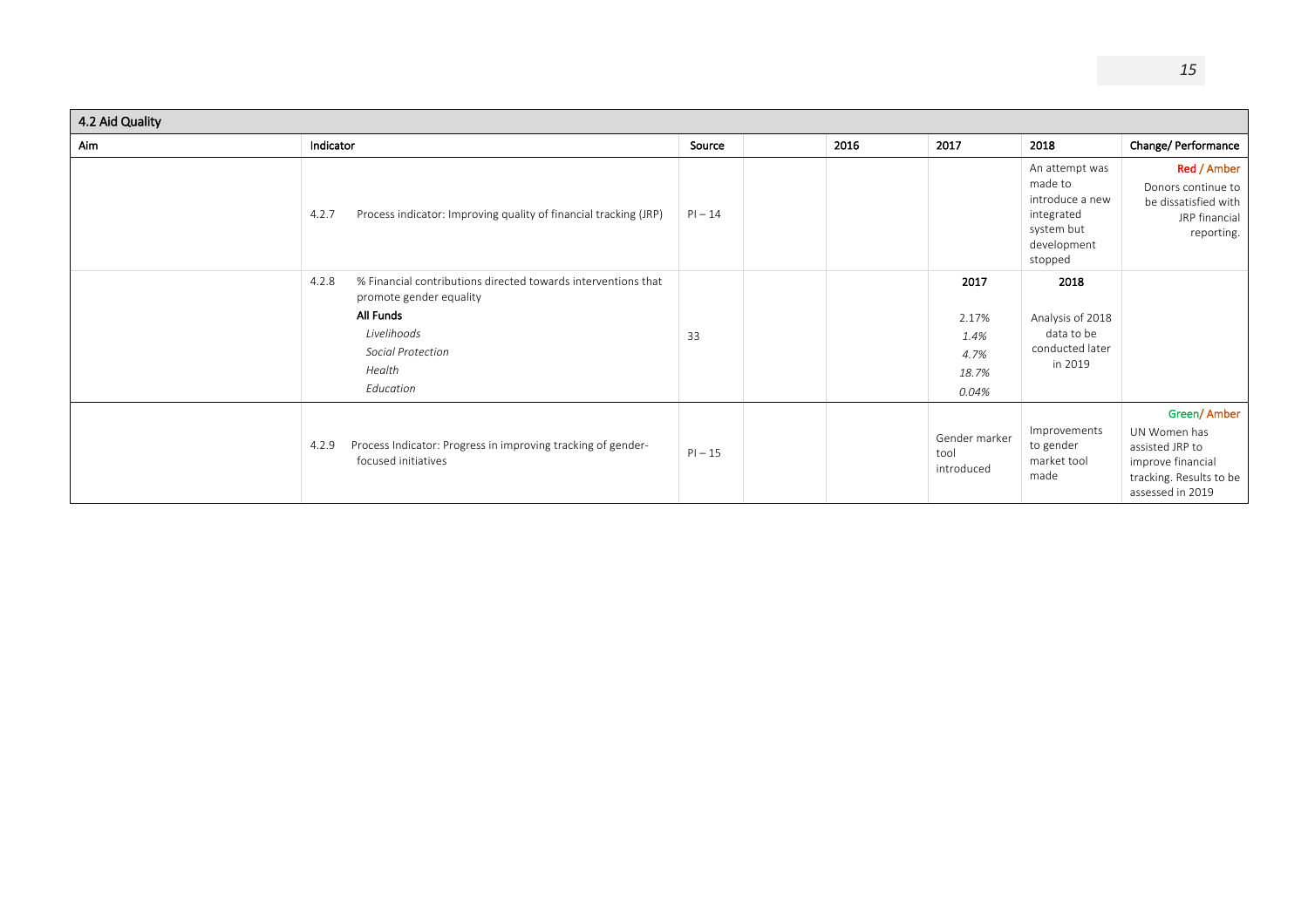### 2. Data Sources

| Source # | Source                                                                                                                          |
|----------|---------------------------------------------------------------------------------------------------------------------------------|
| 1        | Brussels Conference, 2017. Annex: Supporting Resilience of Host Communities and Refugees in the<br>context of the Syrian Crisis |
| 2        | Department of Statistics 2012. Jordan Population and Family Health Survey 2012, and 2017-18                                     |
| 3        | Department of Statistics 2018. Jordan Population and Family Health Survey 2017-2018                                             |
| 4        | Department of Statistics 2019, Household Income and Expenditure Survey 2017-18                                                  |
| 5        | Department of Statistics 2013, Household Income and Expenditure Survey, 2013                                                    |
| 6        | Department of Statistics 2013, Household Income and Expenditure Survey, 2013                                                    |
| 7        | Department of Statistics 2017, Jordan in Figures 2017                                                                           |
| 8        | Department of Statistics 2016 Job Creation Survey                                                                               |
| 9        | Department of Statistics 2015 Job Creation Survey                                                                               |
| 10       | Department of Statistics 2018, Labour Force Survey, 2018                                                                        |
| 11       | Department of Statistics 2017, Labour Force Survey, 2017                                                                        |
| 12       | Department of Statistics 2016, Labour Force Survey, 2016                                                                        |
| 13       | Development Initiatives, Post Brussels Conference Financial Tracking Reports (Reports 1 to 6)                                   |
| 14       | Education Common Results Framework (CRF), Monitoring for June 2018                                                              |
| 15       | EU Monitoring and assessment on Education Quality for 30 Centres and Schools                                                    |
| 16       | FAFO 2019 The Livelihoods of Syrian Refugees in Jordan                                                                          |
| 17       | FAFO 2015 Impact of Syrian Refugees on the Jordanian Labour Market                                                              |
| 18       | ILO 2016. School to Work report                                                                                                 |
| 19       | ILO 2015. School to Work report: what does NEET mean and why is the concept so easily<br>misinterpreted? Technical brief No. 1  |
| 20       | Jordan Times, 13 February 2017: Jordan secures 60% of required funds under 2016 refugee response<br>plan. (Online)              |
| 21       | JORISS, Descriptive Statistics from Projects, 2016, 2017, 2018                                                                  |
| 22       | JRP, 2018a. Jordan Response Plan for the Syrian Crisis 2018-2020                                                                |
| 23       | JRP, 2018b. JRP Financial Status Report                                                                                         |
| 24       | JRP, 2017a. Jordan Response Plan for the Syrian Crisis 2017-2019                                                                |
| 25       | JRP, 2017b. JRP Financial Status Report                                                                                         |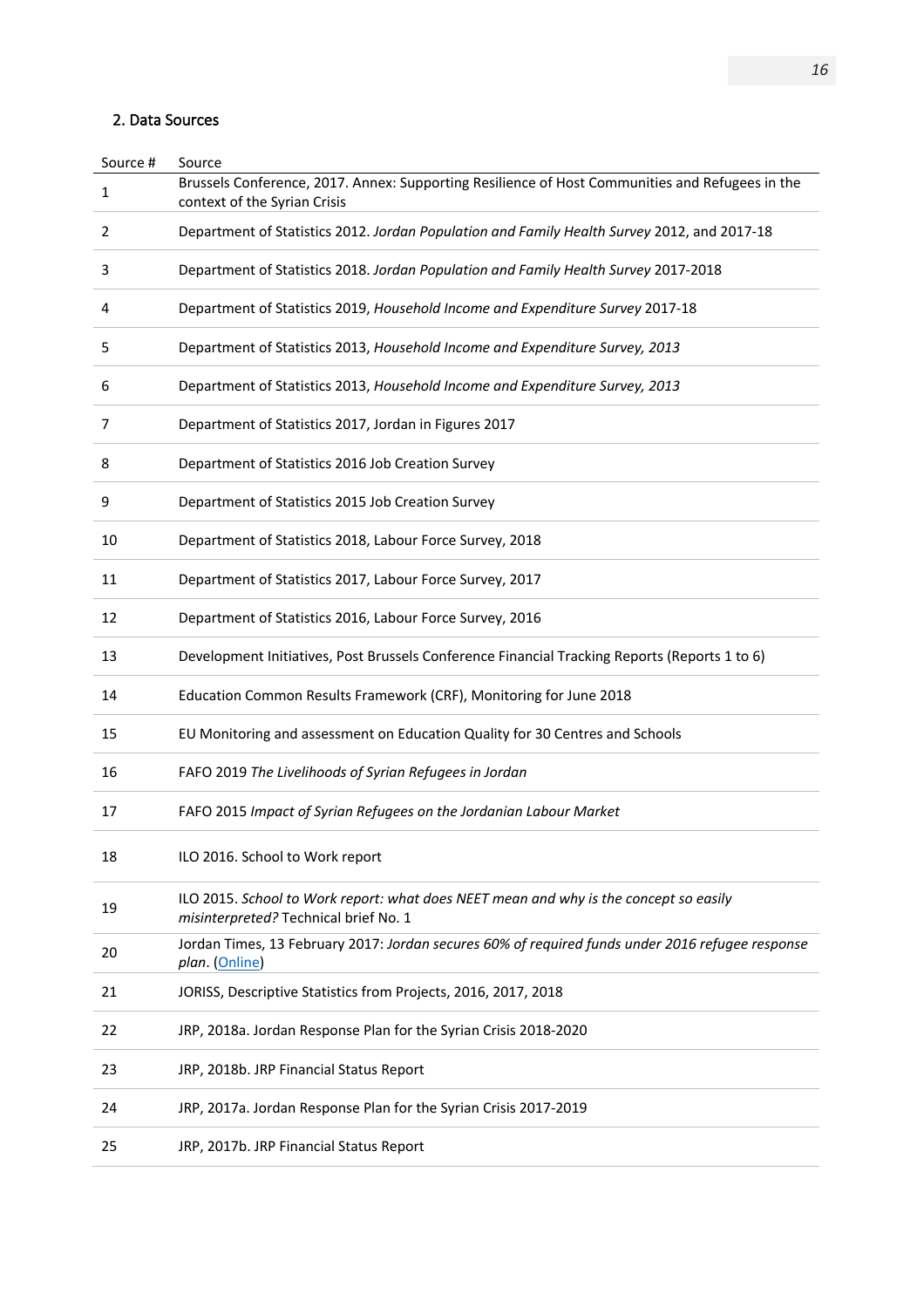| Source # | Source                                                                                                               |
|----------|----------------------------------------------------------------------------------------------------------------------|
| 26       | Meeting 30 January 2019: Ministry of Interior officials                                                              |
| 27       | Ministry of Labour, Work permits Report (Monthly Reports: 2017 to 2018)                                              |
| 28       | Ministry of Trade (numbers of SMEs and HBBs - not yet obtained)                                                      |
| 29       | MOPIC, Jordan Compact (Monthly Reports: 2017 to 2019)                                                                |
| 30       | OECD, ODA (Online source)                                                                                            |
| 31       | Santander, Trade Portal: Jordan Foreign Investment. (Online Source)                                                  |
| 32       | Syria Regional Refugee Response (Online source)                                                                      |
| 33       | UN Women 2018. A Gender Analysis of the Financial Allocations to the Jordan Response Plan in<br>2017                 |
| 34       | UN Women 2018. Amending the Labour Code to Improve Women's Economic Participation                                    |
| 35       | UNHCR, 2017 Health Access and Utilisation Survey                                                                     |
| 36       | UNHCR, 2018 Health Access and Utilisation Survey                                                                     |
| 37       | UNHCR, 2019 Health Access and Utilisation Survey (not yet published)                                                 |
| 38       | UNHCR Resettlement data (Online data)                                                                                |
| 39       | UNHCR Syria Regional Response: Jordan (Online Data)                                                                  |
| 40       | UNHCR, Vulnerability Assessment Framework 2018                                                                       |
| 41       | UNHRC, Vulnerability Assessment Framework 2015                                                                       |
| 42       | UNESCO: Literacy - rates for 2012 (Online Source)                                                                    |
| 43       | UNICEF 2017. Ma'an Final Evaluation                                                                                  |
| 44       | UNICEF 2017. RAMP Midline Study                                                                                      |
| 45       | World bank 2017, Ease of Doing Business Survey                                                                       |
| 46       | World bank 2018, Ease of Doing Business Survey                                                                       |
| 47       | World bank 2019, Ease of Doing Business Survey                                                                       |
| 48       | World Bank 2019, Economic Opportunities for Jordanians and Syrian Refugees P4R (P159522):<br>Archived 7 January 2019 |
| 49       | World Bank 2019. World Integrated Trade Solution (WITS) (Online Source)                                              |
| 50       | World Economic Forum, Global Gender Gap Reports, 2016, 2017, 2018                                                    |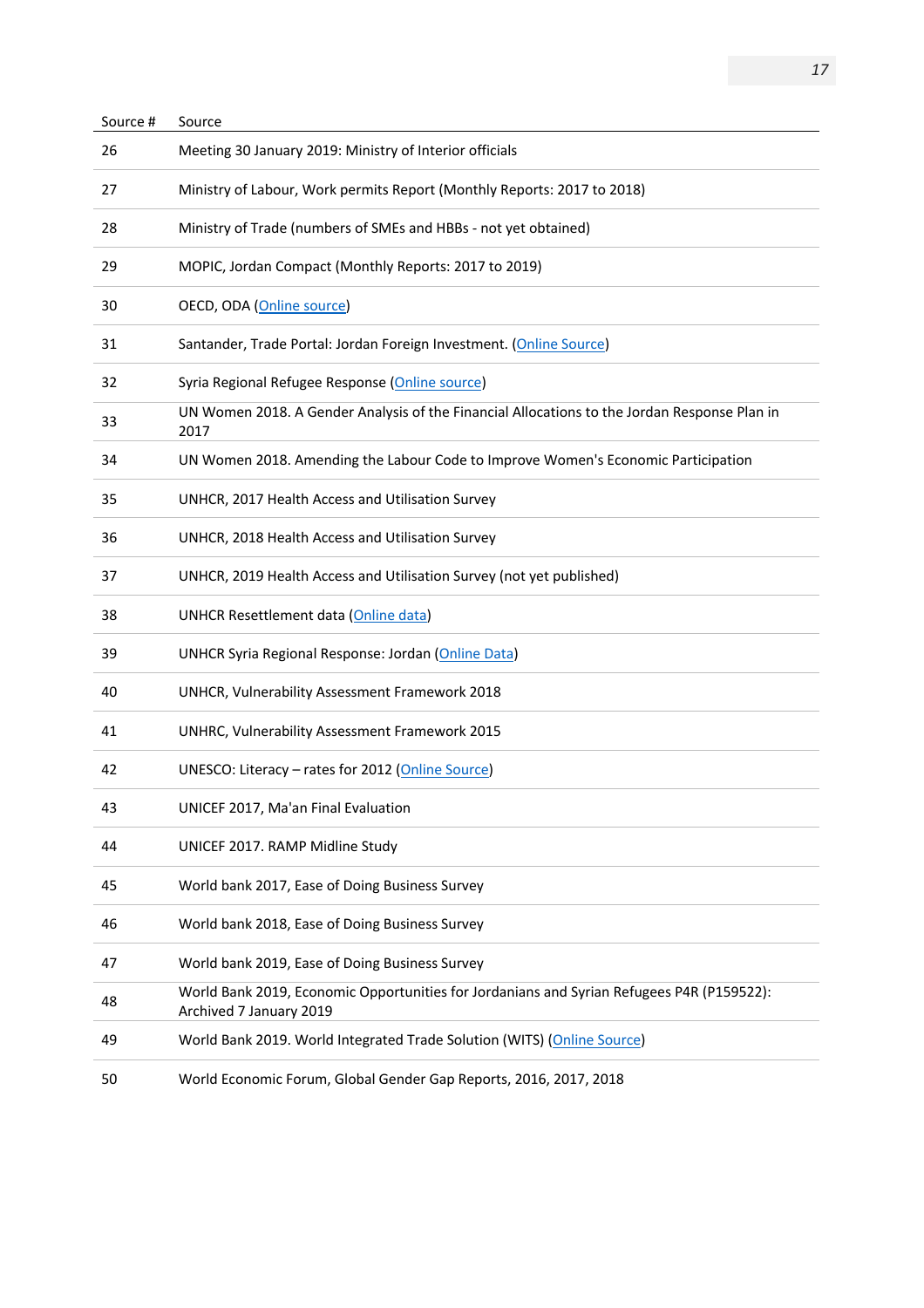### 3. Process Indicators

What they are: process indicators provide a qualitative assessment on progress that has been made on implementing actions towards fulfilling a commitment (e.g., labour market reforms). Ratings of achievement are provided relative to set of descriptive milestones that have been gathered through interviews and documents.

How they are assessed: Process indicators draw information from a range of different sources and progress is expressed on a five step scale, ranging from Red to Amber to Green scale, reflecting the degree to which the process is on track for meeting expectations. Ratings and detail for each assessment is provided in Annexes.

| Red                  | Red / Amber         | Amber                | Green / Amber      | Green                    |
|----------------------|---------------------|----------------------|--------------------|--------------------------|
| Alert: process badly | Process not meeting | <b>Caution:</b> some | Process mostly on- | <b>On track: Process</b> |
| off-track and needs  | expectations and    | concerns about       | track              | performing well          |
| a new approach       | approach needs      | progress and         |                    |                          |
|                      | improvement         | attention needed     |                    |                          |
|                      |                     |                      |                    |                          |

| #         | <b>Process Indicators</b>                                                                             | Rating         |
|-----------|-------------------------------------------------------------------------------------------------------|----------------|
| $PI-1$    | Progress of Labour Market reform                                                                      | Green/ Amber   |
| $PI - 2$  | Progress in amending Labour Law to improve access for Women                                           | Red/Amber      |
| $PI-3$    | Progress of reforms to business environment                                                           | Green/Amber    |
| $PI-4$    | Improved Syrian access to decent work                                                                 | Amber          |
| $PI - 5$  | Progress in creating opportunities for female economic participation through<br>Home-based businesses | Green/ Amber   |
| $PI - 6$  | Progress of changing Rules of Origin to increase access to EU markets for<br>Jordanian products       | Green          |
| $PI - 7$  | Progress in increasing quality of education                                                           | Green/Amber    |
| $PI - 8$  | Progress in creating health policy that expands access to affordable health<br>care                   | Red/Amber      |
| $PI - 9$  | Progress of actions taken to reduce Gender-based Violence                                             | In development |
| $PI - 10$ | Progress in advancing discussion on protection issues                                                 | Not rated      |
| $PI - 11$ | Regularity and quality of donor coordination, by sector                                               | Green/ Amber   |
| $PI - 12$ | M&A framework developed, adopted and in use                                                           | Amber          |
| $PI - 13$ | Improving quality of financial tracking (JRP)                                                         | Red/Amber      |
| $PI - 14$ | Progress in improving tracking of gender-focused initiatives                                          | Green/Amber    |
|           |                                                                                                       |                |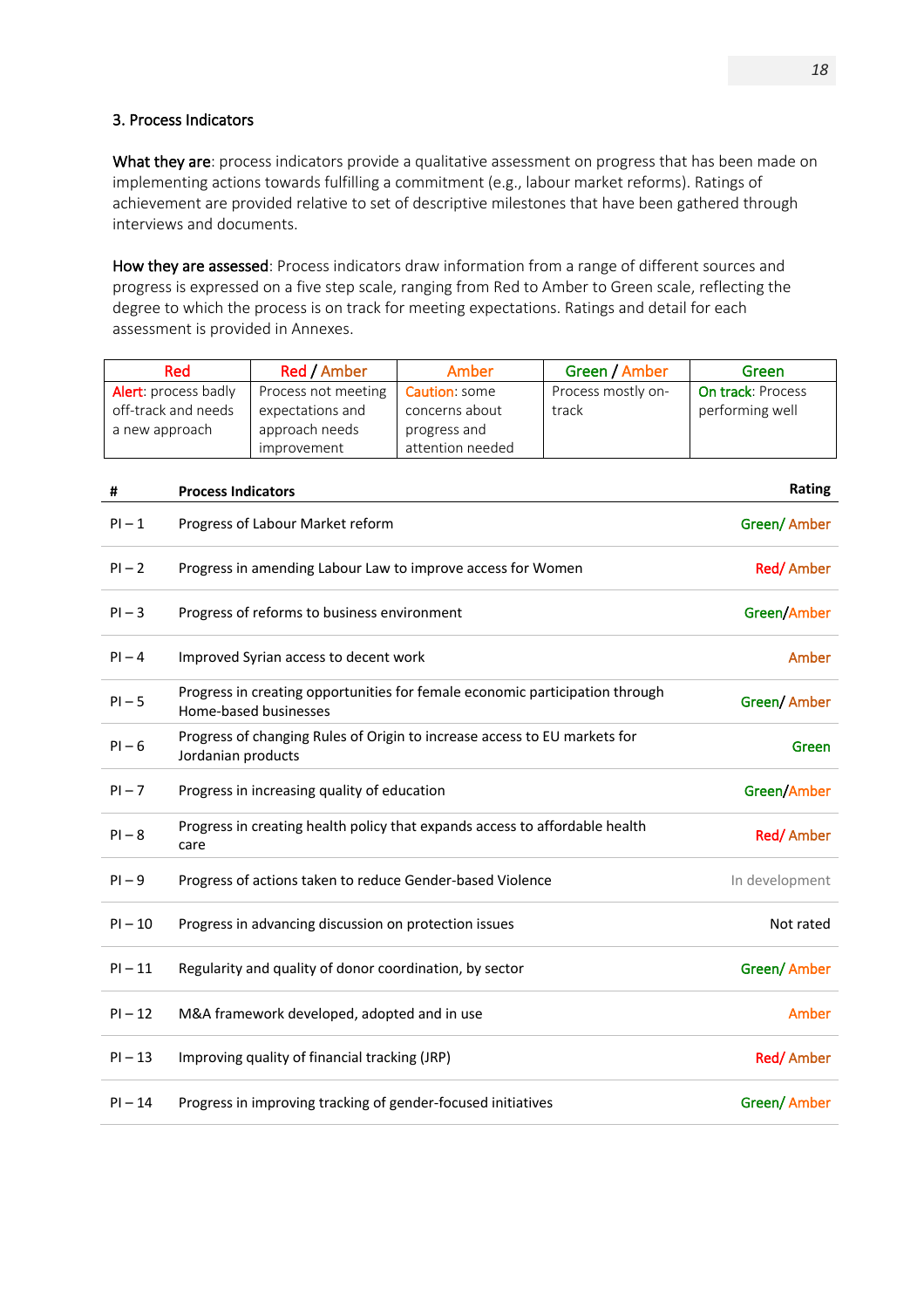### ANNEX 1. PROCESS INDICATORS

#### PI-1: Progress of Labour Market Reforms

| Rating                  | Green/ Amber                                                                                                                                                                                                                                                                                                                                                                                                                                                                                                                                                                                                                                                                                                                                                                                                                                           |
|-------------------------|--------------------------------------------------------------------------------------------------------------------------------------------------------------------------------------------------------------------------------------------------------------------------------------------------------------------------------------------------------------------------------------------------------------------------------------------------------------------------------------------------------------------------------------------------------------------------------------------------------------------------------------------------------------------------------------------------------------------------------------------------------------------------------------------------------------------------------------------------------|
| Rationale               | The Jordanian labour market has been under pressure for several years. One study estimates that                                                                                                                                                                                                                                                                                                                                                                                                                                                                                                                                                                                                                                                                                                                                                        |
|                         | during the period of 2010 - 2016, one out of every two new jobs created in Jordan were for a non-                                                                                                                                                                                                                                                                                                                                                                                                                                                                                                                                                                                                                                                                                                                                                      |
|                         | Jordanian, and employment became increasingly precarious for the poorest, least educated                                                                                                                                                                                                                                                                                                                                                                                                                                                                                                                                                                                                                                                                                                                                                               |
|                         | Jordanian workers <sup>11</sup> .                                                                                                                                                                                                                                                                                                                                                                                                                                                                                                                                                                                                                                                                                                                                                                                                                      |
|                         | To protect Jordanian employment, the government issues work permits to limit the sectors in<br>which foreigners can work. Prior to the Jordan Compact, Syrians faced the same restrictions to<br>employment as other foreigners. Since 2016 however, restrictions on Syrians have been relaxed. A<br>key change was the reduction in the cost of work permits in 2017, which had previously been set at<br>more than USD 500. There has since been a dramatic increase in the penetration of work permits<br>among Syrian refugees: FAFO found that in 2014, only 10% of Syrian refugees living outside of<br>camps held valid work permits, whereas in 2018, this increased to 37 to 40% (depending on the<br>governorate). Furthermore, among Syrians workers who were not currently holding valid work<br>permits, 7% previously did. <sup>12</sup> |
|                         | That work permits have not reached 100% penetration reflects the prevalence of Jordan's informal<br>economy. Syrian refugees want work permits because they are a useful form of official<br>documentation, but Syrians continue to rely on short term informal jobs that are poorly paid, and<br>these are often unrelated to work permit they carry. Only 5% of Syrian men work in white collar<br>jobs; most work in trades (37%), service and sales (25%) and elementary occupations (23%). Only 2-<br>8% of Syrian refugees working outside of camps have written work contracts (compared to 43%<br>working inside camps, although these are often for cash-for-work schemes).                                                                                                                                                                   |
|                         | Labour market reforms have helped increase employment among Syrian refugees, but they do not<br>appear to have translated into improved livelihoods. Syrian household incomes have not<br>substantially increased, and Syrian households continue to exhibit high levels of vulnerability.<br>Furthermore, the influx of Syrian workers into lower paid informal jobs has had a negative effect on<br>working conditions for Syrians and Jordanians alike (see PI-4 for discussion).                                                                                                                                                                                                                                                                                                                                                                   |
| Potential<br>next steps | Interviewed stakeholders would like to see a shift towards reforms that are not primarily based on<br>issuing work permits, but are instead aimed at formalising employment so that workers' rights are<br>better protected. Such a shift would require examining incentives for business that prevent the<br>formalisation of work, for example: how sectors set quotas for Jordanian and foreign workers, and<br>how rates of payroll tax and the cost of social security may be preventing companies taking more<br>workers onto their payroll. Stakeholders would also like to see more communication and outreach<br>about regulatory changes that are made, so that employers and local authorities are fully aware of<br>new rules.                                                                                                             |
|                         | Some interviewed stakeholders advocate for abolishing the need for work permits altogether,<br>starting with the jobs that offer the lowest rates of pay, and instead require Syrian workers to only<br>possess MOI cards.                                                                                                                                                                                                                                                                                                                                                                                                                                                                                                                                                                                                                             |
|                         | Progress towards formalisation of work could be tracked by monitoring the number of Syrian<br>workers covered by social insurance and private health insurance.                                                                                                                                                                                                                                                                                                                                                                                                                                                                                                                                                                                                                                                                                        |

### Key Events/ Milestones

<sup>11</sup> Assad, R and Salemi, C (2018). *The Structure of Employment and Job Creation in Jordan 2010 – 2016*. Economic Research Forum, Working Paper 1259, November 2018.

<sup>12</sup> FAFO (2019). *The Livelihoods of Syrian refugees in Jordan: Results from the 2017-2018 survey of Syrian refugees inside and outside camps.*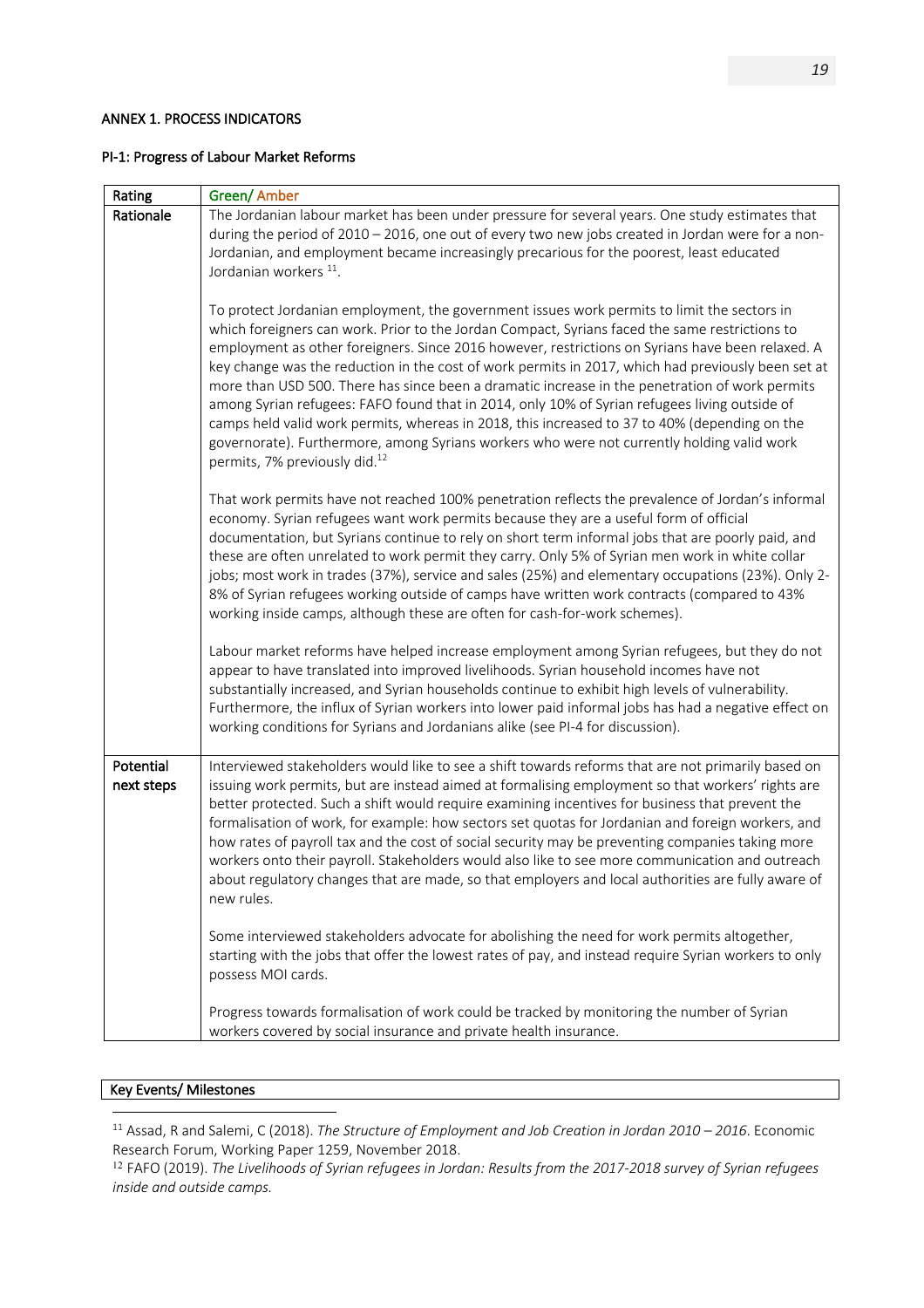| 2016      | 2017                                                                                                                                                                                                                                                                                                                                                                                                                                                                                                                                                                                                                                                                                    | 2018                                                                                                                                                                                                                                                                                                                                                                                        |
|-----------|-----------------------------------------------------------------------------------------------------------------------------------------------------------------------------------------------------------------------------------------------------------------------------------------------------------------------------------------------------------------------------------------------------------------------------------------------------------------------------------------------------------------------------------------------------------------------------------------------------------------------------------------------------------------------------------------|---------------------------------------------------------------------------------------------------------------------------------------------------------------------------------------------------------------------------------------------------------------------------------------------------------------------------------------------------------------------------------------------|
| No change | GoJ dropped the requirement to<br>$\bullet$<br>show a passport from the application<br>process for a work permit<br>GoJ waived Permit fees, which<br>previously cost more than \$500;<br>GoJ allowed farmers and<br>٠<br>construction workers to get permits<br>through the cooperatives and trade<br>unions<br>Instead of registering for social<br>٠<br>security, Syrians were required to<br>pay roughly \$70 for annual private<br>health insurance;<br>GoJ waived the requirements that<br>٠<br>Syrians had to present a Certificate<br>of Prior Learning;<br>GoJ removed the need for social<br>$\bullet$<br>security registration or health<br>certificate to apply for a permit | Exemptions on Syrian permit fees<br>$\bullet$<br>are extended until the end of<br>2019<br>Syrians are exempted from any<br>٠<br>Jordanian national policies such<br>as NEEP, that restrict employers<br>from hiring non-Jordanians<br>Comprehensive instructions on<br>$\bullet$<br>conditions and procedures of<br>employment of non-Jordanian<br>labour from Syrian nationality<br>issued |
|           |                                                                                                                                                                                                                                                                                                                                                                                                                                                                                                                                                                                                                                                                                         |                                                                                                                                                                                                                                                                                                                                                                                             |

# PI-2: Progress in amending the Labour Law to improve women's access to employment

| Rating            | Red/Amber                                                                                                                                                                                                                                                                                                                                                                                                                                                                                                                                                                                                                                                                                                                                                                                                                                               |
|-------------------|---------------------------------------------------------------------------------------------------------------------------------------------------------------------------------------------------------------------------------------------------------------------------------------------------------------------------------------------------------------------------------------------------------------------------------------------------------------------------------------------------------------------------------------------------------------------------------------------------------------------------------------------------------------------------------------------------------------------------------------------------------------------------------------------------------------------------------------------------------|
| Rationale         | Since 2016, women's economic participation in Jordan has remained low: only 16% of Jordanian<br>women and 7% of Syrian women are economically active, and these figures have changed very little<br>since 2016. Over this period, the World Economic Forum has consistently ranked Jordan in the<br>lowest 7% of countries in its Global Gender Gap rankings, owing primarily to large disparities<br>between men and women in terms of their Economic Participation and Opportunity and Political<br>Empowerment.<br>GoJ has started actions to address this but it has not followed through on them. Positive legislative<br>changes were introduced into parliament in 2017 to reduce pay discrimination, expand child care,<br>and increase flexible working hours. These however are still with the Upper House, waiting to be<br>passed into Law. |
| Potential         | The issue of increasing female economic participation should be raised as a matter of priority for                                                                                                                                                                                                                                                                                                                                                                                                                                                                                                                                                                                                                                                                                                                                                      |
| <b>Next Steps</b> | the committee, and further consultations should be held to identify other barriers to work for<br>women, and identify other legislation that could be amended.                                                                                                                                                                                                                                                                                                                                                                                                                                                                                                                                                                                                                                                                                          |

| Key Events/ Milestones |                                                                                                                                                                                                                                                                                                                                                                                                              |                                                                                                                                                                                                                            |
|------------------------|--------------------------------------------------------------------------------------------------------------------------------------------------------------------------------------------------------------------------------------------------------------------------------------------------------------------------------------------------------------------------------------------------------------|----------------------------------------------------------------------------------------------------------------------------------------------------------------------------------------------------------------------------|
| 2016                   | 2017                                                                                                                                                                                                                                                                                                                                                                                                         | 2018                                                                                                                                                                                                                       |
| No change              | The Parliamentary Committee on<br>٠<br>Labour, Social Development and<br>Population recommends<br>criminalizing pay discrimination<br>between men and women,<br>proposing amendments to Article 53<br>and 54 of the Labour Law<br>The Committee recommends the<br>٠<br>mandatory establishment of day care<br>in workplaces when number of<br>children of employees reaches 15<br>(amendment to article 72). | Changes still pending on articles<br>$\bullet$<br>to the pay discrimination (53 and<br>54) and on mandatory childcare<br>(72)<br>A directive within the law has<br>٠<br>been proposed to promote<br>flexible working hours |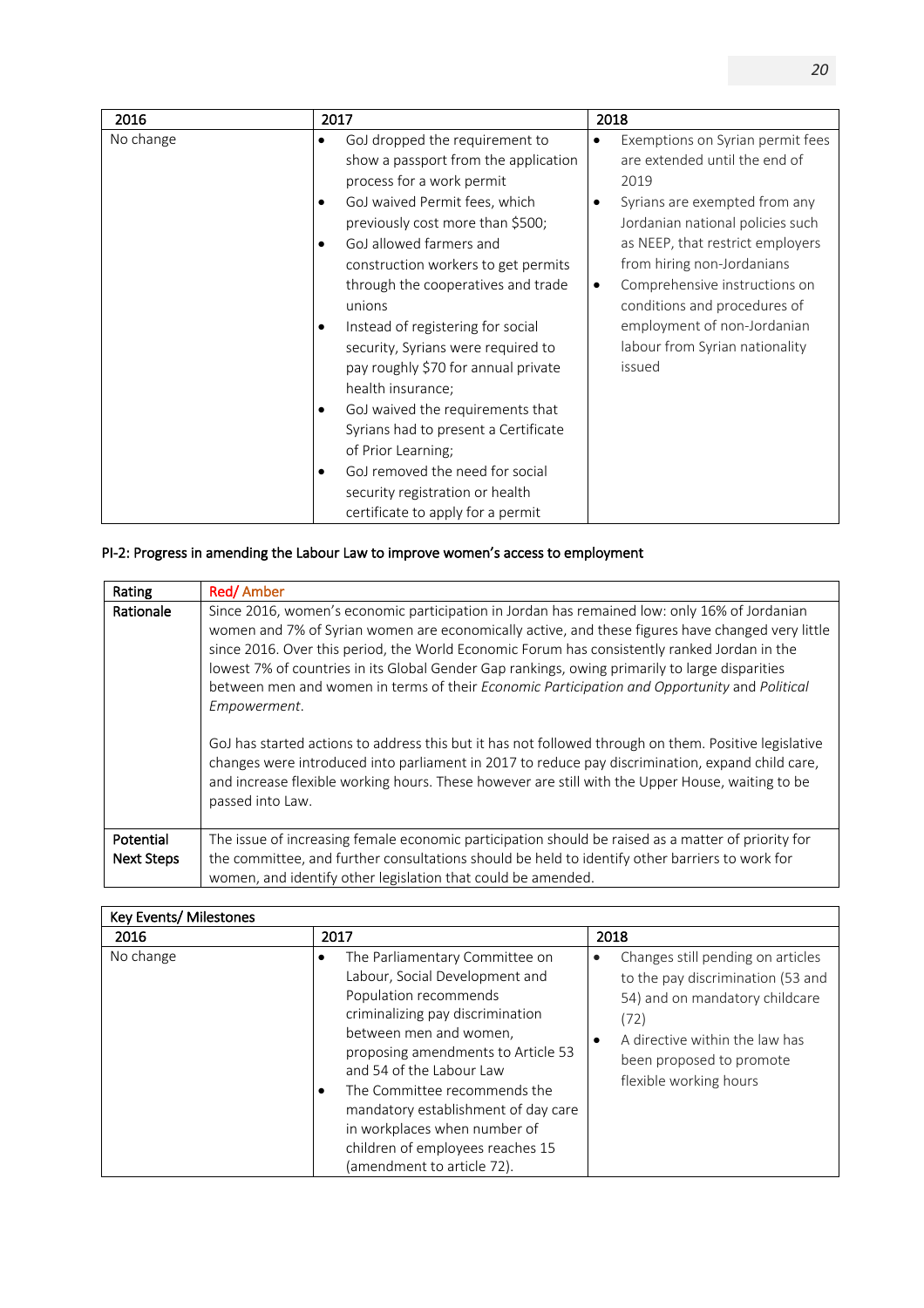# PI-3: Progress of reforms to business environment

| Rating                         | Green/ Amber                                                                                                                                                                                                                                                                                                                                                                                                                                                                                                                                                                                                       |
|--------------------------------|--------------------------------------------------------------------------------------------------------------------------------------------------------------------------------------------------------------------------------------------------------------------------------------------------------------------------------------------------------------------------------------------------------------------------------------------------------------------------------------------------------------------------------------------------------------------------------------------------------------------|
| Rationale                      | Good progress has been made since 2016, with Jordan jumping 14 places on the World Bank's<br>Doing Business country rankings in 2017. Significant improvements were made in increasing the<br>availability of credit, and there have been incremental improvements in enforcing contracts                                                                                                                                                                                                                                                                                                                          |
|                                | Interviews with stakeholders delivering livelihoods programming note that although Jordanians and<br>Syrians are subject to the same set of rules for registering businesses, Syrians face more barriers<br>than Jordanians when trying to start a business. Syrians reportedly find it more challenging to<br>acquire bank accounts, and in some sectors, they face greater hurdles in obtaining licenses. There<br>are also issues of uneven application of rules and regulations, whereby authorities in distant<br>governorates and localities are not aware of new rules and fail to implement them properly. |
| Potential<br><b>Next Steps</b> | Future work should build on progress that has been made by looking at issues beyond business<br>registration, such as increasing financial inclusion and building the capacity of officials at<br>governorate and municipal levels, to ensure that new procedures are followed.<br>Things that could be achieved in the short term are the following:                                                                                                                                                                                                                                                              |
|                                | Amend the Investment Regulation No.77-2016 to eliminate sectoral restrictions of foreign<br>ownership.<br>Abolish 10% of sectoral licenses out of the 24 licenses that have been recommended for<br>abolishment.                                                                                                                                                                                                                                                                                                                                                                                                   |
|                                | Over the longer term, efforts might be taken to increase Syrian financial inclusion, and to look at<br>the licensing regimes of various sectors to remove other barriers that might be limiting Syrian<br>entrepreneurship.                                                                                                                                                                                                                                                                                                                                                                                        |

|   | Key Events/ Milestones                                                                                                                                                                                                                                                                                                                                                                                                                                                                                                                                                                                                                                    |                                                                                                                                                                                                                                                                                                                                                                                                            |                                                                                                                                                                                                                                                                                                                                                                                                                                                                                                                                          |
|---|-----------------------------------------------------------------------------------------------------------------------------------------------------------------------------------------------------------------------------------------------------------------------------------------------------------------------------------------------------------------------------------------------------------------------------------------------------------------------------------------------------------------------------------------------------------------------------------------------------------------------------------------------------------|------------------------------------------------------------------------------------------------------------------------------------------------------------------------------------------------------------------------------------------------------------------------------------------------------------------------------------------------------------------------------------------------------------|------------------------------------------------------------------------------------------------------------------------------------------------------------------------------------------------------------------------------------------------------------------------------------------------------------------------------------------------------------------------------------------------------------------------------------------------------------------------------------------------------------------------------------------|
|   | 2016                                                                                                                                                                                                                                                                                                                                                                                                                                                                                                                                                                                                                                                      | 2017                                                                                                                                                                                                                                                                                                                                                                                                       | 2018                                                                                                                                                                                                                                                                                                                                                                                                                                                                                                                                     |
| ٠ | Foreign investments require<br>shared ownership $-49$ -<br>51%- with a Jordanian.<br>Regulation No. 77 of 2016<br>introduced. Increase in<br>number of industries open<br>to non-Jordanian investors<br>(still restricted sectors:<br>tourism, construction,<br>advertisement, restaurants,<br>and transportation).<br>Removal of minimum<br>capital contribution of JOD<br>50,000 for non-Jordanian<br>investors. Implementation<br>still inconsistent, with<br>Ministries other than the<br>Investment Commission<br>arbitrarily requiring<br>minimum capital for<br>investment in some sectors.<br>Some nationalities require<br>security clearance to | Procedures for registering and<br>$\bullet$<br>licensing investment projects<br>simplified by reducing the number<br>of JIC approval committees from<br>23 to 13 panels<br>Amendment of Companies Law<br>$\bullet$<br>Abolition of pre-registration<br>$\bullet$<br>approvals issued by the Ministry of<br>Interior for business activities that<br>have low or no impact on public<br>safety and security | SMEs no longer need to have<br>٠<br>50% Jordanian ownership<br>HBB regulation issued to allow<br>٠<br>Syrians to register HBBs<br>Monitoring and Inspections law<br>٠<br>enacted<br>Insolvency law enacted<br>$\bullet$<br>Lending laws enacted<br>$\bullet$<br>Regulatory Predictability<br>$\bullet$<br>framework enacted<br>Endorsement of Public<br>$\bullet$<br>Investment Management PPP<br>Governance Framework<br>Venture capital Bylaw enacted<br>٠<br>Mol to process the security<br>$\bullet$<br>clearance for HBBs in 7 days |
|   | register a business.                                                                                                                                                                                                                                                                                                                                                                                                                                                                                                                                                                                                                                      |                                                                                                                                                                                                                                                                                                                                                                                                            |                                                                                                                                                                                                                                                                                                                                                                                                                                                                                                                                          |

# PI-4: Improving Syrian access to decent work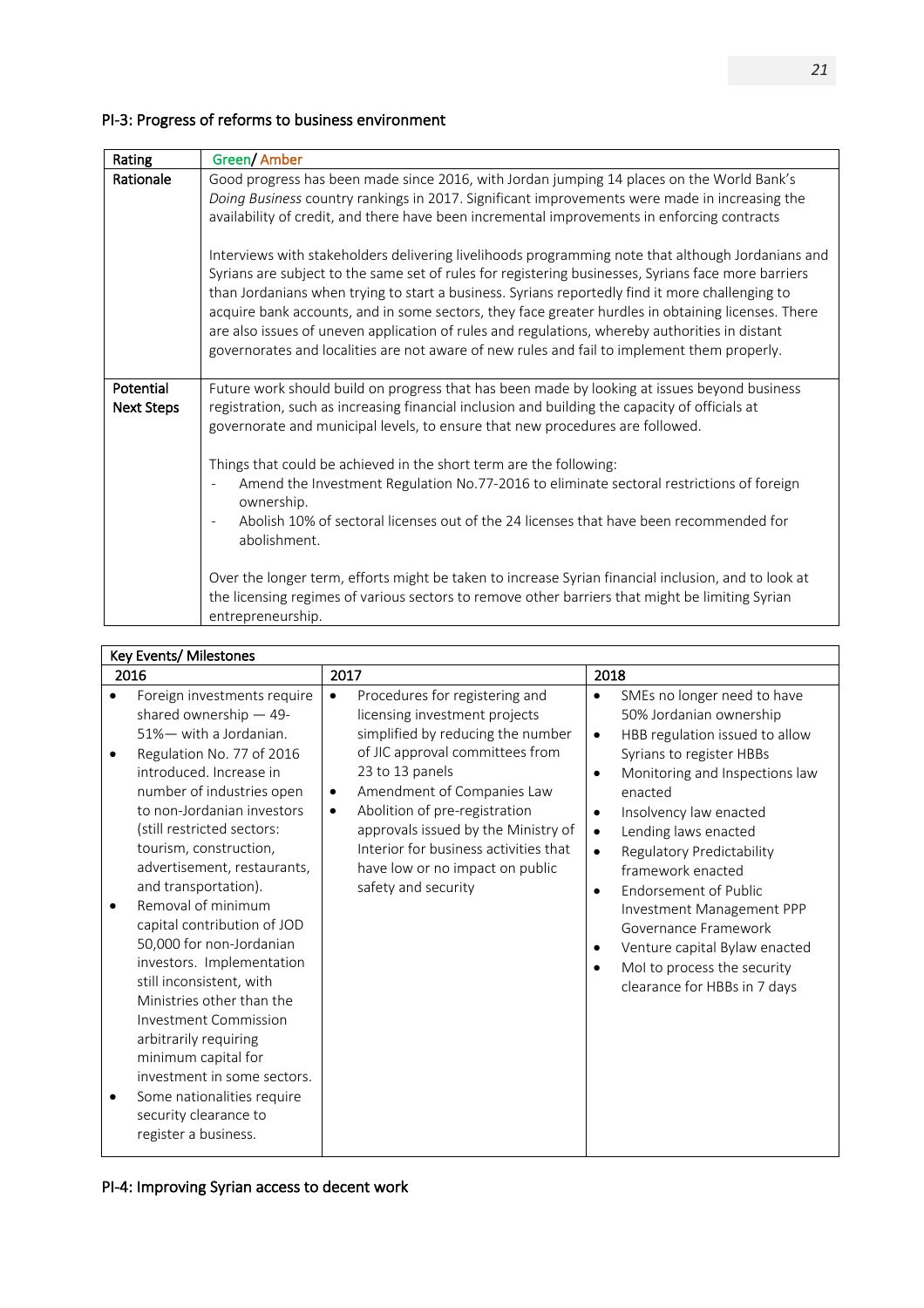| Rating            | Amber                                                                                                                                                                                                       |
|-------------------|-------------------------------------------------------------------------------------------------------------------------------------------------------------------------------------------------------------|
| Rationale         | Progress was made in 2016, with the relaxation of the kefala system in Construction and                                                                                                                     |
|                   | Agriculture that allowed work permits to be issued by trade associations. This made Syrian workers                                                                                                          |
|                   | less dependent on sponsors and reduced their vulnerability to exploitation. Another positive                                                                                                                |
|                   | development has been GoJ's work with ILO's Better Work programme to introduce inspections in                                                                                                                |
|                   | garment factories. In 2018, a committee was established to review measures that might be<br>undertaken to reduce companies' reliance on informal workers (e.g. quotas on foreign and                        |
|                   | domestic workers, rates that need to be paid on payroll tax and social security contributions).                                                                                                             |
|                   |                                                                                                                                                                                                             |
|                   | Key challenges arise however with the extent of the informal sector, which makes it challenging to                                                                                                          |
|                   | regulate the labour market and enforce minimum working conditions. Surveys find that nearly two                                                                                                             |
|                   | thirds of Syrian workers are day labourers, and in 2018 more than half of Syrians were employed                                                                                                             |
|                   | for less than half the year. One in four Syrian refugees report that payment for work or their salary                                                                                                       |
|                   | was delayed by two weeks or more (with rates varying between 17% in camps to 32% in Amman),                                                                                                                 |
|                   | and 16% report not being paid for a job in the past year. $^{13}$                                                                                                                                           |
|                   | An ILO study notes that these issues are not limited to Syrian refugees. Many Jordanians also                                                                                                               |
|                   | informally, and the influx of foreign workers willing to accept poorer working conditions has                                                                                                               |
|                   | created a "race to the bottom that impacts Jordanians as well" <sup>14</sup> .                                                                                                                              |
|                   |                                                                                                                                                                                                             |
|                   | Ministry of Labour conducts inspections, but their capacity is limited. Some sectors like                                                                                                                   |
|                   | construction are better covered than others, and the Inspection Unit is limited by its numbers of<br>staff as well as by training opportunities and technology. Their ability to monitor working conditions |
|                   | is also hampered by their additional responsibilities for catching non-Jordanians who might be                                                                                                              |
|                   | working without proper documentation. <sup>15</sup>                                                                                                                                                         |
| Potential         | Further efforts should be directed towards strengthening the Labour Code so that it is aligned with                                                                                                         |
| <b>Next Steps</b> | internationally accepted standards. Jordan's Labour Code misses key internationally-recognised                                                                                                              |
|                   | protections, for example on freedom of association, non-discrimination, absence of forced or                                                                                                                |
|                   | bonded labour, and no child labour.                                                                                                                                                                         |
|                   | Inspectorates also need appropriate tools for inspections and staff need to be trained to carry out                                                                                                         |
|                   | inspections properly. ILO's Better Work programme offers useful tools, and the work it is doing with                                                                                                        |
|                   | the Ministry of Labour should be expanded beyond the garments sector. GoJ should also continue                                                                                                              |
|                   | efforts to incentivise formal work, so that more Jordanian and Syrian workers can work under                                                                                                                |
|                   | contracts and enjoy legal protections.                                                                                                                                                                      |
|                   | Work going forward might include:                                                                                                                                                                           |
|                   | Ministry of Labour developing a Labour Code that is aligned with international standards and                                                                                                                |
|                   | inspectorates provided tools and procedures for enforcing it.                                                                                                                                               |
|                   | Provide support to enable Labour Code violations committed against Syrians are brought to<br>$\bullet$                                                                                                      |
|                   | Court                                                                                                                                                                                                       |
|                   | As an interim measure, introducing an independently conducted annual survey, on working<br>٠                                                                                                                |
|                   | conditions, and linking results to donor support                                                                                                                                                            |
|                   | Examine and address incentive structures that keep companies relying on informal work, so<br>$\bullet$                                                                                                      |
|                   | that more Syrians could be brought into formal employment and enjoy benefits of contracted                                                                                                                  |
|                   | work. Progress on this might be tracked by monitoring by the number of Syrians registered in                                                                                                                |
|                   | Social Security.                                                                                                                                                                                            |

| $\sim$ $\sim$ $\sim$<br>Key<br>эне.<br>and the control of the control of |              |             |
|--------------------------------------------------------------------------|--------------|-------------|
| 2016                                                                     | ່າດ1"<br>--- | 301C<br>81ر |

 <sup>13</sup> FAFO (2019). *The Livelihoods of Syrian refugees in Jordan: Results from the 2017-2018 survey of Syrian refugees inside and outside camps*.

<sup>14</sup> Razzaz, Susan 2017. A Challenging Market Becomes More Challenging: Jordanian Workers, Migration Workers and Refugees in the Jordanian Labour Market. ILO

 $15$  Ibid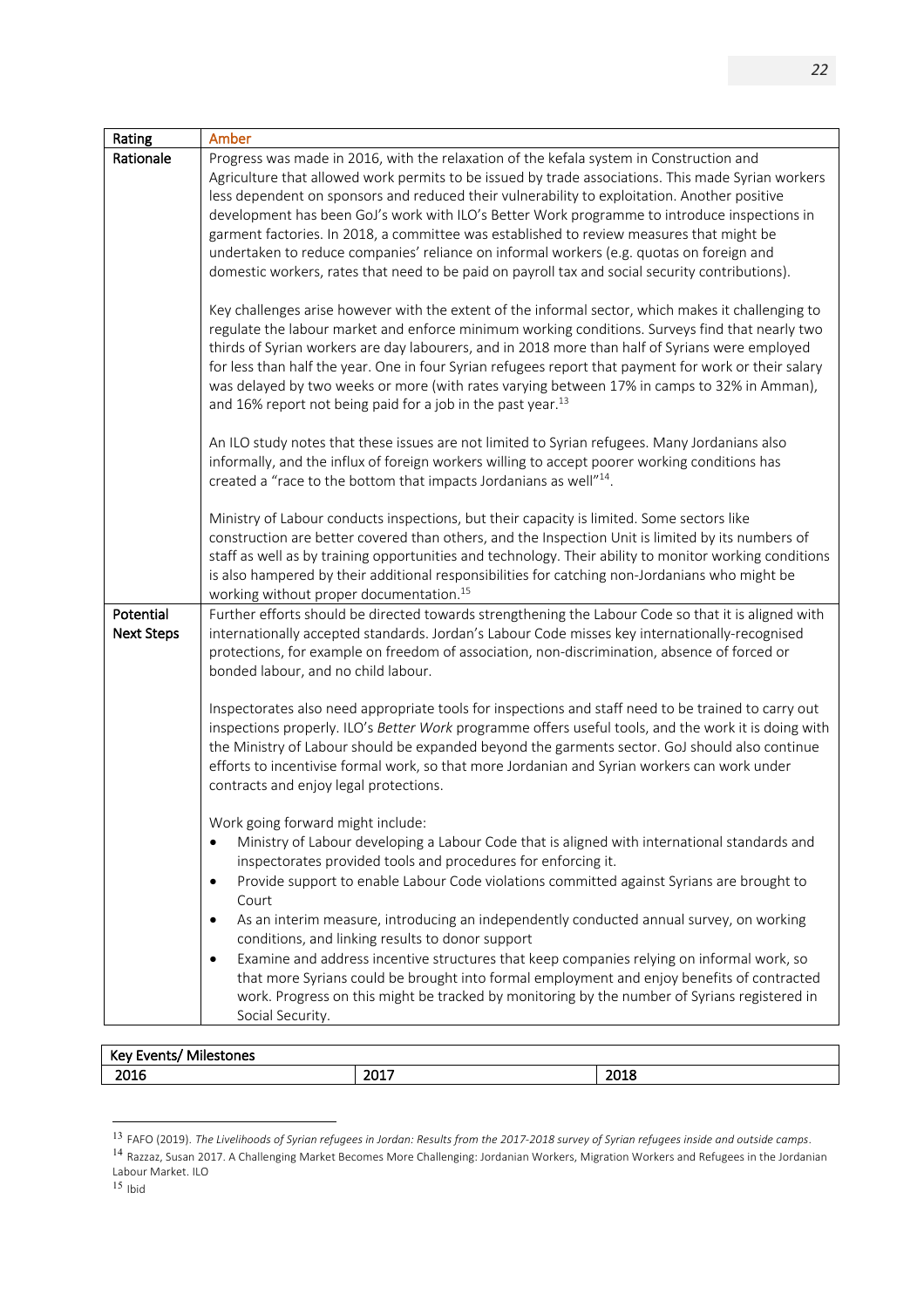| Key Events/ Milestones                                                                                                                                                                                                                                 |      |                                                                                                                                     |
|--------------------------------------------------------------------------------------------------------------------------------------------------------------------------------------------------------------------------------------------------------|------|-------------------------------------------------------------------------------------------------------------------------------------|
| 2016                                                                                                                                                                                                                                                   | 2017 | 2018                                                                                                                                |
| A positive step forward was made<br>with the relaxation of the Kefala<br>system, in which permit holders<br>are dependent on a single<br>sponsor, and the introduction of<br>flexible Work Permits in the<br>agricultural and construction<br>sectors. |      | Committee established to consider<br>quotas by industry, closed<br>occupations and limits on numbers<br>of work permits per company |

## PI-5: Progress in creating opportunities for female economic participation through Home-based businesses

| Rating                         | Green/Amber                                                                                                                                                                                                                                                                                                                                                                                                                                         |
|--------------------------------|-----------------------------------------------------------------------------------------------------------------------------------------------------------------------------------------------------------------------------------------------------------------------------------------------------------------------------------------------------------------------------------------------------------------------------------------------------|
| Rationale                      | GoJ has taken positive incremental steps to find an arrangement for home- based businesses that<br>works, learning from the experience of previous attempts. It remains to be seen whether the<br>current regulations will stimulate growth in registrations and lead to increased female economic<br>participation. Changes that have been introduced have not yet led to any Syrian Home-Based<br>Businesses, through this will likely take time. |
| Potential<br><b>Next Steps</b> | Early in 2019 <sup>16</sup> we see continued GoJ commitment to HBBs with their being mentioned in the JRP.<br>GoJ has committed to organising a workshop with relevant stakeholders to raise awareness on the<br>new policy. GoJ should continue to consult with stakeholders to increase its understanding about<br>barriers and incentives for establishing and registering a home-based business.                                                |

| Key Events/ Milestones                                                                                                                                                                                                                                                                                                                   |                                                                                                                                                                                                                                                                                                                                                                                                                                                                                                                                               |                                                                                                                                                                                                                                                                                                                                                                                                                                                                                                                                                                                                                                                                                                                                                                                                               |
|------------------------------------------------------------------------------------------------------------------------------------------------------------------------------------------------------------------------------------------------------------------------------------------------------------------------------------------|-----------------------------------------------------------------------------------------------------------------------------------------------------------------------------------------------------------------------------------------------------------------------------------------------------------------------------------------------------------------------------------------------------------------------------------------------------------------------------------------------------------------------------------------------|---------------------------------------------------------------------------------------------------------------------------------------------------------------------------------------------------------------------------------------------------------------------------------------------------------------------------------------------------------------------------------------------------------------------------------------------------------------------------------------------------------------------------------------------------------------------------------------------------------------------------------------------------------------------------------------------------------------------------------------------------------------------------------------------------------------|
| 2016                                                                                                                                                                                                                                                                                                                                     | 2017                                                                                                                                                                                                                                                                                                                                                                                                                                                                                                                                          | 2018                                                                                                                                                                                                                                                                                                                                                                                                                                                                                                                                                                                                                                                                                                                                                                                                          |
| In September <sup>17</sup> , The World<br>Bank identifies removing<br>barriers to establishing home<br>based-businesses as an<br>opportunity to provide<br>Jordanian and Syrian women<br>with livelihood opportunities<br>Later in the year, GoJ amends<br>regulations to reduce the<br>initial capital needed to<br>establish companies | In August, the lower and upper<br>$\bullet$<br>houses of parliament pass a bill to<br>amend the existing companies law<br>aiming to facilitate the<br>establishment of joint ventures and<br>increase corporate governance<br>standards.<br>In September, the Greater Amman<br>Municipality (GAM) issues new<br>instruction regarding the<br>registration of home-based<br>businesses for Jordanians and non-<br>Jordanians. Similar instructions are<br>passed by the Ministry of Municipal<br>Affairs for all governorates outside<br>Amman | • Early in 2018 Government<br>instructions require Syrians living<br>outside camps who wish to register a<br>HBB to have a Jordanian business<br>partner. Humanitarian agencies are<br>allowed to provide grants and<br>support to HBBs only if they are set<br>up jointly by Jordanians and Syrians.<br>In November <sup>18</sup> Cabinet decides to<br>change the regulations, allowing<br>Syrian owned HBBs to register and<br>license. In camps - Syrian HBBs are<br>allowed to work in all sectors<br>(including closed occupations), and<br>products can be sold outside camps.<br>In host communities, Syrian HBBs are<br>limited to tailoring, basic food<br>processing, and handicrafts.<br>Humanitarian agencies can support<br>100% Syrian HBBs in camps and 70%<br>Jordanians/30% Syrians in host |

 $\overline{a}$ <sup>16</sup> MOPIC, Jordan Response Plan 2019 Draft, link

<sup>&</sup>lt;sup>17</sup> The World Bank. Economic Opportunities for Jordanians and Syrian Refugees Program-For-Results. Report No. 108201- JO. September 2016, link

<sup>&</sup>lt;sup>18</sup> MOPIC, Cabinet Decision to allow Syrians to register and operate Home-Based Businesses, November 2018, link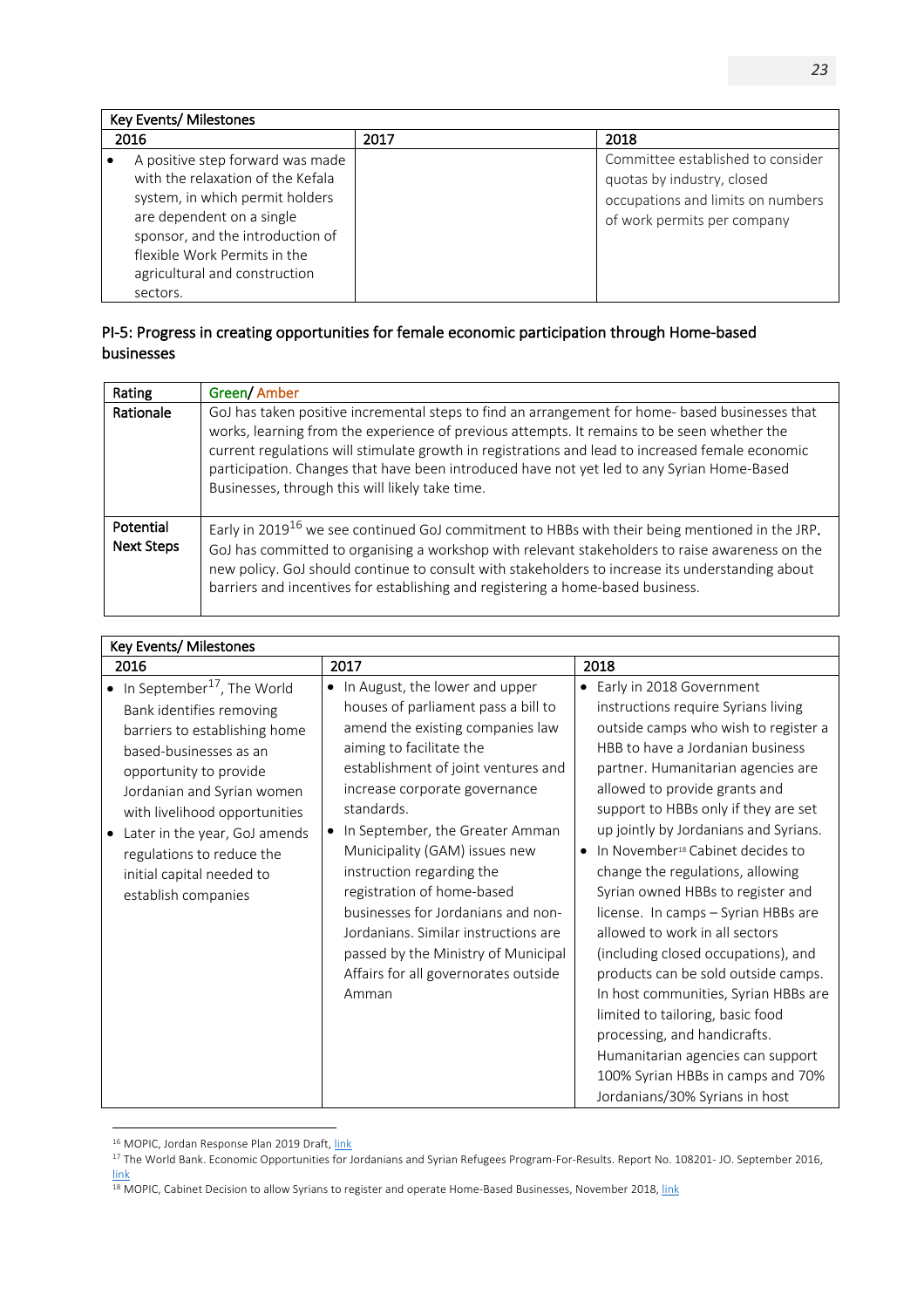| Key Events/ Milestones |      |                                                                               |
|------------------------|------|-------------------------------------------------------------------------------|
| 2016                   | 2017 | 2018                                                                          |
|                        |      | communities.<br>• Mol to process the security clearance<br>for HBBs in 7 days |

### PI-6: Progress of updating European Rules of Origin to increase access to EU markets to Jordanian products

| Rating                         | Green                                                                                                                                                                                                                                                                                                                                                                                                                                                                                                                                                                                                                               |
|--------------------------------|-------------------------------------------------------------------------------------------------------------------------------------------------------------------------------------------------------------------------------------------------------------------------------------------------------------------------------------------------------------------------------------------------------------------------------------------------------------------------------------------------------------------------------------------------------------------------------------------------------------------------------------|
| Rationale                      | The EU followed through on its commitment to relax its Rules or Origin in 2016. Following a slow<br>reaction from companies and muted export figures, the made further concessions in 2018.<br>Among the changes in 2018 were to allow production to occur throughout Jordan, not just in the<br>Special Economic Zones. Quotas on Syrian employment were also relaxed, removing the requirement<br>of companies to increase employment of Syrians from 15% to 25% by year three. The rules were<br>extended from 2026 to 2030, providing a longer investment horizon for companies and greater<br>incentive for them to take part. |
| Potential<br><b>Next Steps</b> | The EU and GoJ should continue monitoring the extent to which the Rules of Origin regime attracts<br>the participation of companies and stimulates exports. The EU and GoJ should also carry out periodic<br>consultations with business to better understand barriers to export, with a view to identifying further<br>changes that might ease access.                                                                                                                                                                                                                                                                             |

| Key Events/ Milestones                                                                                                                                                                                                                                                                                                                              |           |                                                                                                                                                                                                                                                                                                                            |
|-----------------------------------------------------------------------------------------------------------------------------------------------------------------------------------------------------------------------------------------------------------------------------------------------------------------------------------------------------|-----------|----------------------------------------------------------------------------------------------------------------------------------------------------------------------------------------------------------------------------------------------------------------------------------------------------------------------------|
| 2016                                                                                                                                                                                                                                                                                                                                                | 2017      | 2018                                                                                                                                                                                                                                                                                                                       |
| In July 2016, the Jordan Association<br>Committee signed the relaxation of<br>the Rules of Origin. This allowed<br>access to 52 products produced in 18<br>Special Economic Zones for 10 years<br>(until 2026), on the condition that<br>15% of workforce of companies<br>producing goods are Syrian, and that<br>this would rise to 25% in year 3. | No change | In 2018, rules were further relaxed. The<br>scheme will extend to 2030, companies<br>could operate anywhere in Jordan, and<br>businesses could maintain 15% of the<br>workforce. Furthermore, if the<br>government meets a target of 60,000<br>active work permits, the company-<br>specific minimum of 15% can be lifted. |

# PI-7: Progress in increasing quality of education

| Rating    | Green/Amber                                                                                                                                                                                                                                                                                                                                                                                                                                                                                                                                                                                                                                                                    |
|-----------|--------------------------------------------------------------------------------------------------------------------------------------------------------------------------------------------------------------------------------------------------------------------------------------------------------------------------------------------------------------------------------------------------------------------------------------------------------------------------------------------------------------------------------------------------------------------------------------------------------------------------------------------------------------------------------|
| Rationale | Jordan faces substantial challenges to bringing the quality of its educational system up to<br>international standards. In 2015, PISA rankings showed that Jordanian students ranked 63 out of 72<br>countries in reading, and the point difference between Jordan and OECD average corresponded to<br>2.8 years of schooling. In mathematics, Jordan ranked 66 out of 72, and the difference between<br>Jordan and the OECD average corresponded to 3.6 years of schooling. <sup>19</sup>                                                                                                                                                                                     |
|           | Our review suggests that the Ministry of Education is making progress. A multi-donor account has<br>been established to implement the Education Strategic Plan (ESP). Substantial efforts have also<br>been made to strengthen MoE capacity, including updating its information systems. The Ministry<br>has made it easier for Syrian children to be enrolled in schools and they have gradually improved<br>quality. Though quality of education is not currently being well-measured, there are indications<br>that work is generating positive results in a few key areas:<br>Learning outcomes. USAID's RAMP project found significant improvements in country-wide early |

<sup>19</sup> OECD Development Centre (2018). *Youth Well-Being Policy Review of Jordan*, EU-OECD Youth Inclusion Project, Paris.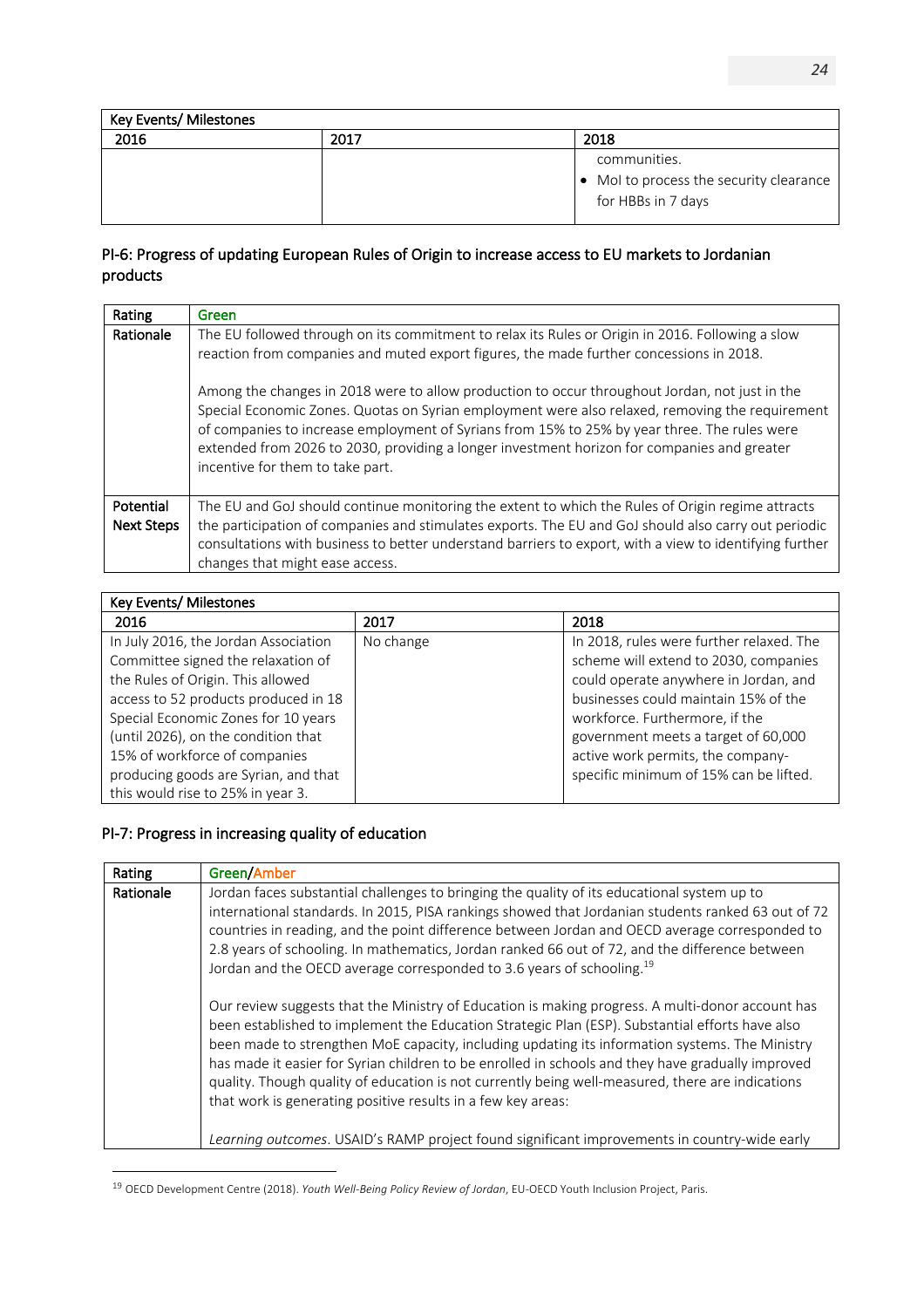|                                | grade reading and mathematics assessments between 2014 and 2017. The project will repeat its<br>assessment in 2019. <sup>20</sup> FAFO's survey of Syrian refugees found that more 14 and 15 year-olds are<br>staying in school compared to 2014, suggesting that quality improvements are being realised in<br>later grades as well. <sup>21</sup>                                                                                                                                                                                                                                                                                                                                                                                                                                                                                        |
|--------------------------------|--------------------------------------------------------------------------------------------------------------------------------------------------------------------------------------------------------------------------------------------------------------------------------------------------------------------------------------------------------------------------------------------------------------------------------------------------------------------------------------------------------------------------------------------------------------------------------------------------------------------------------------------------------------------------------------------------------------------------------------------------------------------------------------------------------------------------------------------|
|                                | Quality of teaching and class management: The CRF indicates that increasing numbers of teachers<br>are receiving qualifications. Online surveys conducted by the Ministry of Education and the 2017<br>evaluation of the joint UNICEF - Government of Jordan Ma'an programme indicate that since 2012<br>there has been a substantial reduction in the incidence of physical and verbal violence experienced<br>by students from teachers. <sup>22</sup>                                                                                                                                                                                                                                                                                                                                                                                   |
|                                | These are encouraging, but it will take time from improvements to become more uniformly<br>distributed. Schools in refugee camps do not have qualified teachers, and fewer qualified teachers<br>are present in schools in poorer areas. Furthermore, EU-supported monitoring of educational<br>quality of 30 schools in June 2018 suggests that outdated teaching methods are still use, finding<br>that teachers "continue to dominate the learning situation, promoting their own opinions and<br>views" and that there is "insufficient opportunity for students to develop their own critical thinking<br>potential". The monitoring mission also found that boys continue to experience corporal<br>punishment "at a severely high rate", and that much more awareness raising needs to be done. <sup>23</sup>                       |
|                                | Learning environment: school infrastructure remains a key challenge. In 2017-2018, 10 new double<br>shifted schools were approved to accommodate newly-enrolled children, bringing the total of<br>double-shifted schools with an afternoon shift for Syrians to 206. CRF indicates that student<br>teacher ratios have improved, though reports also indicate that actual improvements on the<br>ground are not always visible. Poor areas lack land to build new schools, and existing schools in<br>these areas tend to be overcrowded. Sources also indicate that substantial challenges to access<br>remain for children with disabilities and those special learning needs.                                                                                                                                                          |
|                                | Double-shifted schools, where Syrians children attend the afternoon shift, remain common.<br>Children attending these schools have shortened school days, and hours missed accumulate over<br>time to delay progression. The later school hours also disadvantage Syrian girls in particular,<br>exposing them to higher rates of harassment, and parents prefer to keep them at home.                                                                                                                                                                                                                                                                                                                                                                                                                                                     |
|                                | The EU-supported quality monitoring finds that teaching on Saturdays is not working: 25% of<br>schools have at least a regular attendance of between 75-90%, whereas the remaining 75% only<br>have attendance rates varying between 0-50%. The main reasons given for Syrian non-attendance<br>in double-shift schools on Saturdays were (i) the increase of transportation fees per child; (ii) the<br>desire of students and parents to have two-day weekends; and (iii) students' parallel enrolment in<br>remedial classes offered by NGOs                                                                                                                                                                                                                                                                                            |
| Potential<br><b>Next Steps</b> | Continue the current approach of strengthening MoE capacity with budget support and technical<br>assistance carry on improvements. Future areas of work could include:<br>Providing professional accounting and budgeting assistance to the Ministry of Education to<br>1.<br>help them fully account for indirect costs of delivering education and further strengthen their<br>management capacity. MoE reports that they struggle to fully capture indirect costs, and have<br>found themselves with financing gaps as a result.<br>Revisit targets that link funding to teacher student ratios, as the current approach is difficult<br>2.<br>to apply universally, particularly when student teacher ratios of elementary schools and<br>secondary schools are not easily compared, as the latter requires subject-specific teachers. |

<sup>20</sup> Brombacher and Gargano (2017). *Early Grade Reading and Mathematics Initiative: Midline Summary Report.* RTI International. Research Triangle Park, USA.

<sup>21</sup> FAFO, (2019). *The livelihoods of Syrian refugees in Jordan: Results from the 2017-208 survey of Syrian refugees inside and outside camps*. <sup>22</sup> AAN Associates 2017. *Evaluation of the Ma'an (Together) towards a Safe School Environment Programme 2009-2016*. 21 June 2017 23 Pfaffe, Joachim 2018. *Monitoring, assessment and support to EU and other donor funded education and complementary programmes by the Ministry of Education to deal with the Syrian Crisis. Mission 4, Output 4: Progress Report on identified indicators of the Common Results Framework*. 2 July 2018.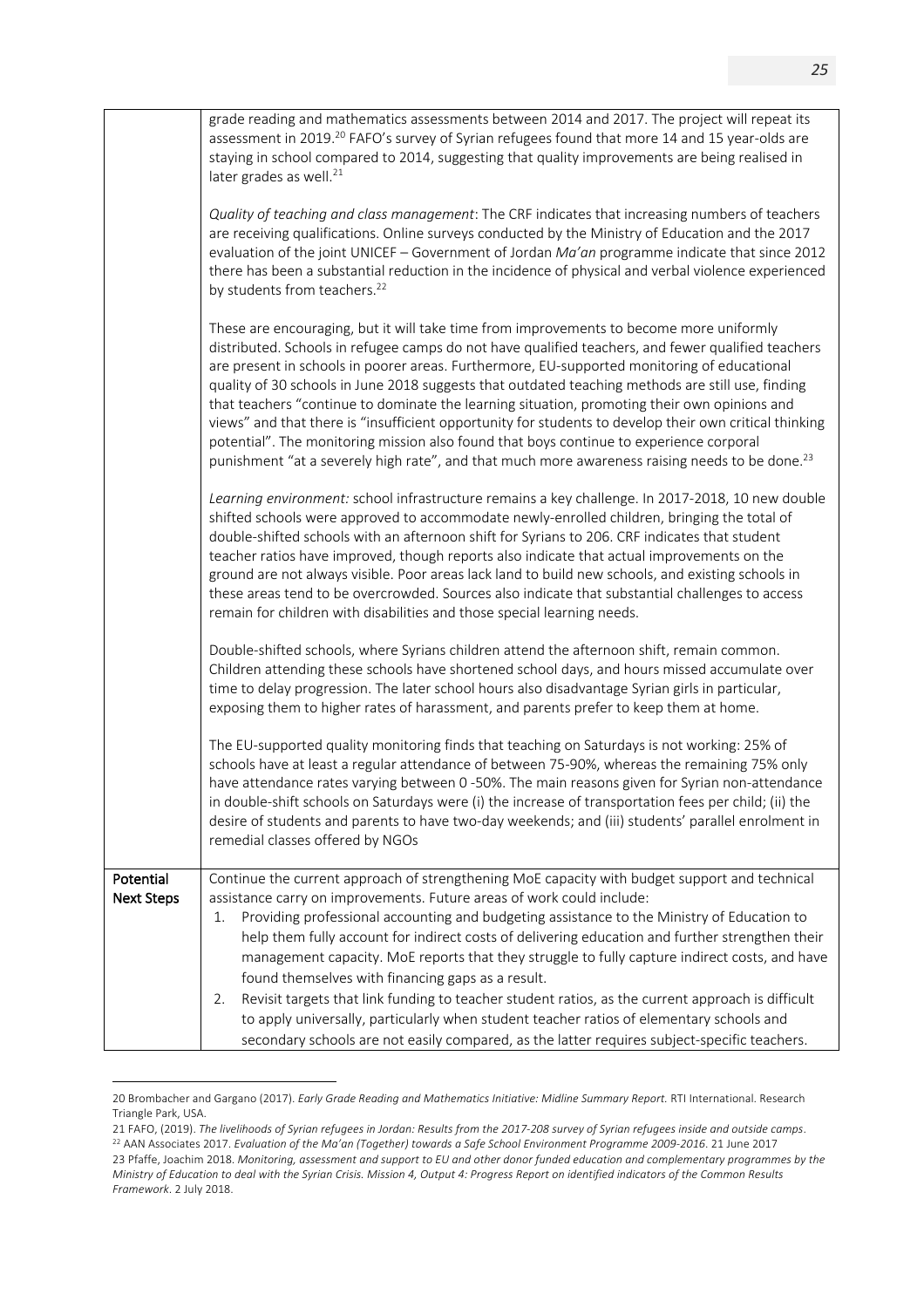| Continue current work to develop a national testing regime that is capable of monitoring<br>3.<br>learning outcomes at key stages of children's education, which can help identify gaps and<br>guide future investments.                               |
|--------------------------------------------------------------------------------------------------------------------------------------------------------------------------------------------------------------------------------------------------------|
| Continue teacher training to continue improvements in early grade learning outcomes and to<br>4.<br>reduce violence in schools                                                                                                                         |
| Monitor accessibility for children facing barriers to certified education (e.g., children with<br>5.<br>disabilities, children who have missed out on education and need ways back in), so that<br>investments can be made to maximise their inclusion |
| Expand the scope of independent quality assessments of schools, to make the findings of<br>6.<br>these missions more representative and strengthen their potential for guiding further<br>interventions                                                |
| Expand and improve school inspections carried out by MoE, to ensure that targets of the ESP<br>7.<br>are met.                                                                                                                                          |

|                | Key events/ milestones                                                                                                                                                                          |                                                                                                                                                                                                                                                                                                                                                                                                                                                                                            |                                                                                                   |
|----------------|-------------------------------------------------------------------------------------------------------------------------------------------------------------------------------------------------|--------------------------------------------------------------------------------------------------------------------------------------------------------------------------------------------------------------------------------------------------------------------------------------------------------------------------------------------------------------------------------------------------------------------------------------------------------------------------------------------|---------------------------------------------------------------------------------------------------|
| 2016           |                                                                                                                                                                                                 | 2017                                                                                                                                                                                                                                                                                                                                                                                                                                                                                       | 2018                                                                                              |
| ٠<br>$\bullet$ | <b>EMIS Launched</b><br>Launch of HR strategy<br>PISA results from 2015<br>indicate that educational<br>quality in Jordan falls below<br>international standards, and is<br>a cause for concern | Joint high level steering<br>٠<br>committee established<br>Ministry allows enrolment of<br>٠<br>children without MOI cards<br>Ma'an evaluation shows<br>$\bullet$<br>substantial year-on-year<br>reductions in violence from<br>2012 to 2017<br>In 2017, RAMP project finds<br>substantial improvements in<br>Early Grade Reading and<br>Mathematics across Jordan<br>since 2014<br>Enrolment figures for 15 and 16<br>year old Syrians significantly<br>increase between 2014 and<br>2017 | Ministry waives the requirement for<br>children to possess passports to be<br>enrolled in schools |

# PI-8: Progress in health policy that expands access to affordable health care

| Rating    | <b>Red/Amber</b>                                                                                                                                                                                                                                                                                                                                                                                                                                                                                                                                                                                         |
|-----------|----------------------------------------------------------------------------------------------------------------------------------------------------------------------------------------------------------------------------------------------------------------------------------------------------------------------------------------------------------------------------------------------------------------------------------------------------------------------------------------------------------------------------------------------------------------------------------------------------------|
| Rationale | Health has not previously been subject to detailed Brussels commitments, appearing first in the<br>Brussels II conference, with an intention to learn positive lessons from education and social<br>protection.<br>Since the beginning of the Syrian crisis, Jordan has provided high quality affordable health care<br>services to Syrian refugees. This is reflected in broad measures of public health, such as access to<br>skilled antenatal care, vaccinations, and levels of anaemia, in which Jordanians and Syrians do no<br>show large discrepancies.                                          |
|           | The indicator is rated Red/Amber due to 2018 changes to the price of health care for Syrians, which<br>represented an abrupt reversal in policy, and sharply reducing access for health services that<br>Syrians were provided in 2016 and 2017. The change reduced the number of Syrians seeking health<br>care services that needed them, with consequences on their health. It also generated higher traffic<br>on clinics and hospitals run by INGOs, encouraging the development of parallel structures in a way<br>that undermines the goal of strengthening Jordanian health care infrastructure. |
| Potential | In the short term, steps should be taken to reverse the 2018 policy change that increased the price                                                                                                                                                                                                                                                                                                                                                                                                                                                                                                      |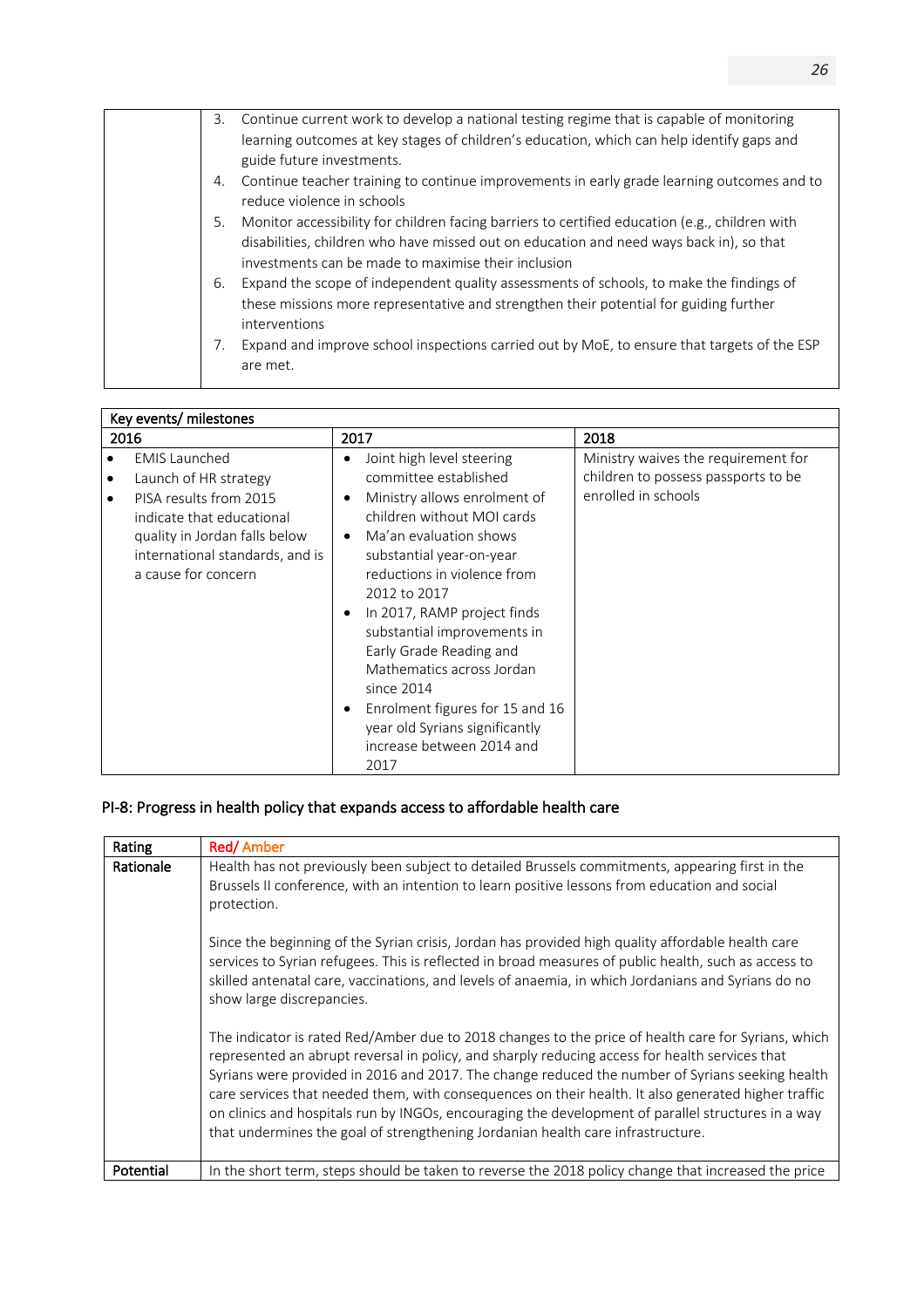### Next Steps | of health care for Syrians.

A multi-donor account, modelled on the education account is a positive development. Over the longer term, GoJ and donors should work together to develop a political vision and strategy on health that covers both insured and non-insured Jordanians and foreigners, and to agree on the best modalities for how to finance their creation.

|      | Key Events/ Milestones                                                                                                                                                                                                                                                                                                                                                                                                              |                                                                                                                                                                                                                                             |                                                                                                                                                                                                                                                                                                                                                                             |  |  |
|------|-------------------------------------------------------------------------------------------------------------------------------------------------------------------------------------------------------------------------------------------------------------------------------------------------------------------------------------------------------------------------------------------------------------------------------------|---------------------------------------------------------------------------------------------------------------------------------------------------------------------------------------------------------------------------------------------|-----------------------------------------------------------------------------------------------------------------------------------------------------------------------------------------------------------------------------------------------------------------------------------------------------------------------------------------------------------------------------|--|--|
| 2016 |                                                                                                                                                                                                                                                                                                                                                                                                                                     | 2017                                                                                                                                                                                                                                        | 2018                                                                                                                                                                                                                                                                                                                                                                        |  |  |
|      | From 2012-2014 GoJ allowed<br>registered Syrian refugees to pay<br>the same rate as insured<br>Jordanians, which rendered health<br>services almost free for Syrians.<br>In November 2014, MOH requires<br>Syrian refugees to pay<br>approximately 20% of the cost of<br>care Jordanians pay for select<br>services, while still providing free<br>services for certain interventions<br>such as antenatal care and<br>vaccinations | In May 2017, WB disburses<br>٠<br>\$50m to the GoJ, the amount<br>needed to maintain the delivery<br>of primary and secondary<br>health services to poor<br>uninsured Jordanians and<br>Syrian refugees at Ministry of<br>Health facilities | In February 2018, a change in<br>health policy requires Syrians to pay<br>80% of the foreigner's rate<br>In April 2018, Commitments on<br>health are added in the Brussels II<br>partnership papers.<br>In 2018, USAID launches a multi-<br>donor account to fund GoJ costs of<br>assisting Syrians in MoH facilities.<br>Canada and Denmark contribute to<br>this account. |  |  |

# PI-9: Progress of actions to reduce Gender Based Violence (GBV)

| Rating            | (Unrated)                                                                                                                                                                                                                                                                                                                                                                                                                                                                                                                                                                            |  |
|-------------------|--------------------------------------------------------------------------------------------------------------------------------------------------------------------------------------------------------------------------------------------------------------------------------------------------------------------------------------------------------------------------------------------------------------------------------------------------------------------------------------------------------------------------------------------------------------------------------------|--|
| Rationale         | Need more information on this                                                                                                                                                                                                                                                                                                                                                                                                                                                                                                                                                        |  |
|                   |                                                                                                                                                                                                                                                                                                                                                                                                                                                                                                                                                                                      |  |
|                   | The DHS survey from 2012 indicate high levels of Gender-Based Violence relative to international<br>standards. There are indications of some positive legislative changes that took place in 2016, but<br>we have seen no evidence of further actions that might have been taken. More recent data on the<br>level of GBV is not yet available, as the full report of the 2018 DHS survey has not yet been<br>published. Anecdotal evidence collected through interviews and beneficiary feedback however<br>suggests that the situation is unlikely to have significantly improved. |  |
| <b>Potential</b>  |                                                                                                                                                                                                                                                                                                                                                                                                                                                                                                                                                                                      |  |
|                   |                                                                                                                                                                                                                                                                                                                                                                                                                                                                                                                                                                                      |  |
| <b>Next Steps</b> | The issue of decreasing Gender-Based Violence should be raised as a matter of priority for the<br>committee, and further consultations should be held to identify other legislative changes and<br>programming that could be undertaken. It is important that more be involved in this issue.                                                                                                                                                                                                                                                                                        |  |

### Key Events/ Milestones

| 2016                                                                                                                                                                                                                                                   | 2017           | 2018      |
|--------------------------------------------------------------------------------------------------------------------------------------------------------------------------------------------------------------------------------------------------------|----------------|-----------|
| The protection against domestic<br>violence bill of 2016 set a number<br>of standards, such as protection of<br>whistle-blowers. The amendment<br>161 of 2016 provided for the<br>effective protection of women<br>against violence, including through | No change<br>٠ | No change |
| shelters, until the case was settled.<br>Link                                                                                                                                                                                                          |                |           |
| In December, a bylaw on shelters<br>was introduced. The National<br>Commission for Women discussed<br>with GoJ ways to address specific                                                                                                                |                |           |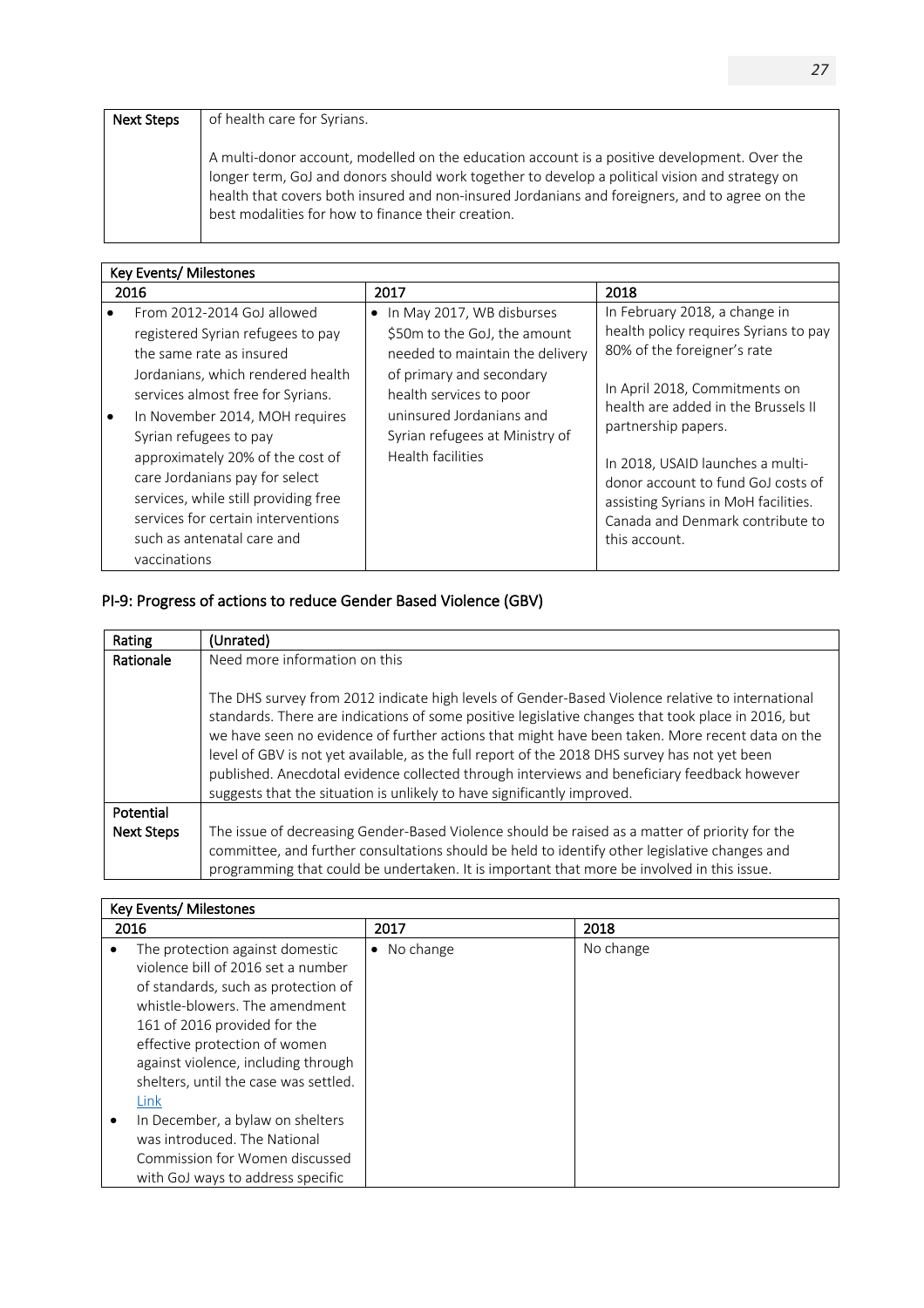| Key Events/ Milestones                                                                                                 |      |      |
|------------------------------------------------------------------------------------------------------------------------|------|------|
| 2016                                                                                                                   | 2017 | 2018 |
| challenges, including duration of<br>the stay or the possibility for<br>women to keep male children with<br>them. Link |      |      |

### PI-10: Progress in advancing discussion on protection issues

| Rating                         | No rating                                                                                                                                                                                                                                                                                                                                                                                                                                                                                                                                                                                                                                                                                                                                                                                                                                                                                                                                                                                                                                                                                                                                                                                                                                                                                                                                                                                                          |
|--------------------------------|--------------------------------------------------------------------------------------------------------------------------------------------------------------------------------------------------------------------------------------------------------------------------------------------------------------------------------------------------------------------------------------------------------------------------------------------------------------------------------------------------------------------------------------------------------------------------------------------------------------------------------------------------------------------------------------------------------------------------------------------------------------------------------------------------------------------------------------------------------------------------------------------------------------------------------------------------------------------------------------------------------------------------------------------------------------------------------------------------------------------------------------------------------------------------------------------------------------------------------------------------------------------------------------------------------------------------------------------------------------------------------------------------------------------|
| Rationale                      | Given that no expectations have been set with respect to dialogue, no rating is provided on this<br>indicator. Instead, we describe the baseline situation so that process indicators might be set for the<br>future.<br>Humanitarian access to refugees in camps is considered to be consistently good in comparison to<br>other countries with large numbers of refugees. UNHCR reports that it has regular and productive<br>dialogue with GoJ on protection issues, and that this has led to improved practice. The 2018 drive<br>to regularise the status of Syrians for example reportedly came about through such discussions.<br>UNHCR also report that dialogue has led to positive actions such as GoJ making marriage<br>certificates more affordable for Syrians, to ensure that children can obtain birth certificates.<br>Discussion about sensitive protection issues remain difficult and there are red lines concerning<br>certain topics. It is also very difficult to obtain reliable figures. For example UNHCR and GoJ<br>comment that there has been a dramatic reduction in deportations in 2018 from previous years.<br>The Ministry of Interior reported that 28 Syrians were deported in 2018, but offered no numbers<br>for previous years. Deportations reportedly spiked in late 2016 and early 2017. <sup>24</sup> UNHCR declined<br>to provide any figures for deportations at all. |
| Potential<br><b>Next Steps</b> | Donors and other humanitarian organisations express a desire for protection issues to be dealt with<br>more transparently, and would welcome a broader process of dialogue, including about more<br>sensitive issues which are not widely discussed. Moving forward, we would suggest gradually<br>increased transparency and dialogue among humanitarian actors. Markers of progress could<br>include:<br>Improving the culture where it is possible to talk about issues of common concern<br>Increased sharing of information across the humanitarian sector<br>$\bullet$<br>Development of alternative mechanisms for dialogue                                                                                                                                                                                                                                                                                                                                                                                                                                                                                                                                                                                                                                                                                                                                                                                 |

| Key Events/ Milestones |                                                                                                                              |                                                          |  |
|------------------------|------------------------------------------------------------------------------------------------------------------------------|----------------------------------------------------------|--|
| 2016                   | 2017                                                                                                                         | 2018                                                     |  |
| No change              | • GoJ reported to be deporting hundreds<br>of Syrian refugees per month, with little<br>opportunity to have their case heard | Dramatic reduction in the<br>٠<br>number of deportations |  |

# PI-11: Regularity and quality of donor coordination, by sector

| Rating            | Green/Amber                                                                                  |  |
|-------------------|----------------------------------------------------------------------------------------------|--|
| Rationale         | Feedback from stakeholders indicates that donor coordination has been strong, although some  |  |
|                   | areas have been stronger than others. Areas of strength have been Education and WASH.        |  |
|                   | Coordination in Economic Growth and Livelihoods could be strengthened.                       |  |
| Potential         | We propose to introduce an independent and anonymous survey, whereby participants in each of |  |
| <b>Next Steps</b> | the 11 sector coordination groups can provide feedback on the frequency, efficiency and      |  |
|                   | effectiveness of donor coordination mechanisms. This is possibly a role for the independent  |  |

<sup>&</sup>lt;sup>24</sup> See Human Rights Watch 2017. *I have no idea why they sent us back. Jordanian Expulsions and Deportations of Syrian Refugees.* (Online), which reports that Government of Jordan deported 2,000 Syrians in the first five months of the year, and a further 2,500 were returned to Syria with little known about their circumstances.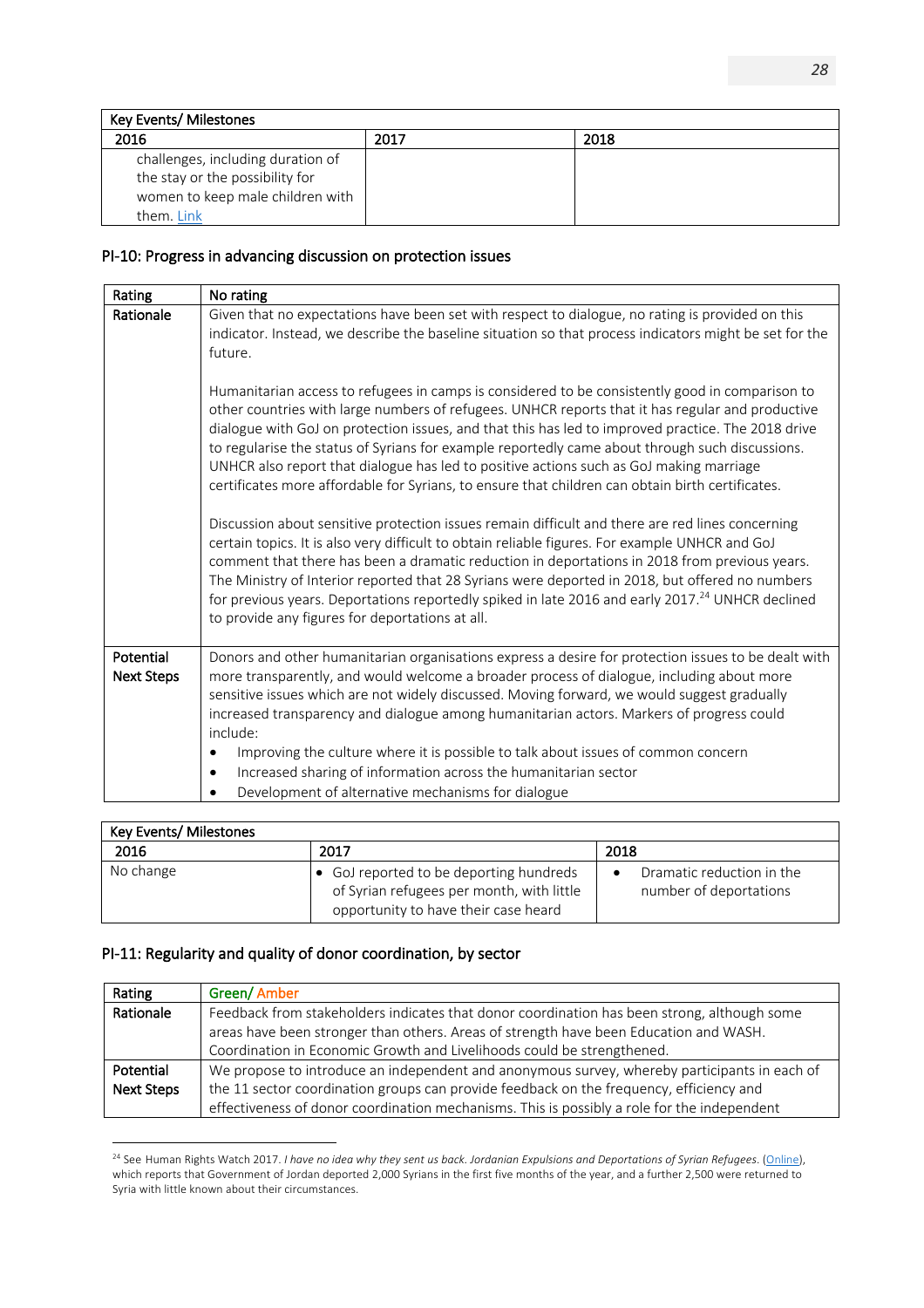| monitor. Anonymised results would be reported back to JRP and committees themselves, and be<br>used as a way to introduce process improvements. |
|-------------------------------------------------------------------------------------------------------------------------------------------------|
|                                                                                                                                                 |

# PI-12: M&A framework developed, adopted and in use

| Rating            | Green                                                                                                                                                                                                                                                                                                       |  |
|-------------------|-------------------------------------------------------------------------------------------------------------------------------------------------------------------------------------------------------------------------------------------------------------------------------------------------------------|--|
| Rationale         | The need to establish a monitoring mechanism was identified in 2016, but has been very slow to                                                                                                                                                                                                              |  |
|                   | materialise. Work is underway and progressing well.                                                                                                                                                                                                                                                         |  |
| Potential         | Adapt the framework that has been used for the assessment for forward monitoring. The                                                                                                                                                                                                                       |  |
| <b>Next Steps</b> | monitoring framework should combine quantitative measures of output targets and outcomes, and<br>include process indicators to track the extent to which agreed measures are followed through and<br>continued. Semi-annual monitoring and review could then lead to improved processes and<br>performance. |  |

| Key Events/ Milestones                                                            |                        |                                                                                                                                            |
|-----------------------------------------------------------------------------------|------------------------|--------------------------------------------------------------------------------------------------------------------------------------------|
| 2016                                                                              | 2017                   | 2018                                                                                                                                       |
| • Co-hosts commit to work with GoJ to<br>put in place the monitoring<br>mechanism | No change<br>$\bullet$ | • Brussels II paper commits to<br>identify the best modality to<br>monitor the progress of the Jordan<br>Compact.                          |
|                                                                                   |                        | • In late 2018, Agulhas is contracted<br>to provide an assessment of<br>progress to date, and a framework<br>for monitoring going forward. |
|                                                                                   |                        | • The team mobilised in early 2019<br>and has completed an assessment<br>of progress from 2016 to 2018.                                    |

# PI-13: Improved quality of financial tracking

| Rating                         | Red / Amber                                                                                                                                                                                                                                                                                                                                                                                                                                                                                                                                                                                                                                                                                                                                                                                                                |
|--------------------------------|----------------------------------------------------------------------------------------------------------------------------------------------------------------------------------------------------------------------------------------------------------------------------------------------------------------------------------------------------------------------------------------------------------------------------------------------------------------------------------------------------------------------------------------------------------------------------------------------------------------------------------------------------------------------------------------------------------------------------------------------------------------------------------------------------------------------------|
| Rationale                      | A major accomplishment of the Compact has been to establish the JRP, situated within with<br>Ministry of Planning (MOPIC), as the focal point for managing aid flows towards Compact priorities.                                                                                                                                                                                                                                                                                                                                                                                                                                                                                                                                                                                                                           |
|                                | JORISS, the system that JRP currently uses to track financial flows, has serious weaknesses. Multiple<br>donors commented that they cannot reconcile their own recorded expenditures with those that<br>JORISS attributes to them. Furthermore, the EU-supported Development Initiatives project to track<br>donor pledges and contributions in its Post Brussels Financial Tracking reports cannot be reconciled<br>with JRP financial reports. Donors offer a range of possible explanations including the misallocation<br>of funding amounts from multiple year projects to specific years, and that donor funding channelled<br>through UN agencies might have been reported twice. Previous attempts to introduce a new<br>system (AFIS) have reportedly failed. Donors would like to see a new system put in place. |
| Potential<br><b>Next Steps</b> | Inconsistency of financial reporting is a source of frustration among many donors and JRP should<br>regard introducing a system for storing, tracking and reporting financial information to be a matter<br>of some urgency. A first step would be to re-examine reasons that the project to introduce the Aid<br>Flows Information System (AFIS) that came to a halt in mid 2018. If the work that was started is<br>found to be technically robust and appropriate, the work should be re-started and taken to<br>completion.                                                                                                                                                                                                                                                                                            |

| ---<br>$ V_{\rm{max}} $<br><br>-------<br>Mile<br>nne.<br>$\cdots$<br>"re |              |                     |
|---------------------------------------------------------------------------|--------------|---------------------|
| 2016                                                                      | 2017<br>∠∪⊥≀ | 2015<br><b>2018</b> |
|                                                                           |              |                     |